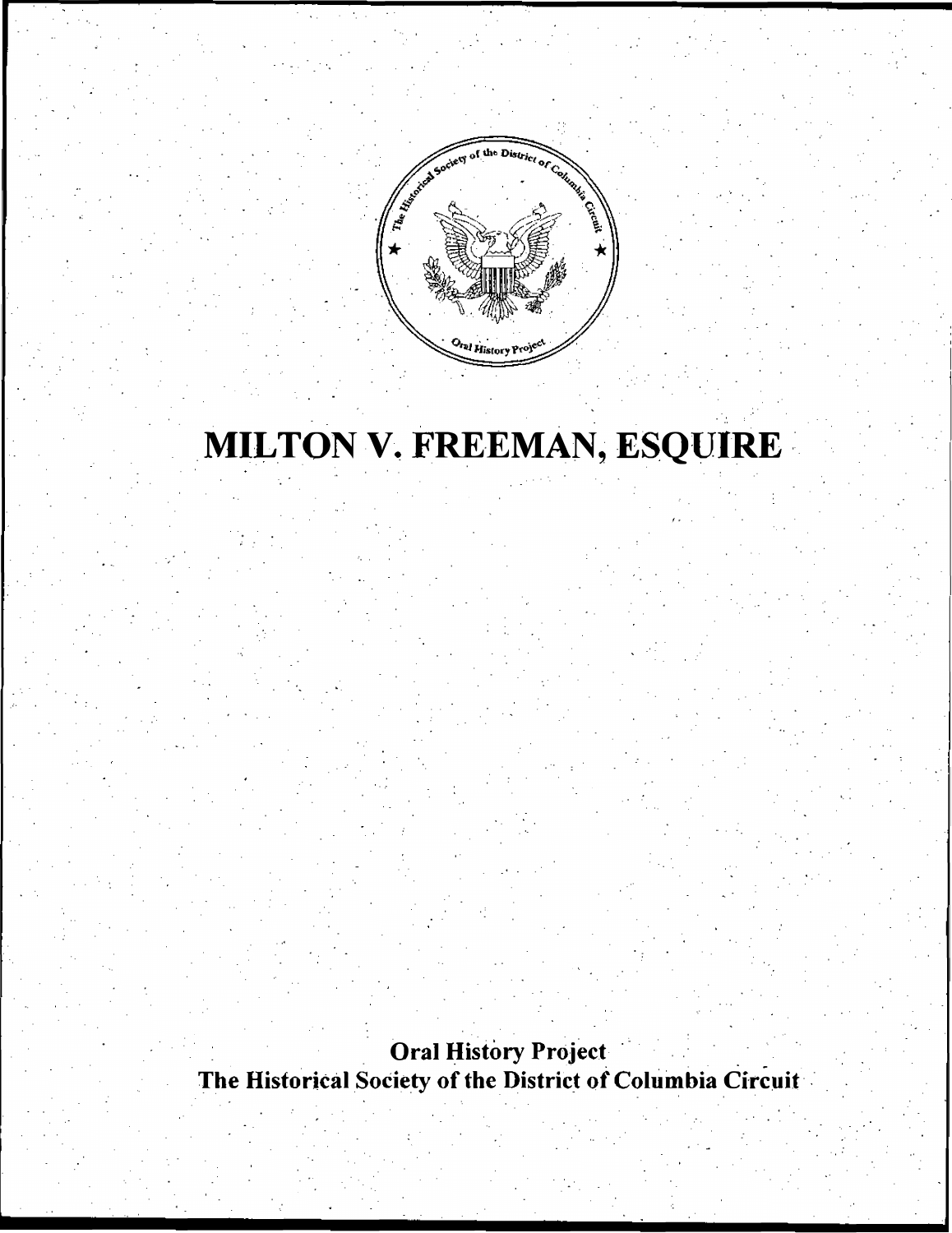**Oral History Project The Historical Society of the District of Columbia Circuit**  **United States Courts District of Columbia Circuit** 



# **Milton V. Freeman, Esquire**

**Interview conducted by: Phyllis Hurwitz Marcus, Esquire** 

**May 18,1995**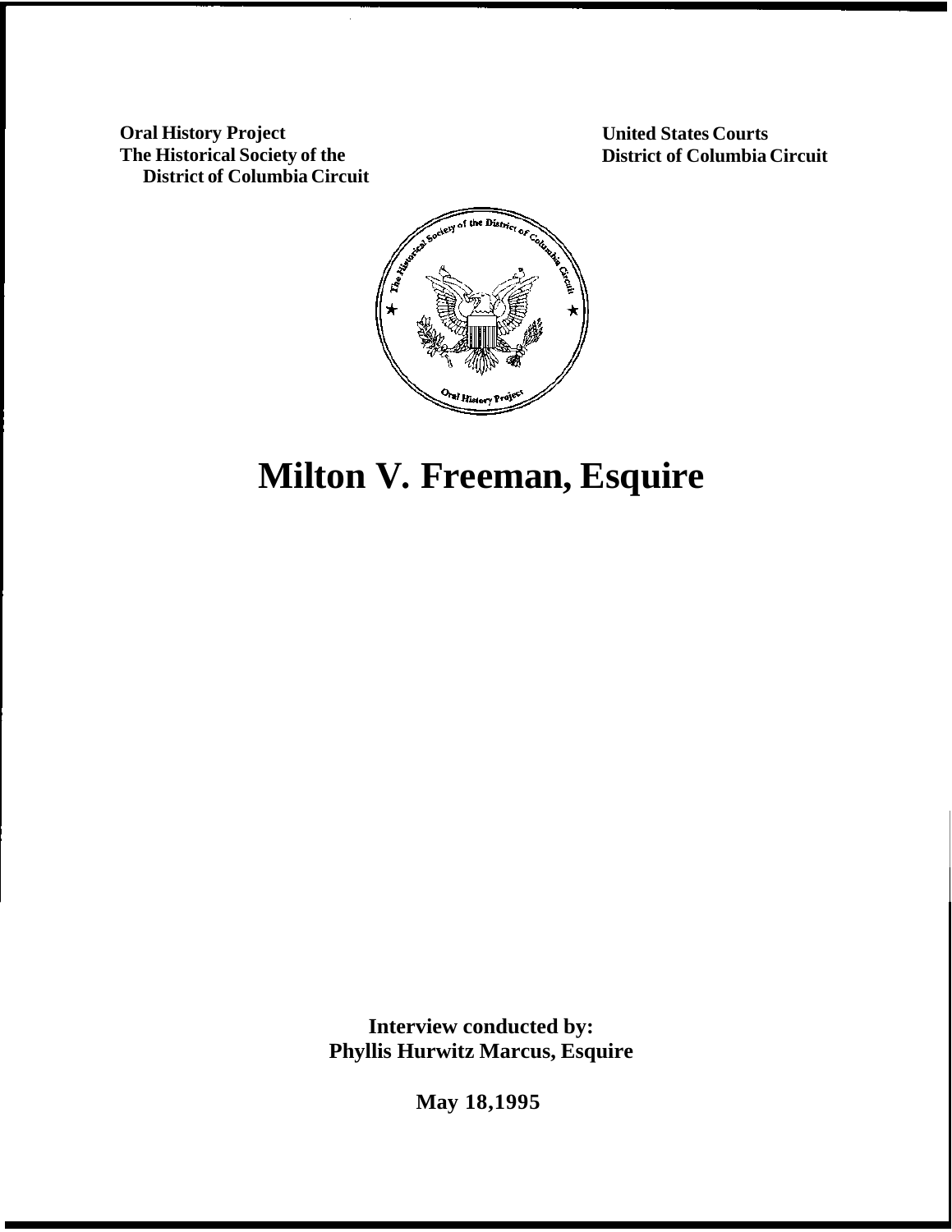# **TABLE OF CONTENTS**

| <b>Oral History Agreements</b> | $\mathbf{ii}$<br>iv |
|--------------------------------|---------------------|
| <b>Biographical Sketches</b>   | vi<br>vii           |
|                                |                     |
|                                |                     |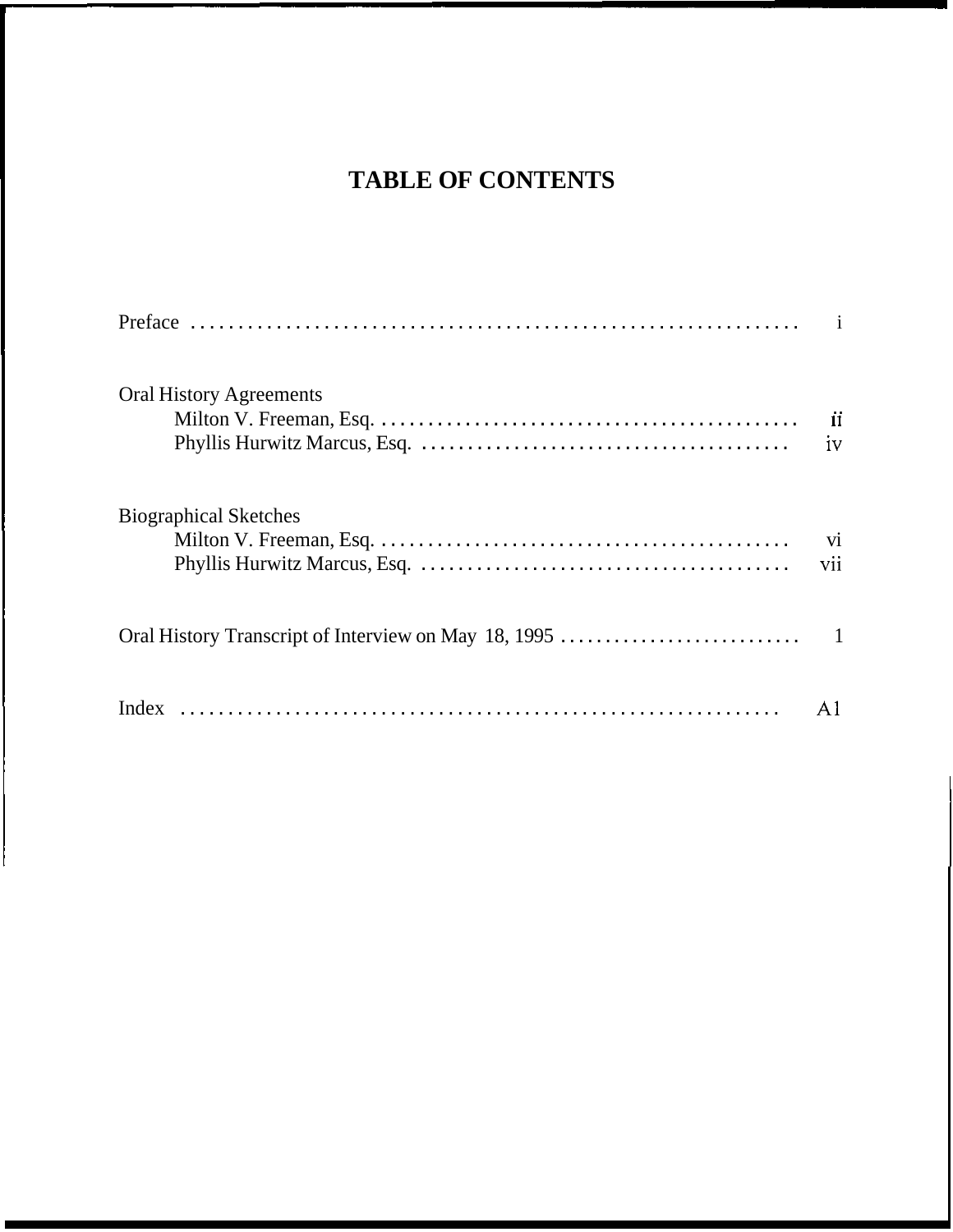## **NOTE**

The following pages record an interview conducted on the date indicated. The interview was electronically recorded, and the transcription was subsequently reviewed **and** edited by the interviewee.

The contents hereof and all literary rights pertaining hereto are governed by, and are subject to, the Oral History Agreements included herewith.

> *0* 1997 Historical Society of the District of Columbia Circuit. All rights reserved.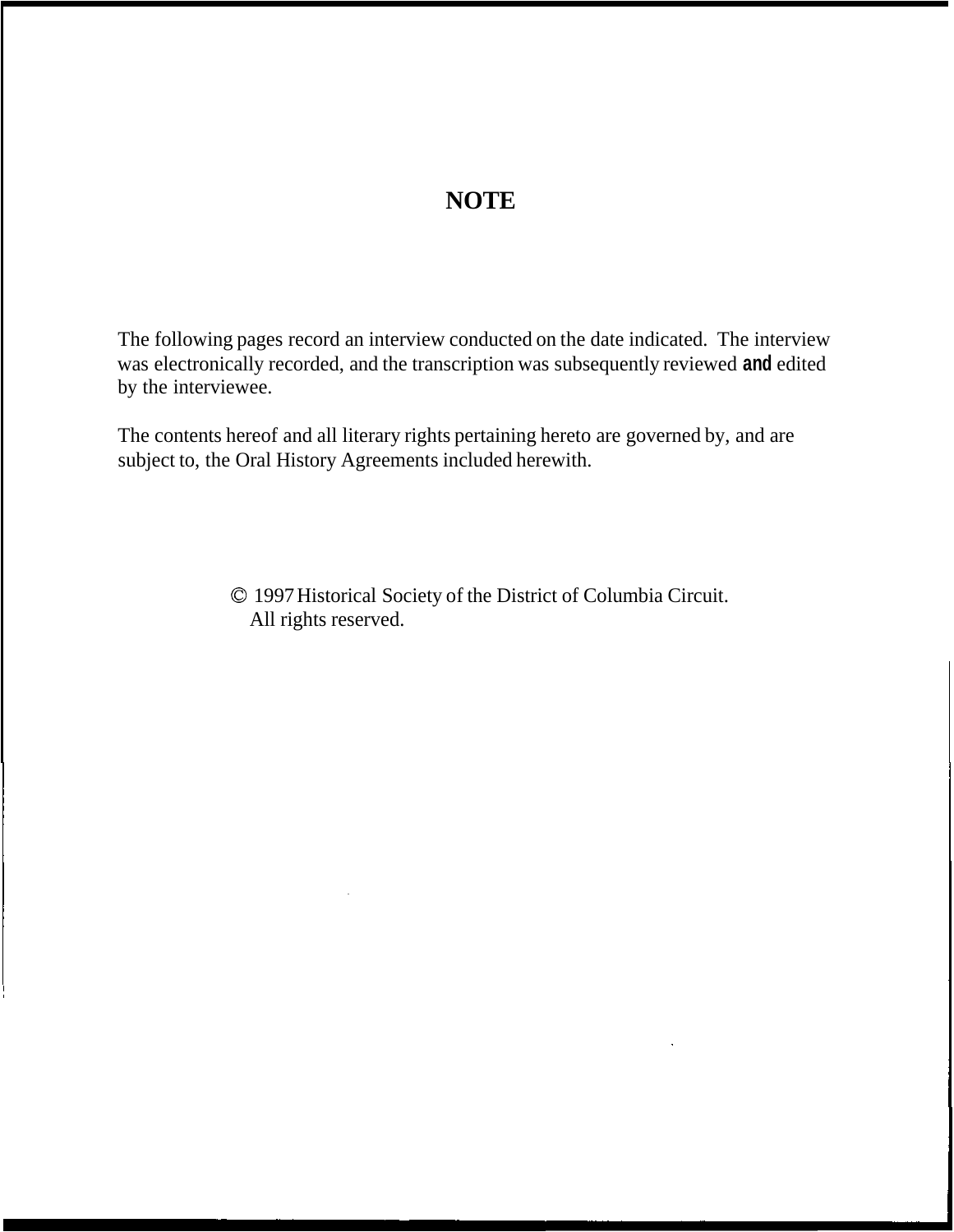## **PREFACE**

The goal of the Oral History Project of the Historical Society of the District of Columbia Circuit is to preserve the recollections of the judges who sat on the U.S. Courts of the District of Columbia Circuit, and judges' spouses, lawyers and court staff who played important roles in the history of the Circuit. The Project began in 1991. Most interviews were conducted by volunteers who are members of the Bar of the District of Columbia.

Copies of the transcripts of these interviews, a copy of the transcript on 3.5" diskette (in WordPerfect format), and additional documents as available – some of which may have been prepared in conjunction with the oral history - are housed in the Judges' Library in the United States Courthouse, 333 Constitution Avenue, N.W., Washington, D.C. Inquiries may be made of the Circuit Librarian as to whether the transcript and diskette are available at other locations.

Such original audio tapes of the interviews as exist as well as the original 3.5" diskettes of the transcripts are in the custody of the Circuit Executive of the U. **S.** Courts for the District of Columbia Circuit.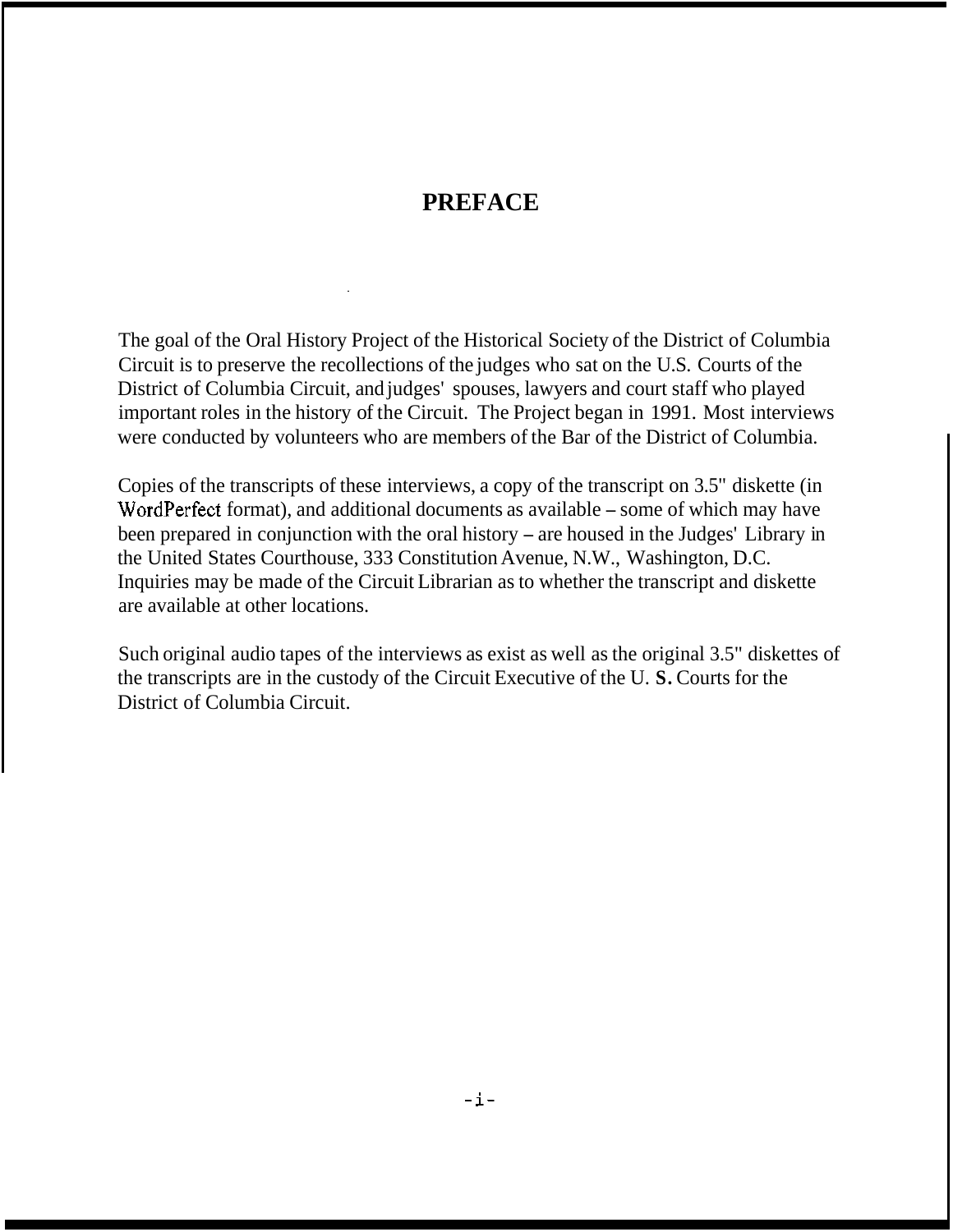## Historical Society of the District of Columbia Circuit

#### Interviewee Oral History Agreement

1. In consideration of the recording and preservation of my oral history memoir by the Historical Society of the District of Columbia Circuit, Washington, D.C., and its employees and agents (hereinafter "the Society"), I, Milton V. Freeman, except as otherwise provided herein, do hereby grant and convey to the Society and its successors and assigns all of my rights, title, and interest in the tape recordings and transcripts of interviews of me as described in Schedule A hereto, including literary rights and copyrights. All copies of the tapes and transcripts are subject to the same restrictions, herein provided.

2. I reserve the right to use the tapes and transcripts and their content as a resource for any book, pamphlet, article or other writing of which I am an author or co-author. I also reserve the right to quote, in whole or in part, from the in end

tapes and transcripts  $\alpha$  any writing of which I am an author or co-author.<br>3. I authorize the Society, subject to any exceptions contained he 3.I authorize the Society, subject to any exceptions contained herein, to duplicate, edit, publish, or permit the use of said tape recordings and transcripts in any manner that the Society considers appropriate, and I waive any claims I may have or acquire to any royalties from such use.

Signature of Interviewee **Date** SWORN TO AND SUBSCRIBED before me this  $4\frac{\mu_{\rm u}}{2}$  day of  $\mu_{\rm w}$  , 1994. <u>Dolitia M. Dypon</u> My commission expires:  $M_{\alpha\gamma}$  14, 1999 ACCEPTED this  $\frac{1}{2}$  day of *<u>Ausent</u>*, 199 by Daniel M. Gribbon, President of the Historical Society of the District of Columbia Circuit.

Doniel in Grabbon.

Daniel M. Gribbon

- ii -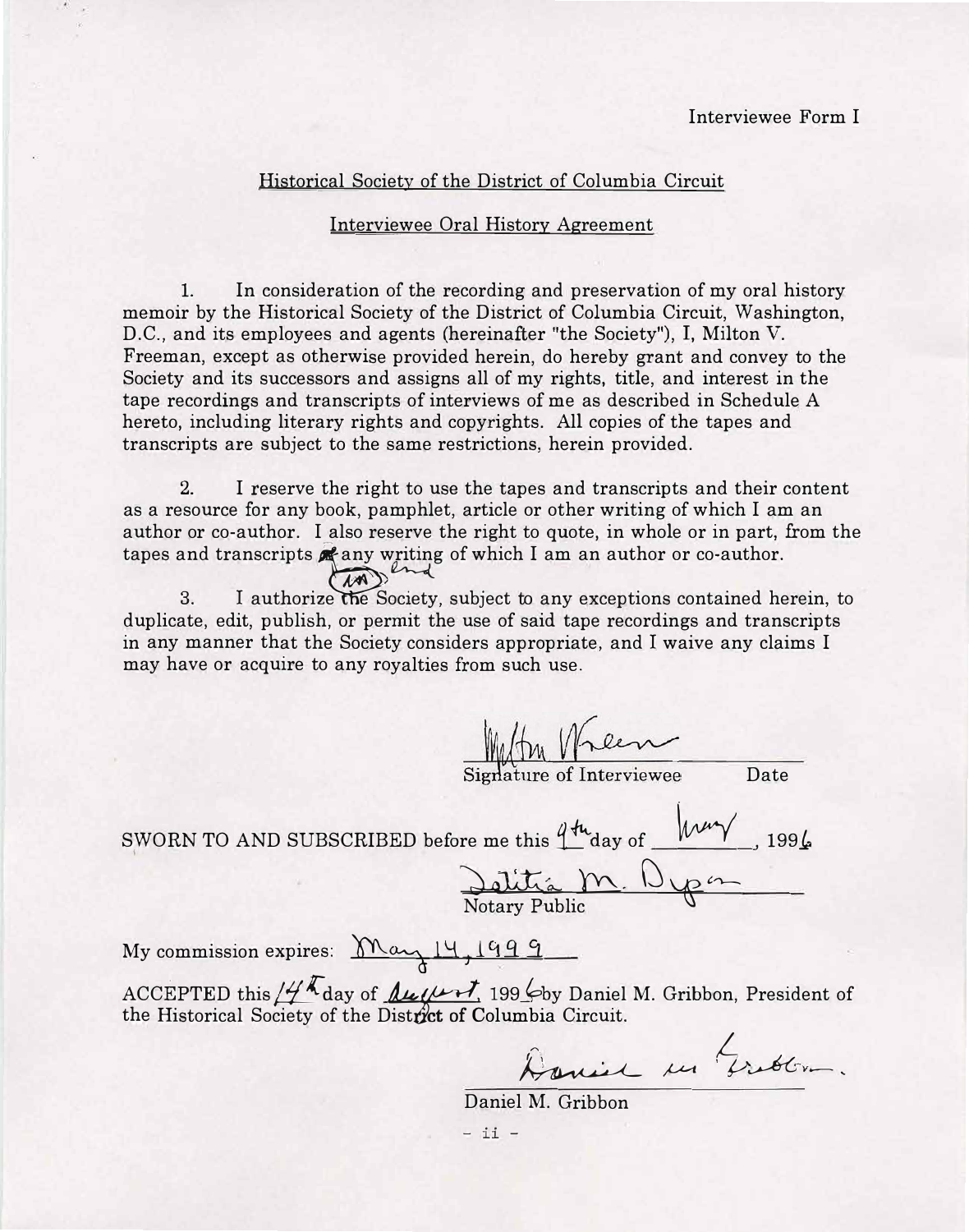## Schedule **A**

Tape recordings and transcript resulting from one interview conducted **by**  Phyllis Hurwitz Marcus on the following dates:'

May 18, 1995 (2 audio tapes; 52 page transcript)

Identify specifically for each interview, the date thereof and (1) the number of tapes being conveyed, and (2) the number of pages of the transcript of that interview.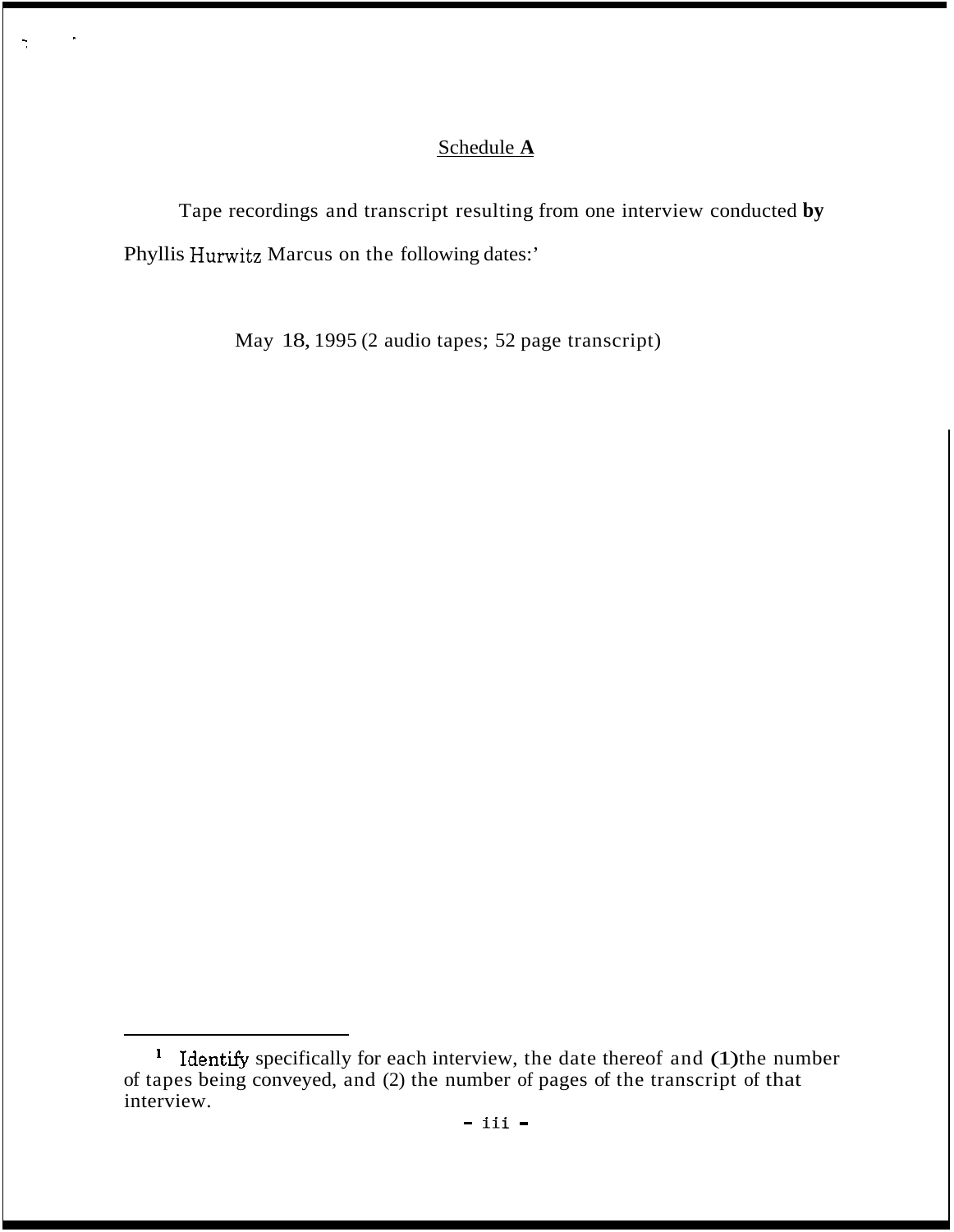## Historical Societv of the District of Columbia Circuit

## Interviewer Oral Historv Agreement

1. Having agreed to conduct an oral history interview with Milton V. Freeman for the Historical Society of the District of Columbia Circuit, Washington, D.C., I, Phyllis Hurwitz Marcus, do hereby grant and convey to the Society and its successors and assigns, all of my right, title, and interest in the tape recordings and transcripts of interviews, as described in Schedule A hereto, including literary rights and copyrights.

2. I authorize the Society, to duplicate, edit, publish, or permit the use of said tape recordings and transcripts in any manner that the Society considers appropriate, and I waive any claims I may have or acquire to any royalties from such use.

**3.** I agree that I will make no use of the interview or the information contained therein until it is concluded and edited, or until I receive permission From the Society.<br> $\sqrt{\frac{244445 \text{ N.A.}}{5144 \text{ N.A.}}}}$ 

Signature of Interviewer Date

SWORN TO AND SUBSCRIBED before me this  $\frac{29}{4}$  day of  $\frac{7\mu(\gamma)}{4}$ , 1996 *A* 

by Daniel M. Gribbon, President of the Historical Society of the District of Columbia Circuit. 199<u>4</u> by Daniel M. Gribbon, President<br>**Iumbia** Circuit.<br>**Aancie M. Gribbon**<br>iiel M. Gribbon ACCEPTED this  $14^{\mu}$  day of

Daniel M. Gribbon

- **iv** -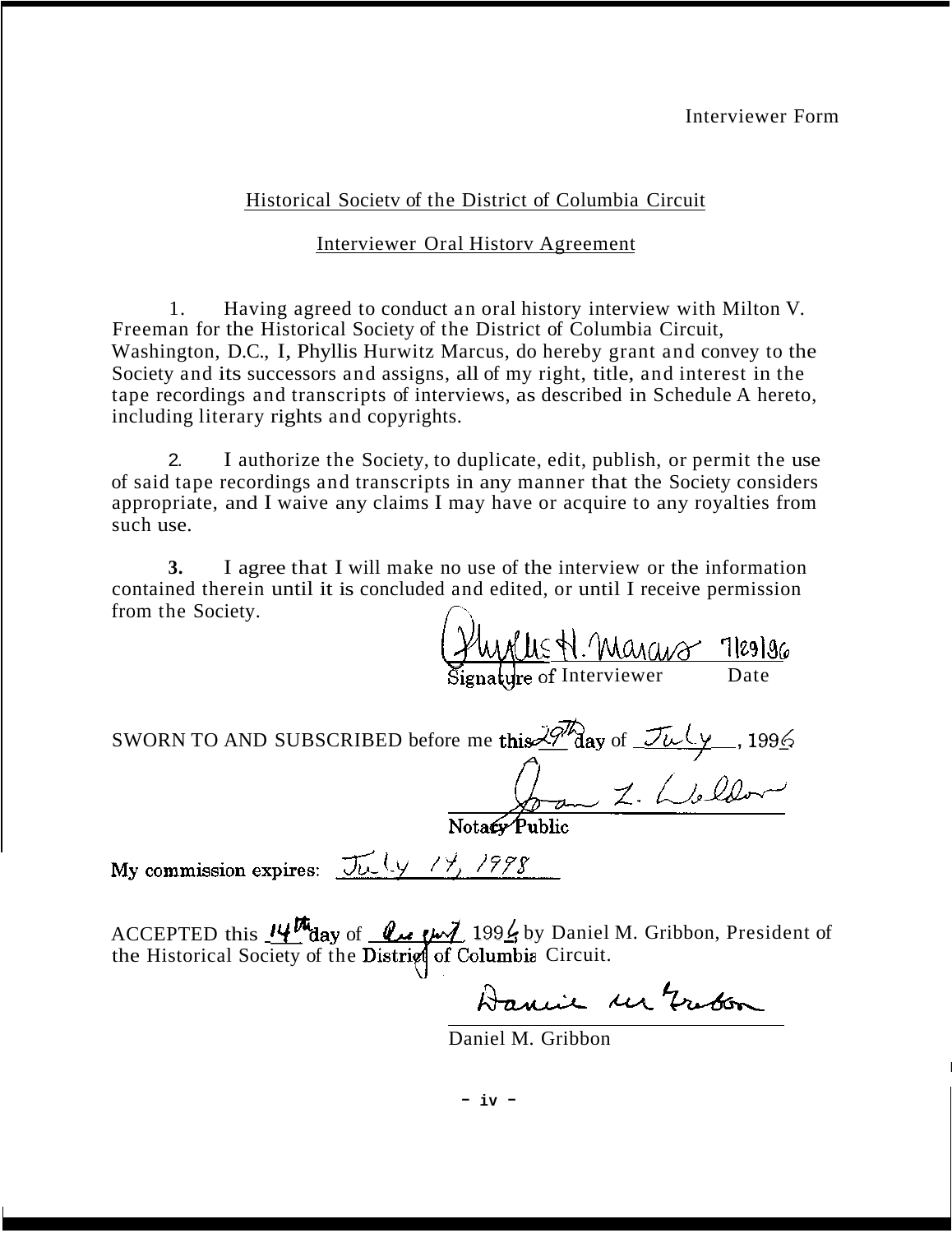## Schedule **A**

Tape recordings and transcript resulting from one interview conducted by Phyllis Hurwitz Marcus on the following dates:'

May 18, 1995 (2 audio tapes; 52 page transcript)

,

<sup>&</sup>lt;sup>1</sup> Identify specifically for each interview, the date thereof and (1) the number of tapes being conveyed, and (2) the number of pages of the transcript of that interview.  $-\mathbf{v} - \mathbf{v}$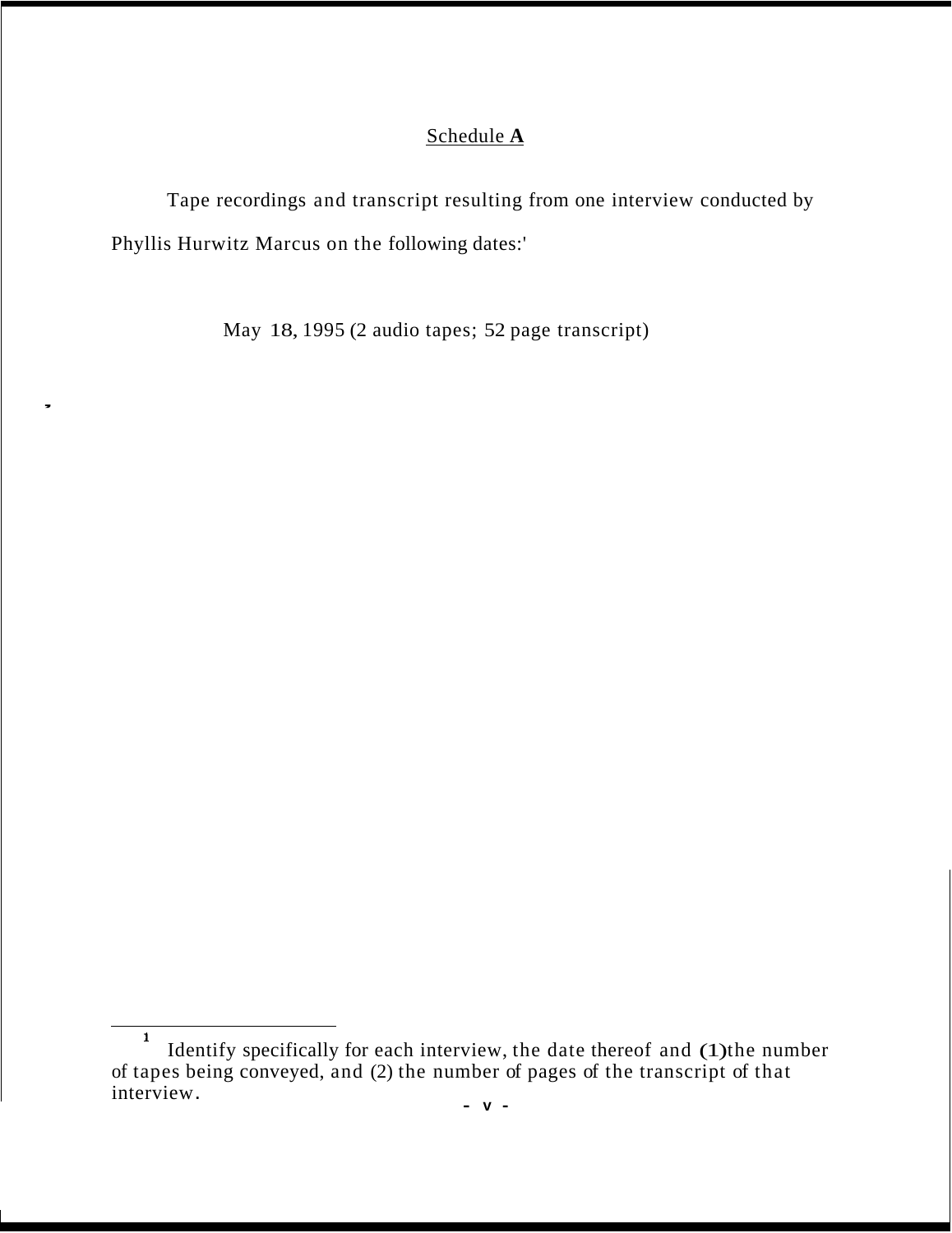## **MILTON V. FREEMAN**

Arnold & Porter Thurman Arnold Building 555 Twelfth Street, N.W. Washington, D.C. 20004-1202 202-942-5000

- Born: New York City, Nov. 16,1911
- Parents: Samuel and Celia (Gelfand)
- Married: Phyllis Young, Dec. 19, 1937; children: Nancy Lois (Mrs. Gans), Daniel Martin, Andrew Samuel, Amy Martha (Mrs. Malone)
- . A.B.: College of the City of New York, 1931
- Board of Editors, Columbia Law Review, 1933-34 (Ordronaux Prize, 1934) LL.B.: Columbia University, 1934
- Admitted: 1934, New York 1943, U.S. Supreme Court 1946, District of Columbia
- 1946- Arnold & Porter (and predecessor firms)
- 1942-46 Securities and Exchange Commission, Assistant Solicitor
- 1934-42 Securities and Exchange Commission, General Counsel's Office,
- 1934 Federal Trade Commission, Staff Securities Division
- 1978-79 visiting scholar, various universities
- 1952 Georgetown University Law School, Adjunct Professor
- 1947 Yale University, Adjunct Professor

Member, Advisory Board:

Bureau of National Affairs, Securities Regulation & Law Report, Washington International Financial Law Review, London Securities Regulation Institute, University of California, San Diego

Member: American Bar Association (chair of subcommittee, SEC practice and enforcement, 1972-83; executive committee, federal regulation of securities, 1983- ; ad hoc committee on ALI corp. governance project; ad hoc committee on insider trading) American Law Institute (advisor, corp. governance project) Federal Bar Association D.C. **Bar** Association International Law Institute (honorary chairman, 1977-81; trustee, 1955-86) Anxiety Disorders Association of America (board of directors)

From: *Who's Who in the World, 1995 (12th Edition)*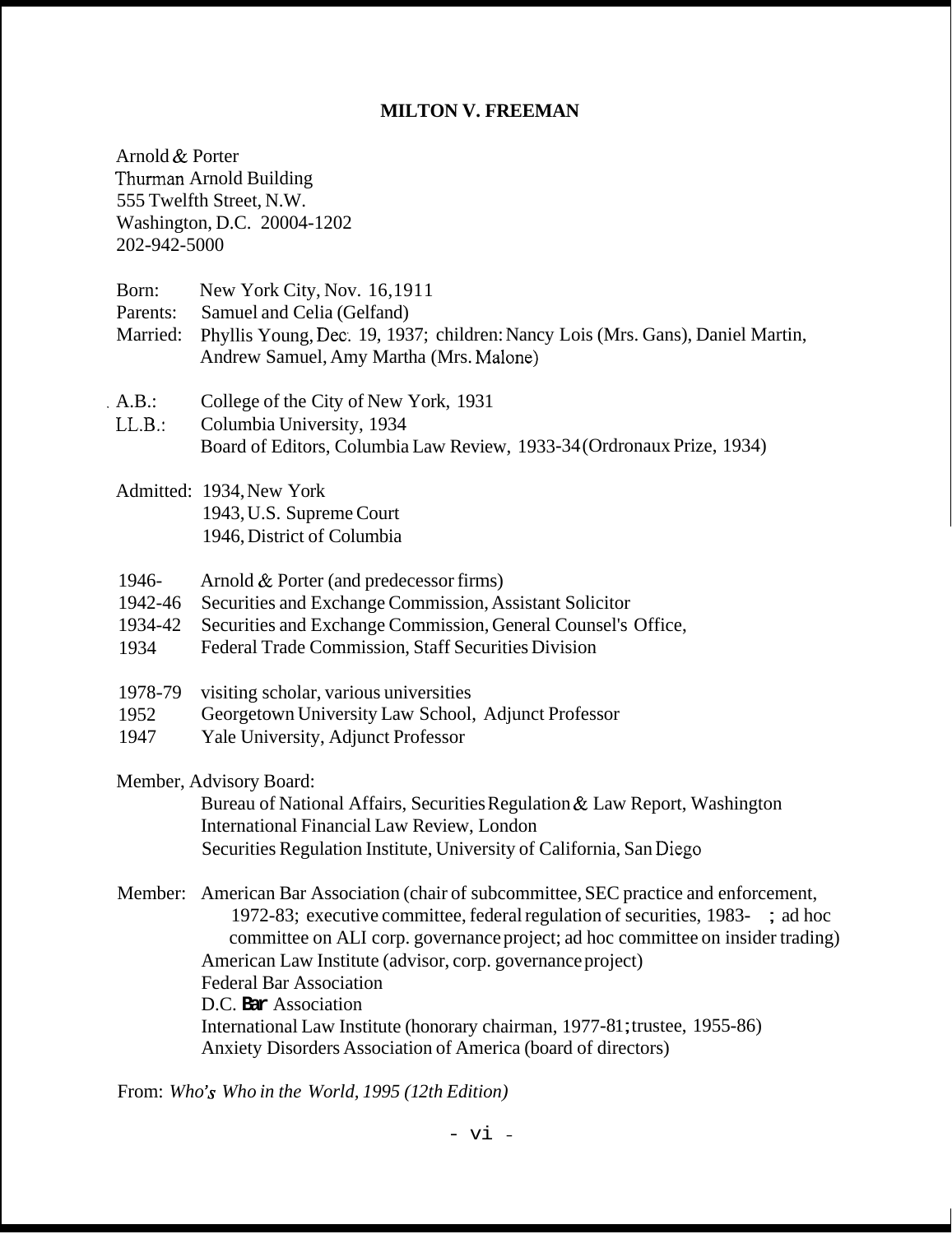## PHYLLIS HURWITZ MARCUS

**2501** Porter Street, N.W. Apartment **916**  Washington, D.C. **20008 (202) 362-3467**

#### **EDUCATION**

### **UNIVERSITY OF MICHIGAN LAW SCHOOL**

Juris Doctor, December **1992**  Graduated *cum hude*  **Awards and Activities:**  Symposium Editor, Notes Editor, *University of Michigan Journal of Law Reform* 

Jane L. Mixer Memorial Award for advancing the cause of social justice Chair, University of Michigan Law School "Firm Commitment" Program Battered Women's Clemency Project, **1992;** Family Law Project, **1990- 1991** 

#### **UNIVERSITY OF PENNSYLVANIA**

Bachelor of Arts Degree in International Relations, May **1990**  Graduated *magna cum hude* 

### **EXPERIENCE**

# **CROWELL & MORING CROWELL & MORING CROWELL AS**

Litigation Associate 1994-Present Extensive federal and state trial court and appellate practice. Case load includes class action litigation against the District of Columbia for violations of the Food Stamp Act, as well as pro bono representation of individuals before D.C. Superior Court. Summer Associate, **1992.** 

#### **MARYLAND COURT OF APPEALS SPIEGEL & McDIARMID** Washington, D.C. Summer Associate Summer **1993**  Served as second chair in insurance trial in the Circuit Court for Montgomery County. **CHILD ADVOCACY LAW CLIMC**  Student Attorney Fall **1991**  Represented parents and served as guardian ad litem in child protective proceedings. Conducted trials and argued motions. Advocated on behalf of children seeking special education placements. **WASHINGTON LEGAL CLINIC FOR THE HOMELESS**  Legal Intern Summer **1991**  Annapolis, MD Law Clerk to The Honorable John C. Eldridge **1993-1994**  Ann Arbor, MI Washington, D.C.

Handled an individual caseload, conducted administrative reviews before Department of Human Services, and provided factual analysis for impact litigation.

#### **CHILDREN'S DEFENSE FUND** Washington, D.C.

Intern Summer **1989**  Assisted in grassroots campaign for the Act for Better Child Care Services. Implemented comprehensive survey on state preschool policy.

#### **PERSONAL**

Licensed to practice in the District of Columbia and in Maryland. Proficient in Spanish. Fall 1988 study at the Universidad de Sevilla, Seville, Spain. Interests include Indonesian puppetry, flamenco dancing, and reading fiction.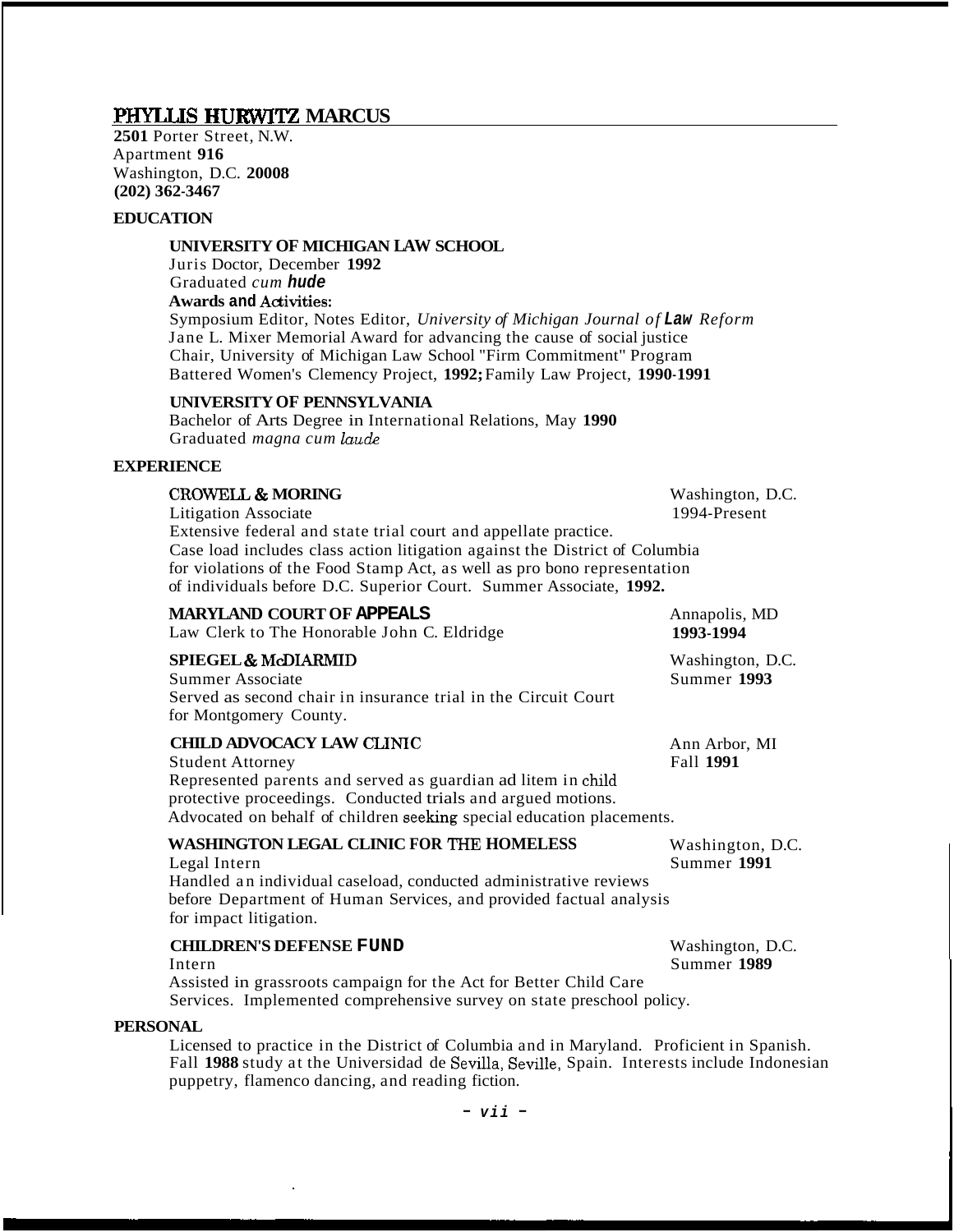## **ORAL HISTORY OF MILTON V. FREEMAN**

My name is Phyllis Hurwitz and I am here with Milton V. Freeman of the law offices of Arnold & Porter in Washington, D.C. Today is May 18, 1995, and the time is  $2:50$  p.m. Thank you for participating in the oral history project of the D.C. Circuit. The purpose of these oral histories is to give listeners years from now an idea of how the federal courts in the District of Columbia progressed **and**  how practitioners interacted with judges of those courts and generally how they felt about practicing in the Nation's Capital.

I'd like to begin though by going back to your childhood if you wouldn't mind giving us some background.

Q: Where were you born?

**A:**  I was born in the City of New York on November 16, 1911.

 $O:$ Were both of your parents from New York?

**A:**  immigrants from Russia. They had lived somewhere near the Crimean Sea, Odessa. I had **an** older brother and a sister who were born in Russia. My father served in the Army of the Czar in the Japanese War where the Russians were roundly defeated. He came back from the war and my mother decided that she had not enjoyed his absence, particularly since there were pogroms in which she had to hide with the two children. They decided that it would be good if he came to the United States and earned some money and brought her and my brother and Well, no, they were living in New York at the time but they were

-1-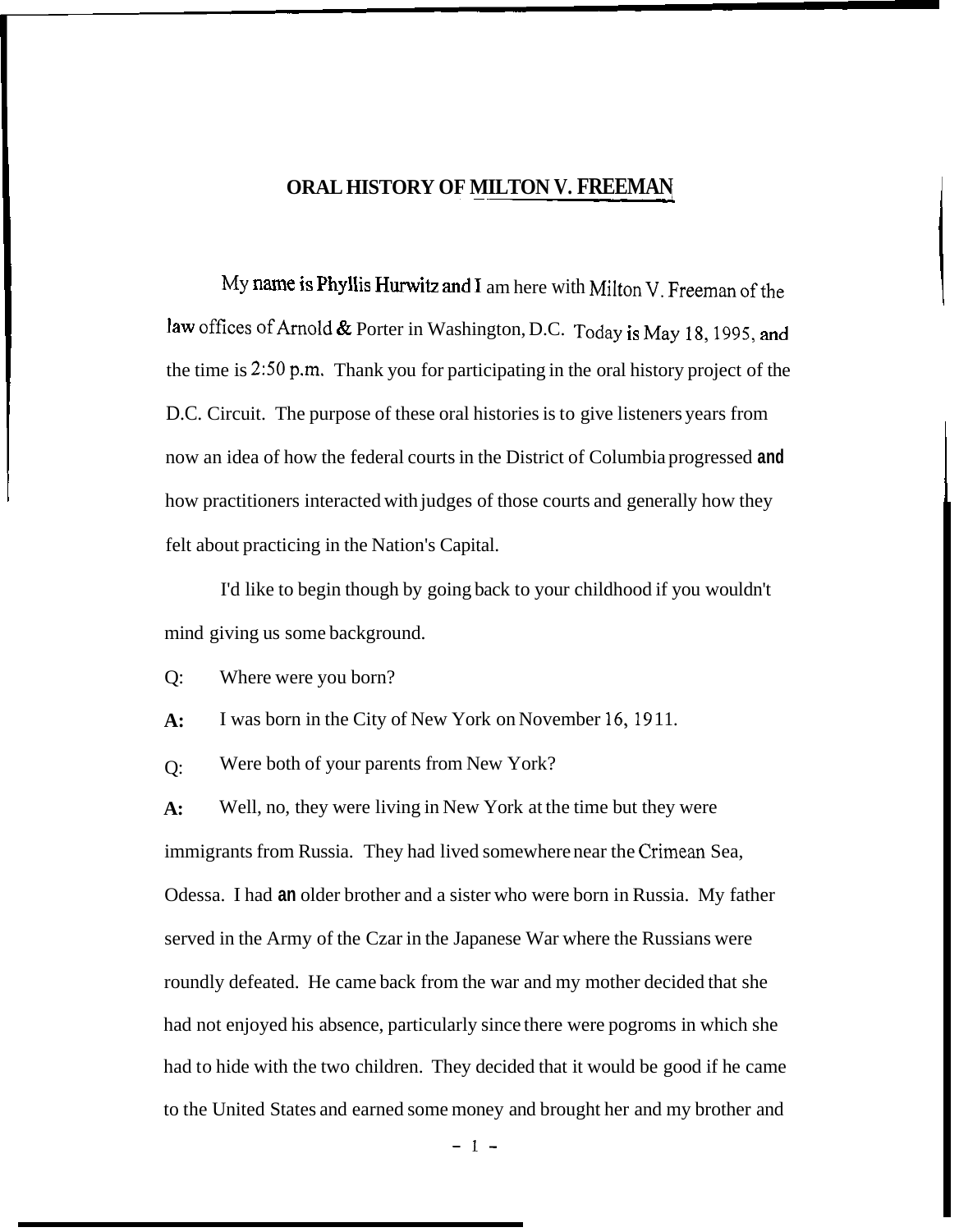sister over. He set out, he did that and they came to the United States -- he came in 1906, she came in 1908. I was born in 1911. I had a younger sister who was born here. In New York City we lived in Manhattan, then in the Bronx, New York City was a lovely place to grow up  $\rightarrow$  quiet, everything was cheap or free. There was no crime except the liquor traffic and the normal citizenry was not involved in it. And, of course, there was corruption in the City Hall, but otherwise, it was a lovely place to live and grow up -- quiet, nice, green, tennis courts.

 $O:$ What did your parents do. Did they work?

 $A^{\cdot}$ house. My father was a carpenter. He did very well and we moved to the Bronx No. My mother did not work, she was Chief Executive Officer of the and had our own house.. Until the Depression came.

Q: Then what happened?

A: We had no income from the man who had been supplying income all his life. Fortunately my older brother had become an Accountant and he had a job and was able to see to it that we had our rent paid and had food. Both my sister and I went to college, of course. My sister went to N.Y.U., which was expensive. I went to City College for which there was no fee except that every six months you had to register which would cost you 50 cents.

 $O:$ **As** compared to the cost now which I'm sure has risen.

**A:**  Well, in addition to which, I had a university scholarship which was \$100 a year -- that was a lot of money then.

**-2-**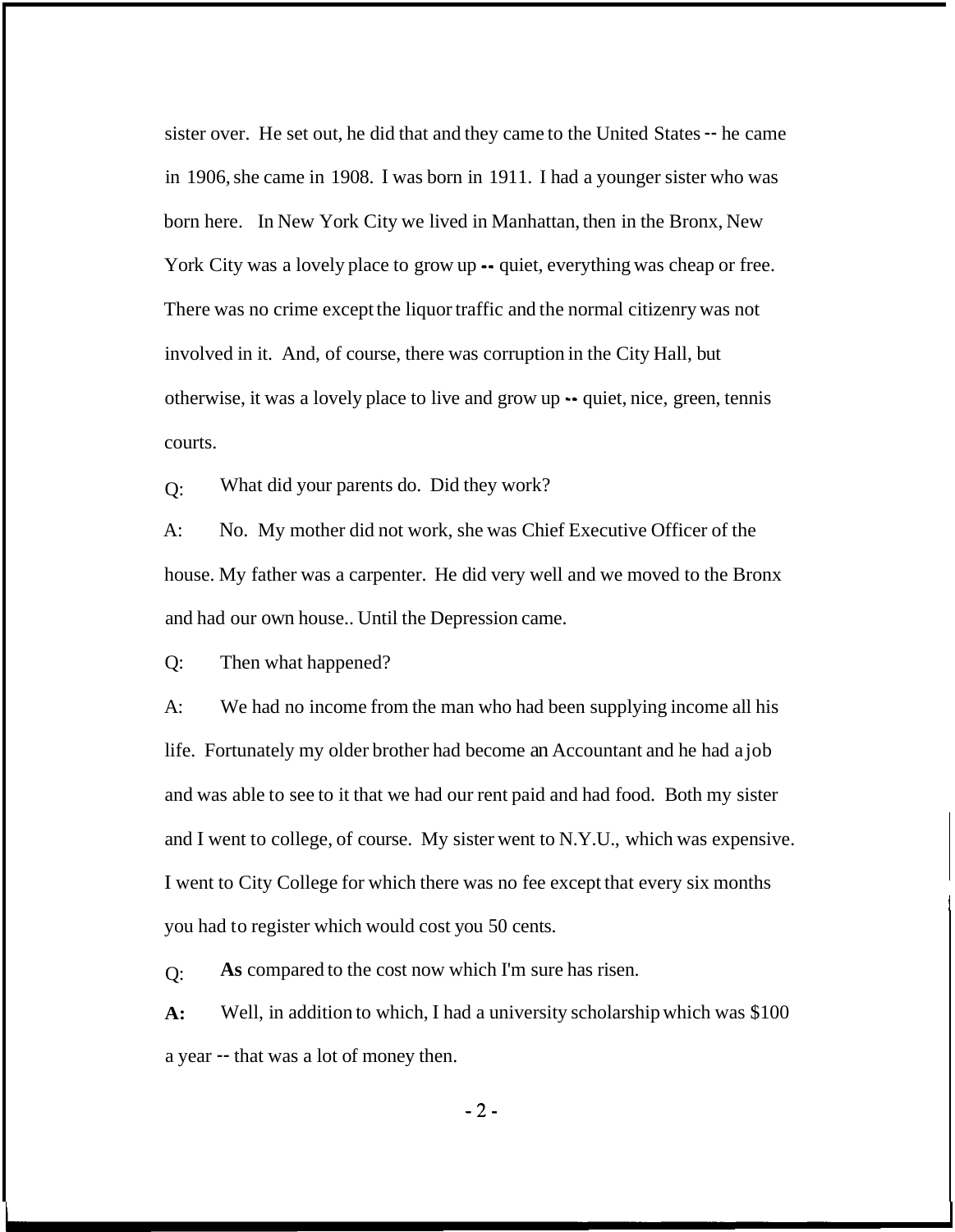Q: So you received a scholarship to go to college?

**A:** Yes. New York was a great place, until the Depression came along, then it was a bad place because nobody had money. But if you were a kid it was all right.

 $O:$ Did you have to work before you went to college?

**A:**  example, I was an elevator operator in the fur district. But mostly there wasn't really any opportunity. I used to get paid a dollar per week by the New York Times for reporting high school baseball games. Well, I tried to but there weren't many choices. I had some jobs. For

Q: Did you play baseball?

**A:**  baseball team. No, I was the official score keeper of the Evander Childs High School

 $O:$ When did you go to college -- in what year?

**A:**  Twenty-seven to thirty one. I was there when the Depression hit.

 $O:$ What did you major in in college?

**A:**  The subject was what I wanted to do. I said I wanted to read as much of the literature of the world as I could, in the original language. He offended me by writing down as my objective the word "culture." Well, I remember once explaining this to a professor who interviewed me.

 $Q:$ There was no such course then as "Great books"?

**A:**  You just picked. I took English literature, I took French, Latin, liberal education of the sort that was usual at the time. Oh no. That was before "Great books." If so, they didn't do it like that.

**-3-**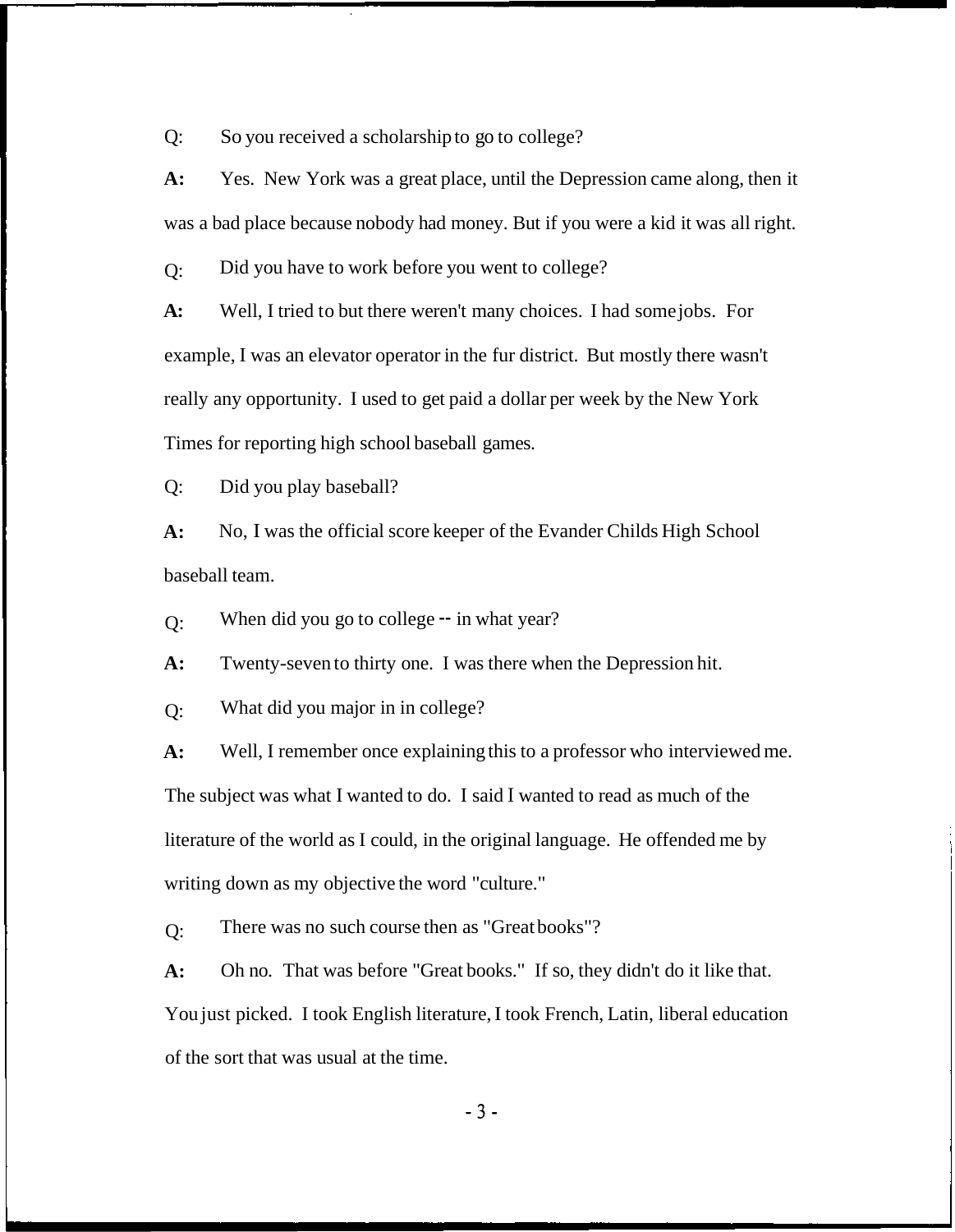$Q$ : Did you gain a culture?

**A:**  I don't know offhand, other people will have to say.

 $O:$ So you graduated in 1937 from City College

**A:** 1931.

 $O:$ off after? Oh **'3** 1, I'm *sorry.* Did you go straight to law school or did you take time

**A:** No, what happened is, I graduated in three and a half years. It was January and I went looking for a job . . . and just a couple of years ago we were at our 60th reunion at City College and there were 30-40 people there. Everybody got up and was asked what happened to them. They all started with the same first sentence: "When I graduated from City College in the year 1931, I couldn't find a job anywhere." So there I was. I couldn't find a job and so I registered for some more courses at CCNY but it was boring when I wasn't going for a degree. Not having anything else to do I applied for a scholarship to Columbia Law School, which was on the same subway line or elevated line that I used to get to City College. Just go down a couple of stations and there you were at Columbia. So I went to law school.

 $O:$ So nothing higher drove your decision to go to law school?

**A:**  fact I liked it very much from the beginning. It was a fine law school, nice people, it was great fun and it was the kind of thing that I liked to do. No. It was something to do and I didn't know whether I would like it. In

 $O:$ Did you have any exposure to lawyers prior to and during law school?

**-4-**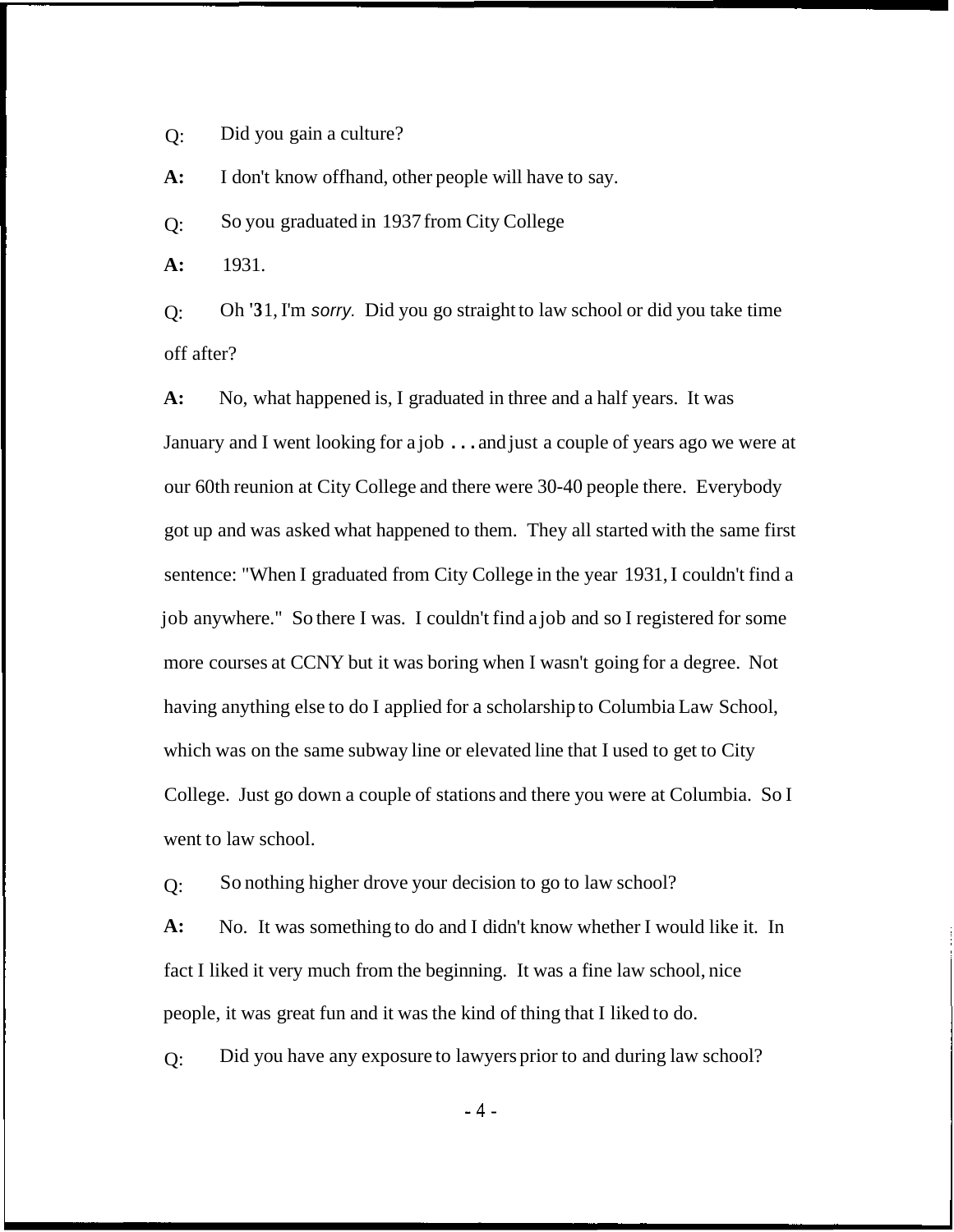**A:** No.

 $O:$ perhaps lead to employment afterwards? *So* you saw this just as an extension of schooling. Did you think it would

**A:**  193 1, I was going to be **20** years of age. I had no idea what was going to happen. I had no world view of the nation, the world, the economy, or any such thing. I didn't know whether I would ever find a job or what kind it would be. It was something to do. I think the answer is that I had no idea what was going to happen. In

 $O:$ Which were your favorite courses in law school?

**A:**  them were nice guys and some of them were not. The relationship between the faculty and the student body was not very good. It was more or less openly hostile. Oh, I liked them all. I think we had very interesting teachers and some of

Q: Why?

**A:**  Review, later to become a justice of the Massachusetts Supreme Judicial Court, was an extremely bright fellow. He got on the nerves of some of the professors and they got on his nerves. So the year before us the law review graduated by a vote of **8** to *6* from the faculty. (laughter) Six of the professors of the fourteen felt that they were such an annoying crowd that they shouldn't be given the two points necessary for graduation. Well, I don't know. The class before ours, the Editor in Chief of the Law

 $O:$ So that poisoned the well for your class?

*- 5 -*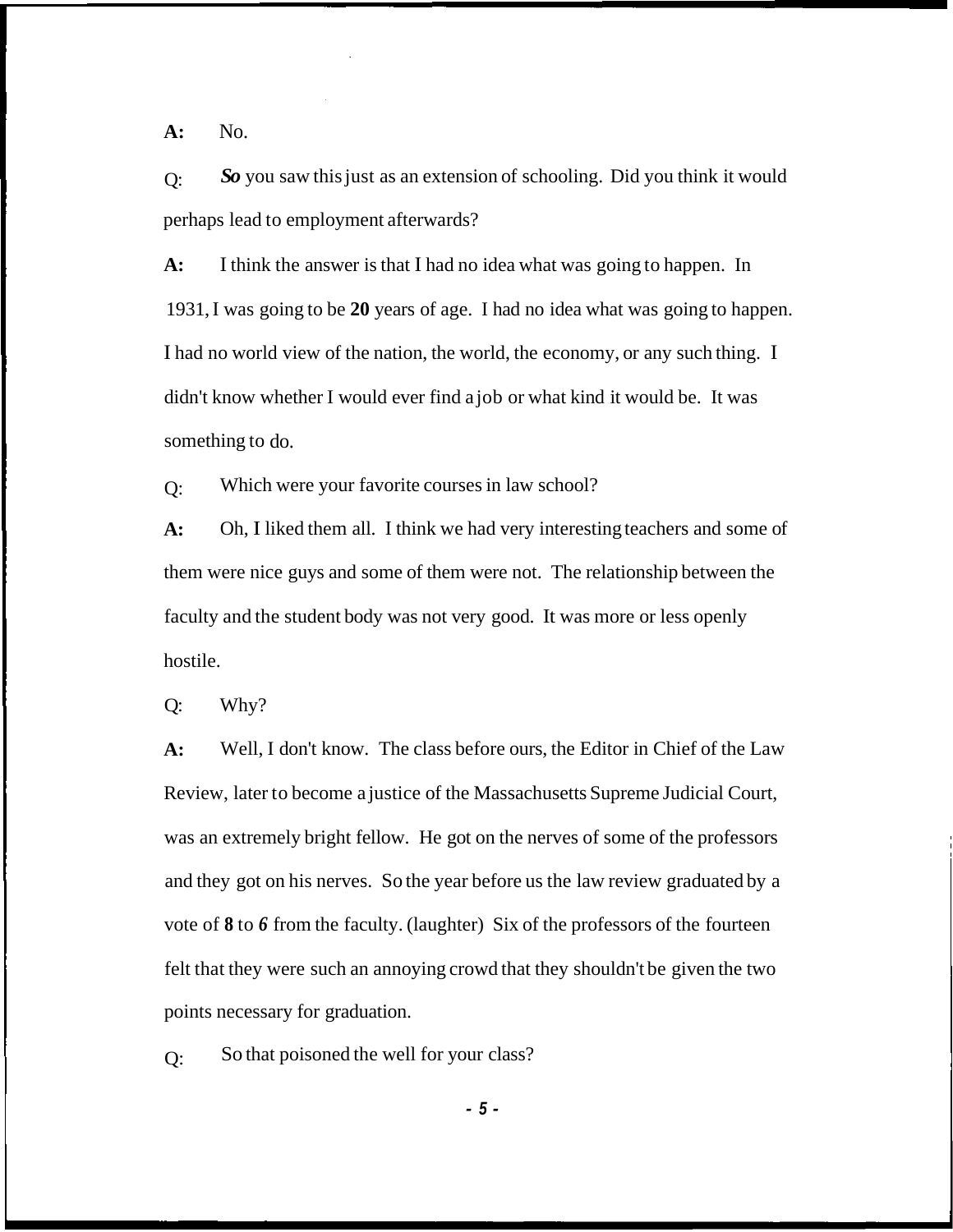**A:**  didn't like us very much (laughter). Besides, when we got on the Law Review, it was a point of pride not to go to class. We had gone to class sometimes the first year but after that, there was only one course we had to show up for because the professor had no sense of humor about attendance. Well, I think they felt relieved that we were a little bit better but they

Q: Which class was that?

**A:** Constitutional law.

(break in recording)

 $O:$ Well did that become your favorite class?

**A:**  one we had to go to and graduate. No. (laughter). It was a nice course and he was a nice man but that was

 $O:$ Were you on the Law Review?

**A:** Yes.

 $O:$ Did you hold an editorial position?

**A:** Yes. I was the Decisions Editor.

Q: What did that entail?

**A:** You put out a law review and the Decisions Editor was in charge and would write up court decisions. There were sections. There were Articles, Notes, and there were Decisions. I was in charge of decisions. One of my friends was the Note Editor. He came to me at one point and said "There's a new law, the Securities Act of **1933,** and Professor Frankfurter from Harvard and Arthur Dean, a young partner from Sullivan and Cromwell have each written a piece in

**- 6 -**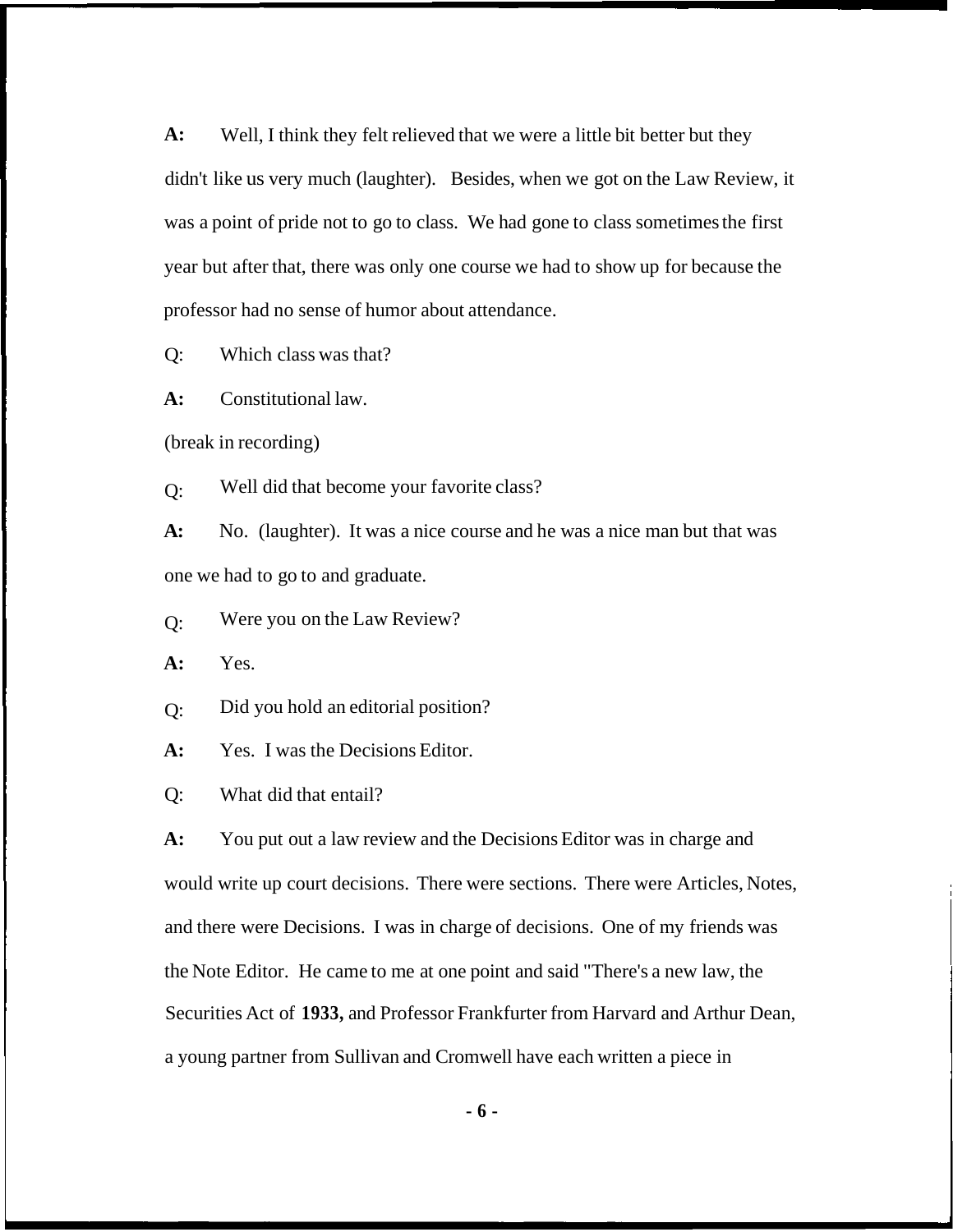"Fortune" magazine taking opposite sides on the legislation." He said to me "it sounds to me like it might be a good thing for you and me to write a note for the review." And I said "sure." **So** we wrote a note.

 $O:$ What was that note titled?

 $A$ : "The Securities Act of **1933 .I'** 

 $O:$ Did you simply summarize and critique the Act?

A: 1220. Yes, right. If you want the citation for us it's **33** Columbia Law Review

 $O:$ Has it been widely cited?

A: desk of every commissioner of the Federal Trade Commission which administered the Securities Act. I always claimed that that article doubled the circulation of the law review. (laughter). Well, I don't know, but copies of that Law Review were placed on the

Q: Did Mr. Frankfurter see a copy of the article -- Professor Frankfurter?

A: I don't know, he didn't write me about it. The net result of that article was, when we got out of law school in **1934**, my colleague and I got an interview with the Securities Division of the Federal Trade Commission in Washington. I couldn't find a job in New York City. The one place that I did get an interview, the partner that was interviewing me wanted another partner to see me. I thought this was a sign that maybe he'd be interested. When I told him that I had been down to Washington to talk to the Federal Trade Commission, he told his partner, "don't bother to come in."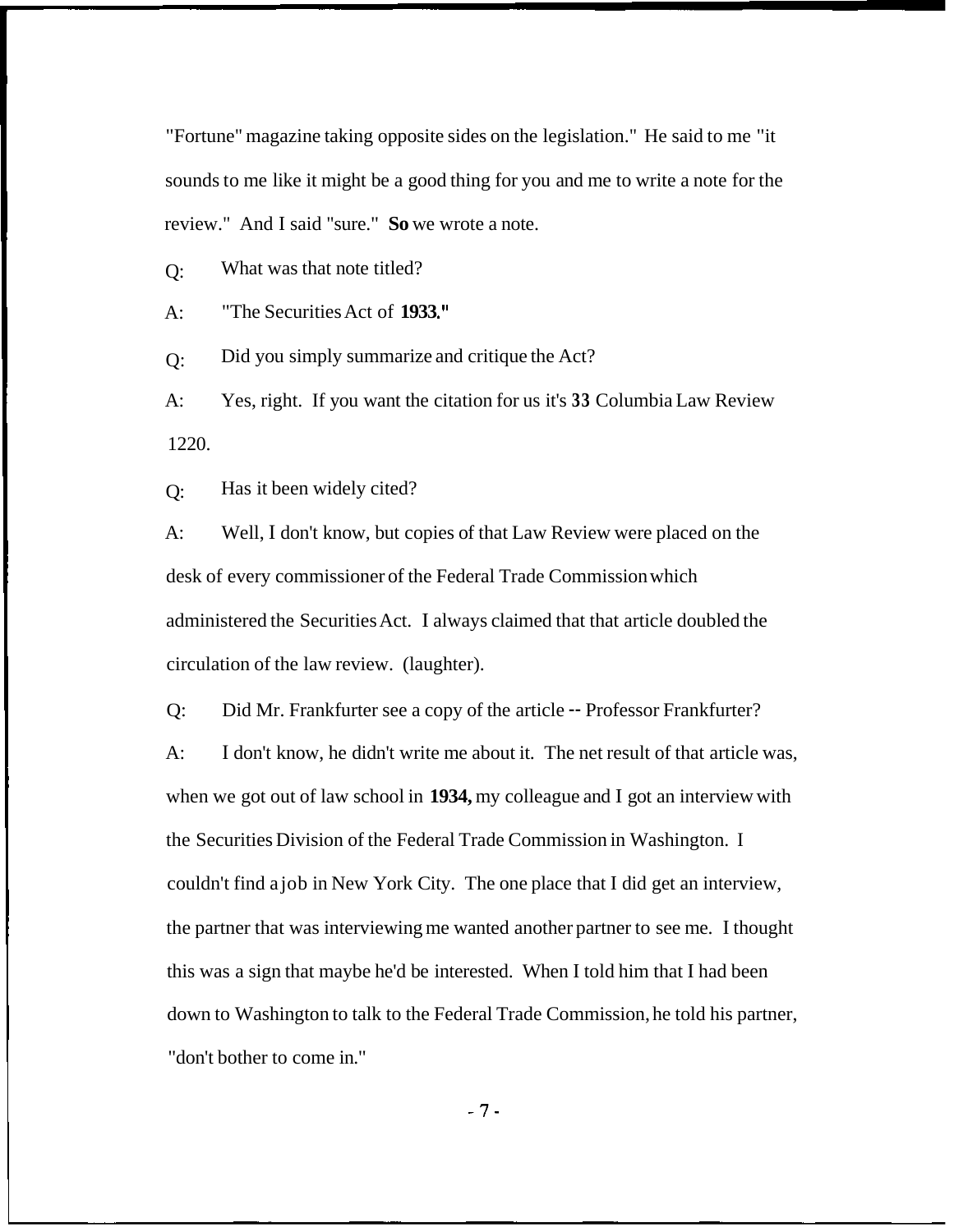$O:$ Which law firm was this?

**A:** Hayes, Wolf.

 $Q:$ Are they still in existence?

**A:**  They actually went out of existence five to eight years ago.

 $O:$ had interaction with law students while you practiced privately. In your estimation have law students changed now? Do they have a different outlook than you might have had? Can I go back for a second to law school? I would assume that you had

**A:**  you about one of the professors. There was a fellow named Julius Goebel, he was a professor that taught legal history, which was a first year course. Sometime in the second year, I was walking by his classroom and he came out doubled over with laughter, so I said, "What's so funny?" He said "Boy, did I have them going in there, in the classroom! Nobody understood a word I said." (laughter) That will give you a little flavor. Oh, of course. First of all, there's nothing like a Depression. Let me tell

 $O:$ That was a point of pride?

**A:** Uh-huh.

 $Q:$ Are law students more serious now?

**A:**  fun there. Our class was a great crowd. We didn't take life very seriously. Nobody was sure that he would have a future or that there would even be one. It was not like Harvard as described in Scott Turow's book. . . Well, in the first place, I don't know. In the second place, I had a lot of

**-8-**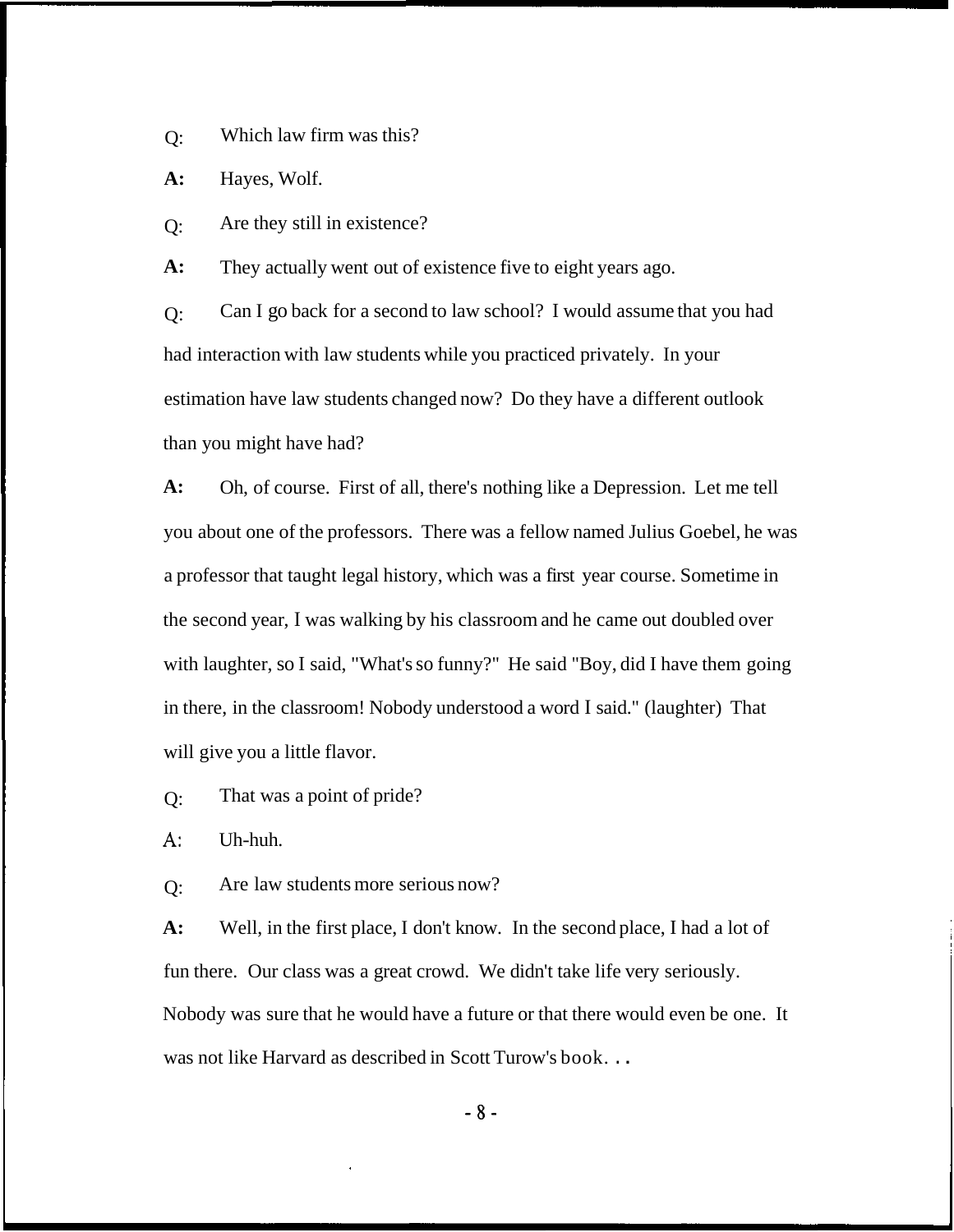### Q: Is that "One L"?

 $A$ : school class where everybody was fighting everybody else to get ahead, to get a good job. Well, nobody in our class thought about getting a job (laughter). We didn't know whether there would ever be a job that you could get. So we were very relaxed! And we went to class, or we didn't go to class, except when you were on the law review, you were not allowed to go to class more than a few times without losing your social status! (laughter). Yes, and it was nothing like that because he described a Harvard Law

- $O:$ So you were extremely popular?
- $A$ : Oh yes, I was elected vice president of my class.
- $O:$ Do you keep in touch with law school colleagues?
- A: Yes.

 $O:$ Have they gone on to do great things in the law?

 $A$ : became famous. Well, one of the guys in the class behind me, he became head of TWA. One of my classmates became head of a big company. The fellow who wrote the article with me, Schneider, went to work with a small law firm, Moses and Singer. Mr. Singer was the founder of banks in New York and he now, I'm talking about my classmate, is trustee of the estate of Mr. Moses' widow. And his widow passes out many, many millions of dollars to charitable institutions. By and large, a worthwhile life. One is a leading partner in Fried, Frank, and one fellow in the 1933 class became a judge on the Second Circuit, and I mentioned Well, a number of them, sure, guys who were on the law review with me

-9-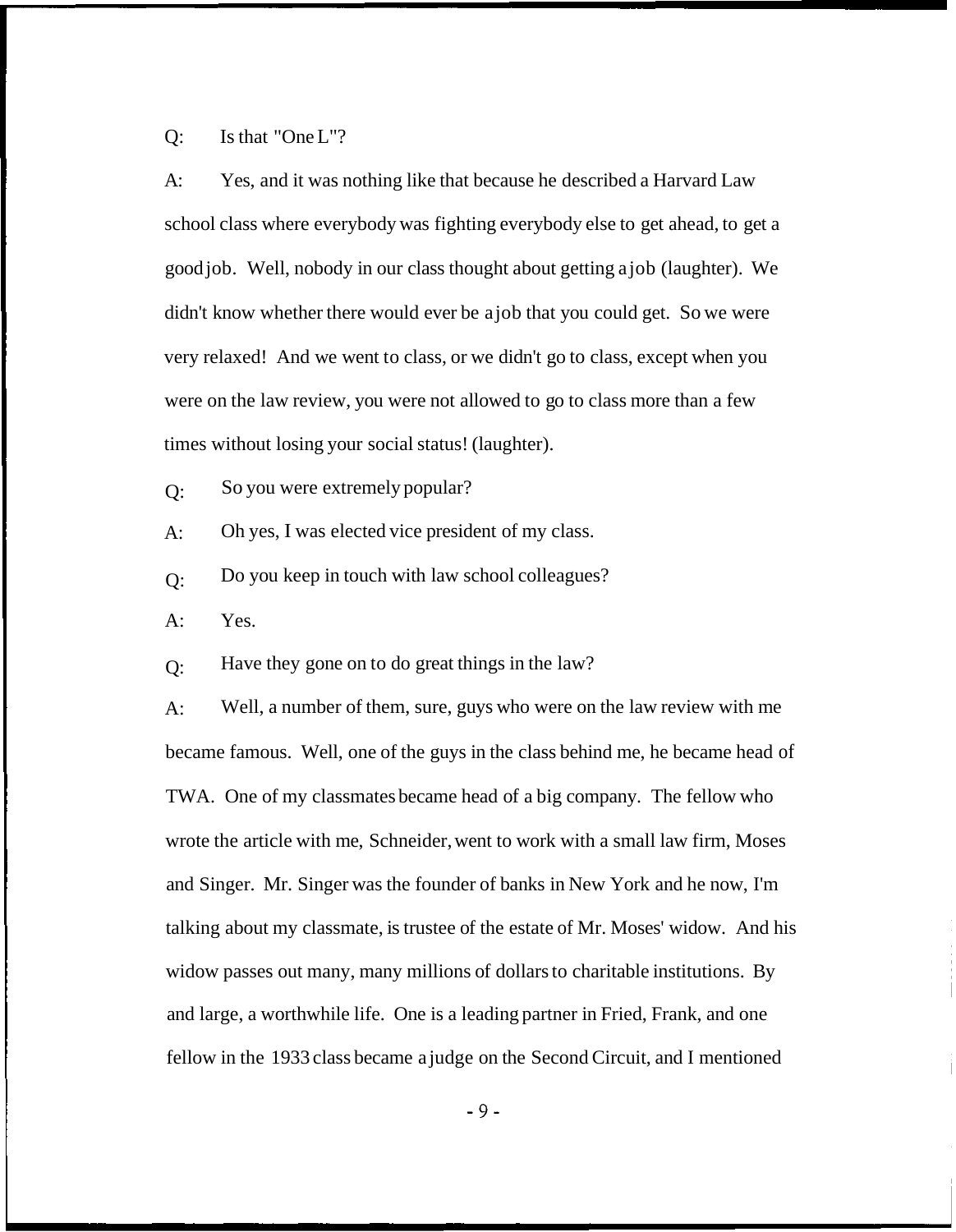the one who became a judge on the Supreme Judicial Court of Massachusetts. **A**  lot of them were professors at various law schools.

Q: Relatively successful.

**A:**  about. Oh yes, absolutely, and a lot of 'em just have careers that I don't know

Q: In **1934** you decided to come down to Washington?

**A:** No, I didn't. I had an offer of a job with the Federal Trade Commission at \$1800 a year and I jumped at it. (laughter). It was the first time that anybody had offered me any money for anything. So I came down to Washington and of course I started sending money home to my family.

 $O:$ Were you married at the time?

**A:** No.

Q: Ok, this was to your parents?

**A:**  young people don't understand anything (laughter). So I was telling this story for somebody in my living room a few years back and my younger son was in the room. I said I had this job at \$1800 a year and I came to Washington and I started sending money back to my family in New York. My son, then thirty five, said "Why would you want to do that?" (laughter). So I know that it's a different world. And it's even more different now. I couldn't get married because I had no money to support a family. You

 $O:$ you a litigator, or what role did you play? You were working for the Federal Trade Commission at the time. Were

 $-10-$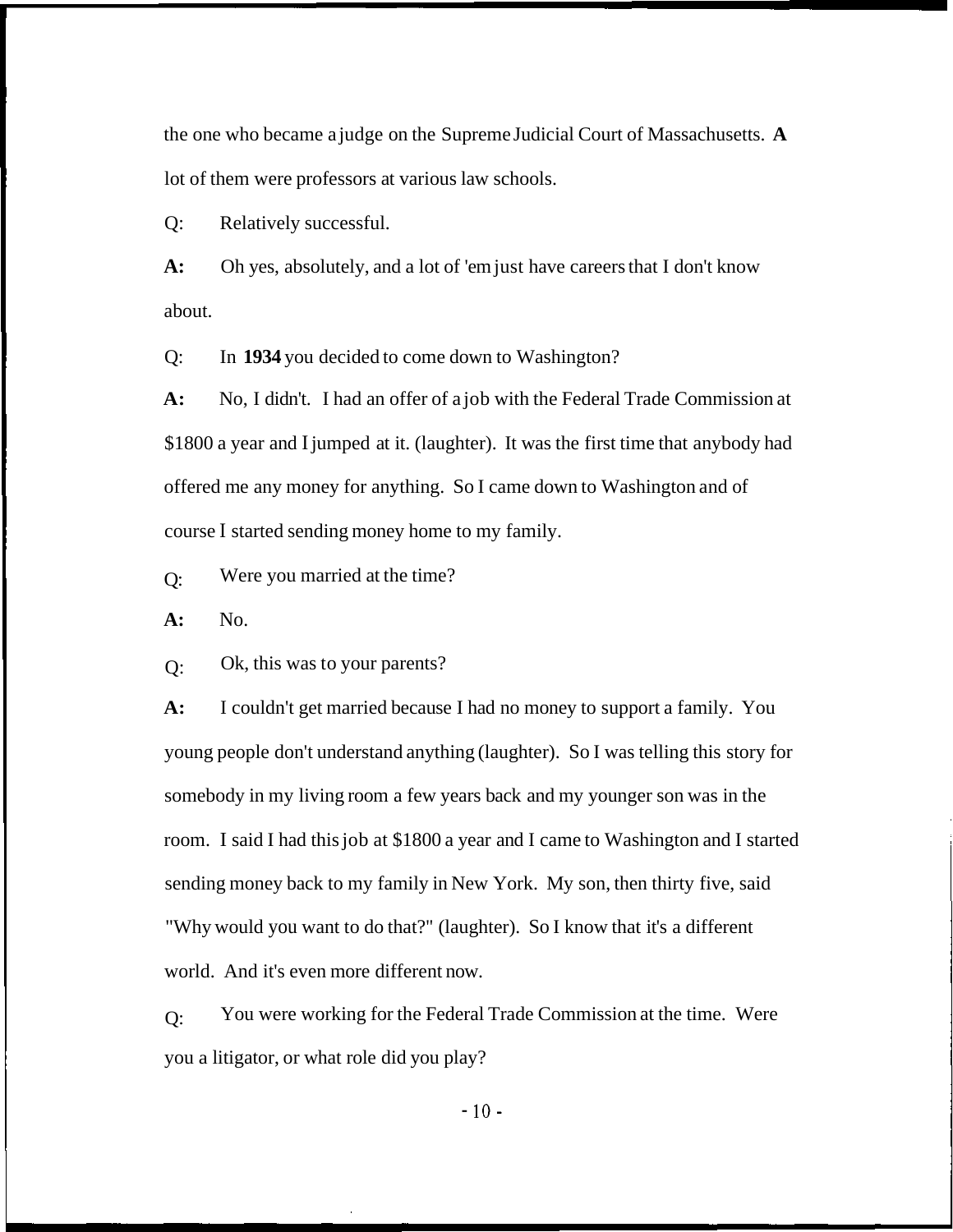A: bar yet. Had I been admitted to the bar, I would have gotten the same \$1800 a year. That was because, although it was listed as a \$2000 a year job, because of the Depression, Mr. Hoover, as President of the United States had decided that the way to solve the Depression was to cut the salary of government employees fifteen percent. And so when  $I$  got there it was only down  $10\%$ , so I had \$1800. I got admitted to the bar and then I had a professional job, a "P- 1 *,I1* professional, first grade also at \$1800. **I** just went to work as a clerical employee because I wasn't a member of the

Q: Which bar exam did you take?

A: New York. **I** took the New York bar. After I took the bar I came down. It was regarded as a nice idea for me to get admitted to the New York bar as soon as possible, so I asked somebody who was a member of the New York bar and who was working at the Federal Trade Commission with me to move me for admission to New York. We expedited my admission so that I got to be a P-1 instead of a CF-5 (laughter). As I said I came to work at the Federal Trade Commission in its Securities Division. By that time the Securities Exchange Act of 1934 had been passed which created the Securities and Exchange Commission which was to take over the administration of the 1933 Act on September 1. So in the interim period I worked in the Securities Division. Mostly weld write letters of interpretation as to what the Act meant. People would write us letters and we'd tell them "you have to register; you don't have to register." And that wasn't so interesting so I went to the Director of the Division, "Why don't I have something more interesting

- 11 -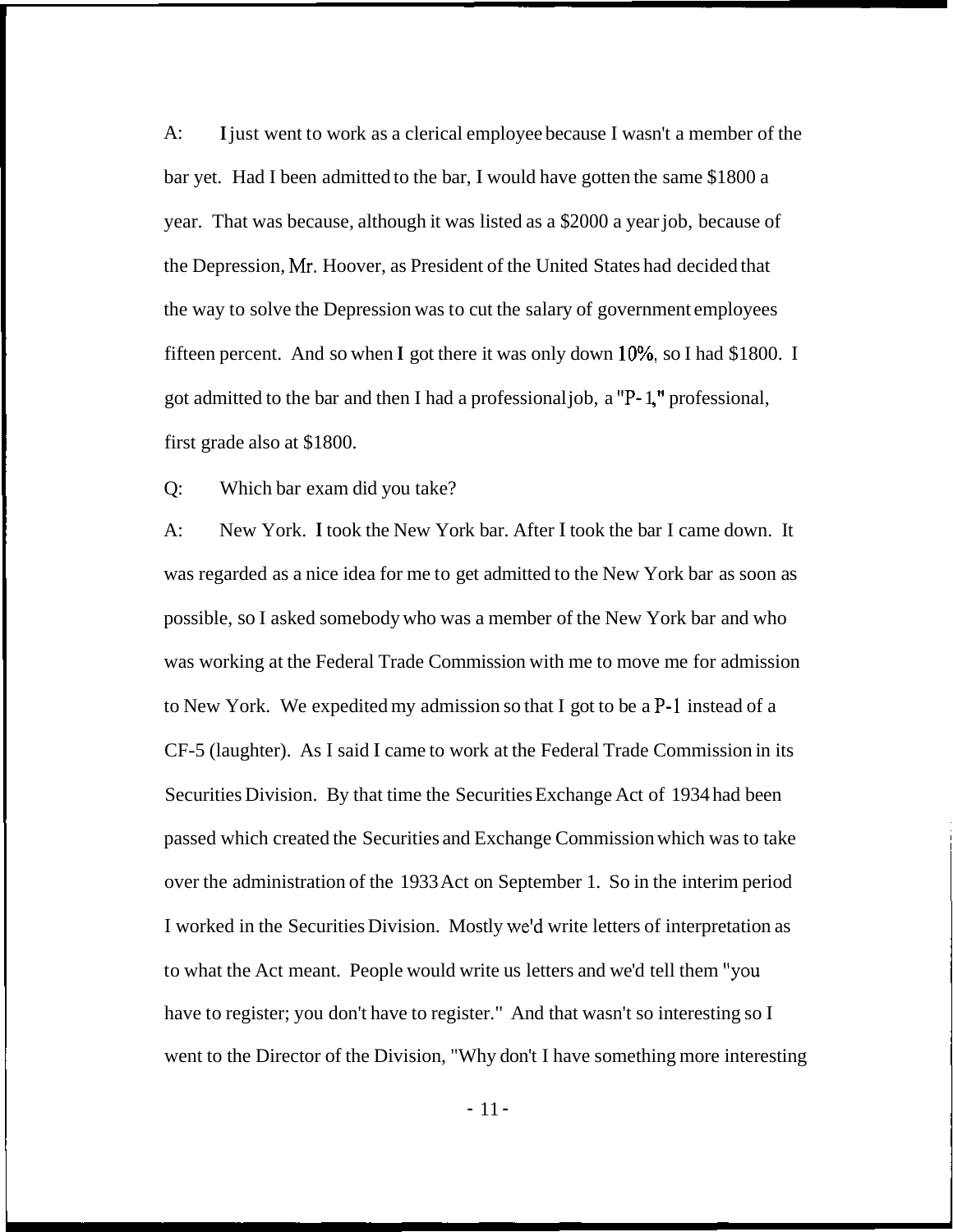to do?" He said "O.K., the General Counsel of the new Commission's coming down Monday. I'll assign you to him." So down came Judge John J. Burns of Massachusetts who had been a classmate of Tommy Corcoran. You've probably never heard of Tommy Corcoran.

Q: I've heard the name.

 $A$ : very prominent. The Chairman of the SEC was Joseph P. Kennedy, whom you know because of his children. (laughter). And the other Commissioners were James Landis, a professor from Harvard, who later became dean of the Law School there, Judge Robert Healy who was a member of the Federal Trade Commission and a former judge of the Supreme Court of Vermont, George Matthews who was a former member of the Wisconsin Public Utilities Commission and Ferdinand Pecora who was Chief Counsel for the Senate Committee that ran the investigation that resulted in the Securities and Exchange Act in 1934. John Burns was an Irish Catholic. His father had been a trainman on the transportation system in Boston. In spite of what in those days were considered as great handicaps at Harvard, he was asked to be a member of the Harvard Law School faculty. He may well have been the first such faculty appointment. When Burns had been on the faculty for a short while, the politicians in Massachusetts, said "John J. Burns, a Harvard professor with the map of Ireland all over his face, is perfect for judicial office." So at a very early age, Burns became a judge of the OK., they were on the 1925 Board of the Harvard Law Review, which was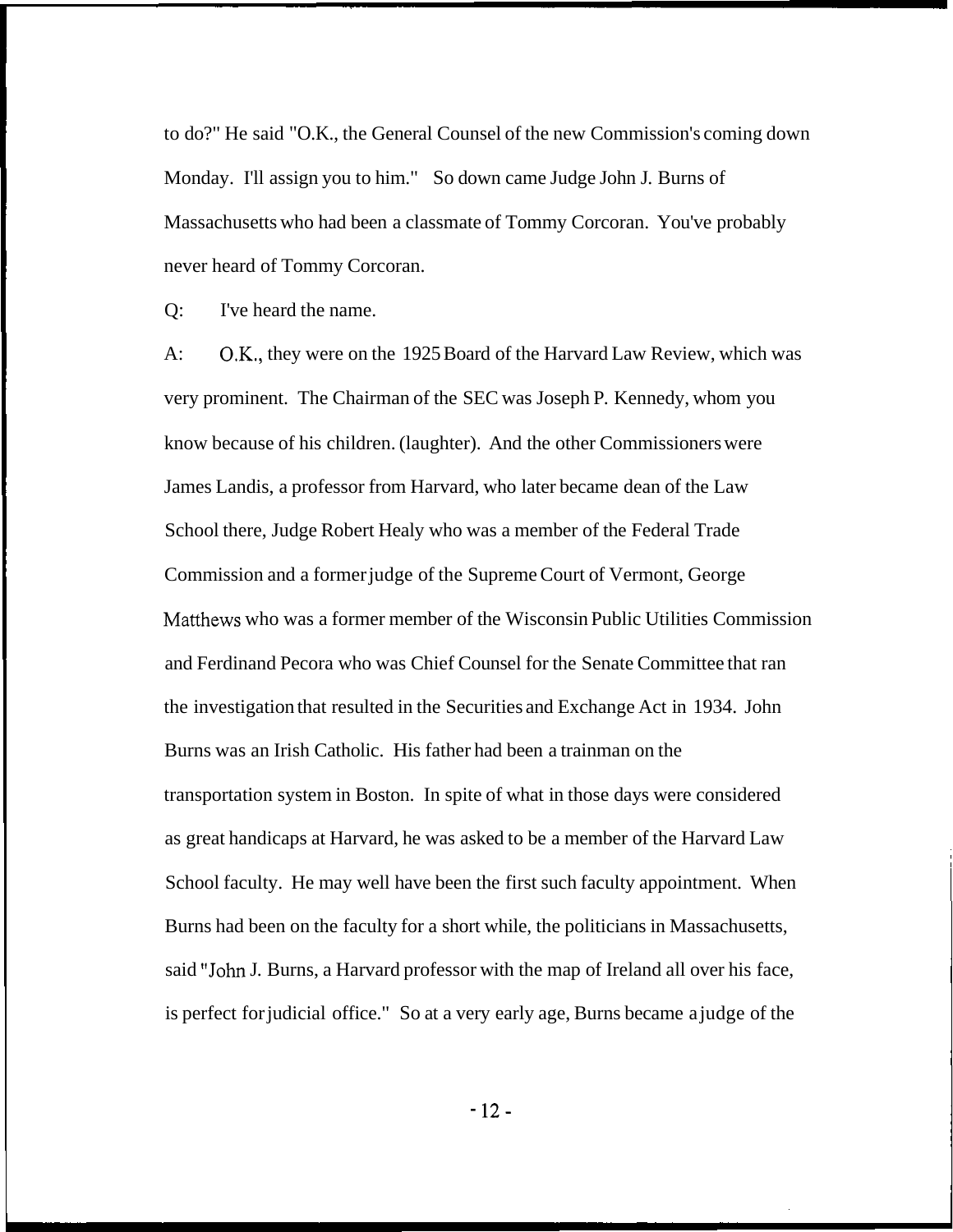trial court in Boston. He was a wonderful, bright, lively guy. I was his whole staff when he came down.

Q: What was your formal title? "Staff member"?

A: "P-1." (laughter). And I was still on the payroll of the Federal Trade Commission until September. And he talked to me about giving up his judgeship, a lifetime job, \$12,000 a year in Massachusetts, to take a political job at *\$9,000* a year in Washington. He had three children, he admired Kennedy very much. And he ended up having a lot more children than that. And he didn't know whether he was doing the right thing or not. On the other hand, he said "you know if you could keep your job with the government, and if you got paid reasonably, it wouldn't be a bad life because you're always on the side of the angels, even when you're wrong."

Q: Did you agree?

A: Well, (laughter), I always remembered that and I have told people that. It sometimes shocks some of the younger employees when I tell them that, because to suggest to government employees that they might sometimes be wrong, it's alien to them.

Q: Did you feel a strong affiliation to the administration at that time?

**A:**  family had a labor background, a more or less socialist background. My parents would read the "Forward," which was the socialist Jewish paper and I grew up in Oh yes. That was the case even before I came down. I'm Jewish, my a political atmosphere. For example, in the 1920s, there were five socialists that

-13-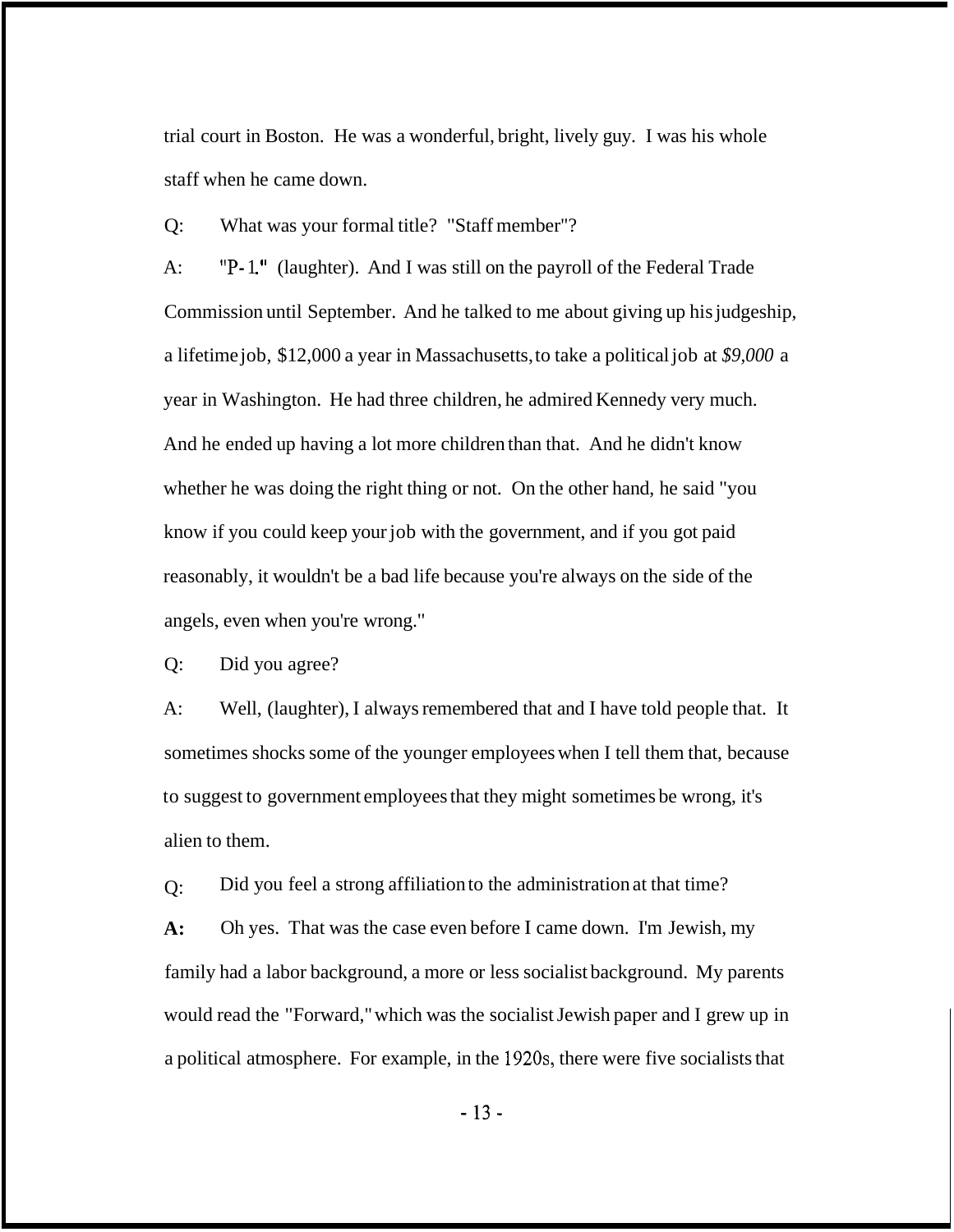were elected to the New York State Legislature. The Legislature refused to seat them and the former Secretary of State, Charles Evans Hughes, Jr., later Chief Justice of the United States, acting pro bono tried to get them seated. He didn't succeed. When Franklin Roosevelt ran for president I was a week too young to vote, but if I voted I don't think I would have voted for Roosevelt because all Roosevelt did in his campaign was to say "Hoover's cutting the budget, I'm going to cut the budget more than he is." He never said anything except "I'm not Herbert Hoover."

But on the day he came into office he made a speech about "the only thing we have to fear is fear itself." The whole country had been in a state of absolute, not only economic depression, but mental depression because the President of the United States who was Hoover, (he actually was a very nice man) told the people, "This is economics. It's like a disease. You have to live through it. There's nothing you can do about it." And everybody said "We're having a terrible time." Unemployment was rampant, highly educated people were standing on street corners trying to sell apples to people who didn't have a nickel to buy them. It was a bad time.

The moment that Roosevelt spoke that first day, he galvanized the whole country. In substance, his speech said ''you don't have to take it lying down, there is something you can do about it. I will do something about it." The people didn't know whether to believe him or not, but he gave them a ray of hope. And they all said, "well let's see what we can do." He galvanized everybody and people started

- 14-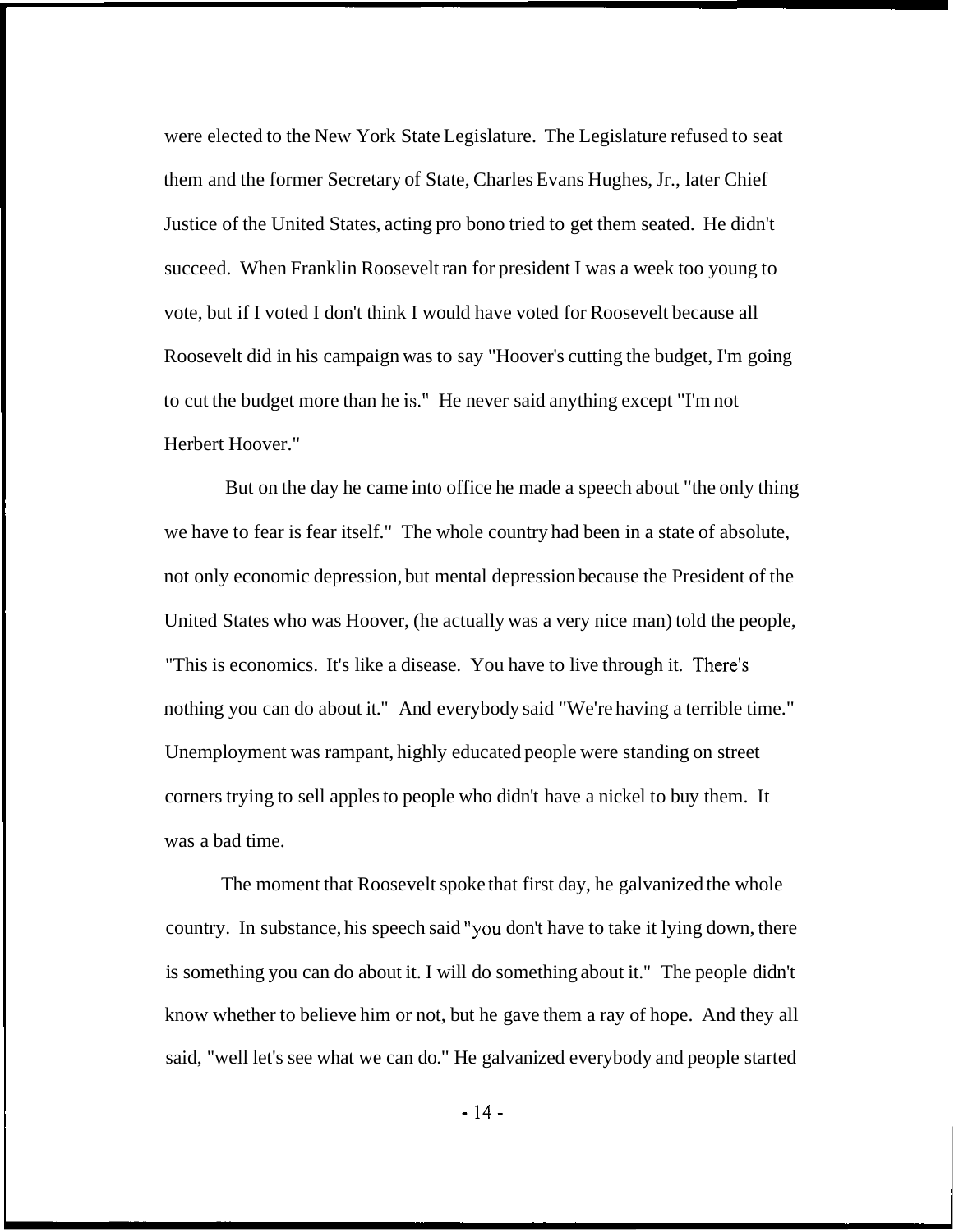running around. He did this and he did that. Some of the things did go wrong, some of the things were right but everybody started moving. So before I came down to Washington, I was already a convinced New-dealer, no question about that. The Securities Act was just one of the things he did. As far as my own view is concerned, it's based on what happened to my family. The most important thing is for people to have jobs, for industry to be working and for there to be goods produced and delivered and consumed and that's what I think government is about. Whatever else anybody talks about, that's fundamental, I think there's a lot of other things, but this is one thing that I know. My father lived through a devastating time. So . . . Yes, I was a New-dealer before I got the job with the federal government.

 $O:$ Why did you decide to leave the government?

 $A$ : years later before I left. . I enjoyed myself at the SEC. I had a wonderful time. I did everything. I wrote letters of interpretation. I drafted rules and regulations. I drafted this, that, and the other thing. I investigated violations of the law. I litigated matters in court. Oh, well that's a long time later. I came in **1934.** It was eleven and a half

The war came. The SEC was banished to Philadelphia because it wasn't an essential war agency and there was a reorganization of the office and there was a Solicitor instead of the General Counsel's office and I was Assistant Solicitor in charge of appellate litigation. I liked that. That was fun. The SEC was a wonderful place to work. There wasn't any formality and bureaucracy about it.

- 15-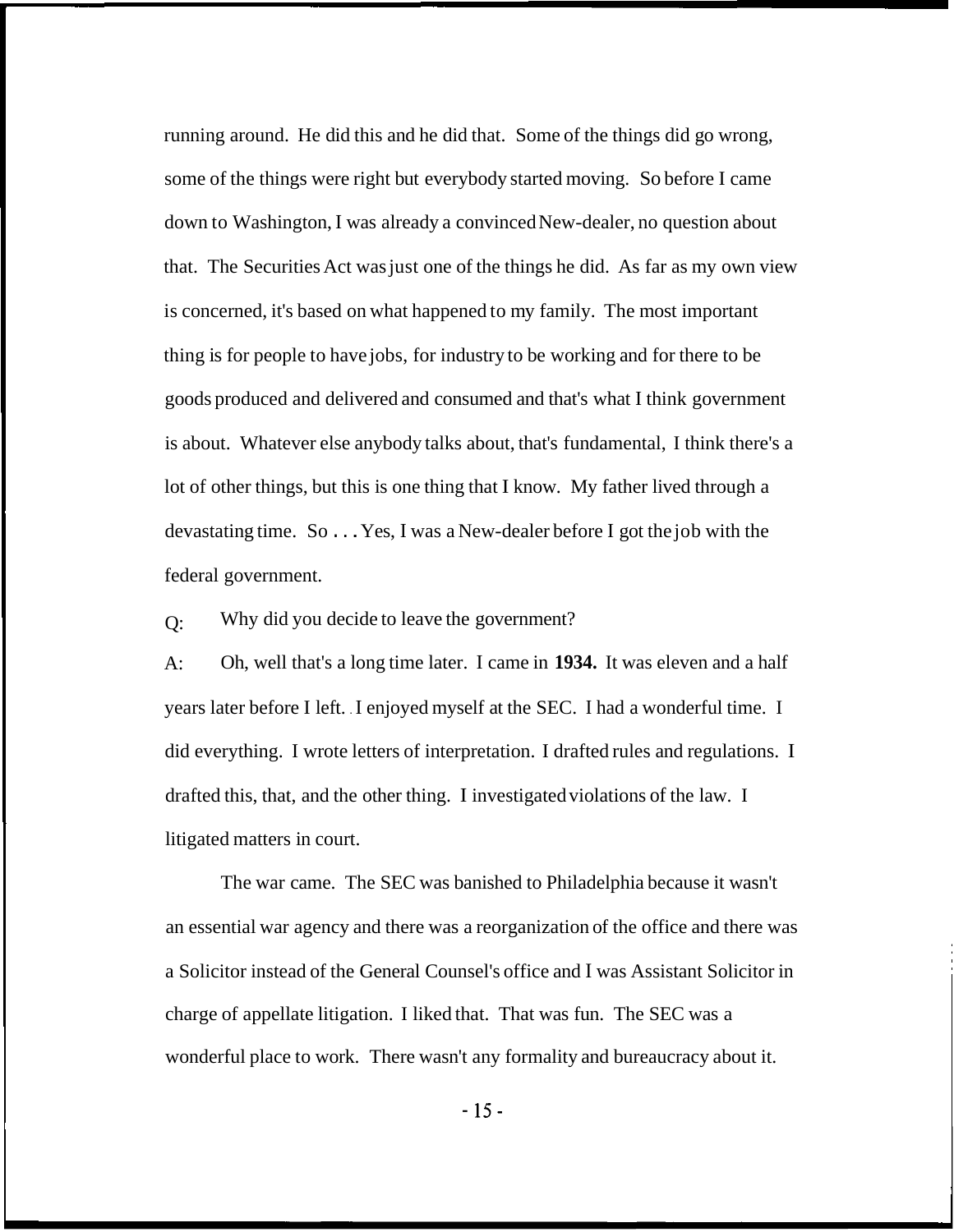Great people came through. Bill Douglas went on to the Supreme Court of the United States. Bill Douglas was the Chairman. First, it was Kennedy, then there was Landis, then after Landis there was Douglas as Chairman of the Commission. Douglas went from the Commission to the Supreme Court. The next Chairman was Jerome Frank. Jerome Frank went on to be on the Second Circuit. Then there was Ganson Purcell who ended up here in practice. There was Ed Eicher a former Congressman who became Chief Judge of the U.S. District Court of the District of Columbia.

 $O:$ Did you work with each of these individuals?

**A:** Oh yes, sure.

Q: When they went on to become judges, did you practice before them?

**A:** Well, the answer I suppose is no, except for one case I argued much later when I was in private practice in which Douglas wrote the opinion. But mostly, for example, when I was at the SEC, Douglas would not sit on any case which the SEC had been a part of. In SEC cases, he would ask us at the SEC "did I have anything to do with this" and we would say "no." He would still disqualify himself. He was very very careful about that.

And when I was with the SEC Jerry Frank wouldn't sit on any SEC cases, so when I had cases at the Second Circuit, and we had a lot of them, (in those days, they didn't tell you who the judges were going to be on your case) but I said "I have to know because I'm in Philadelphia. **As** out-of-town counsel I'm entitled to a day certain for the argument and I don't want to come up from Philadelphia

- 16-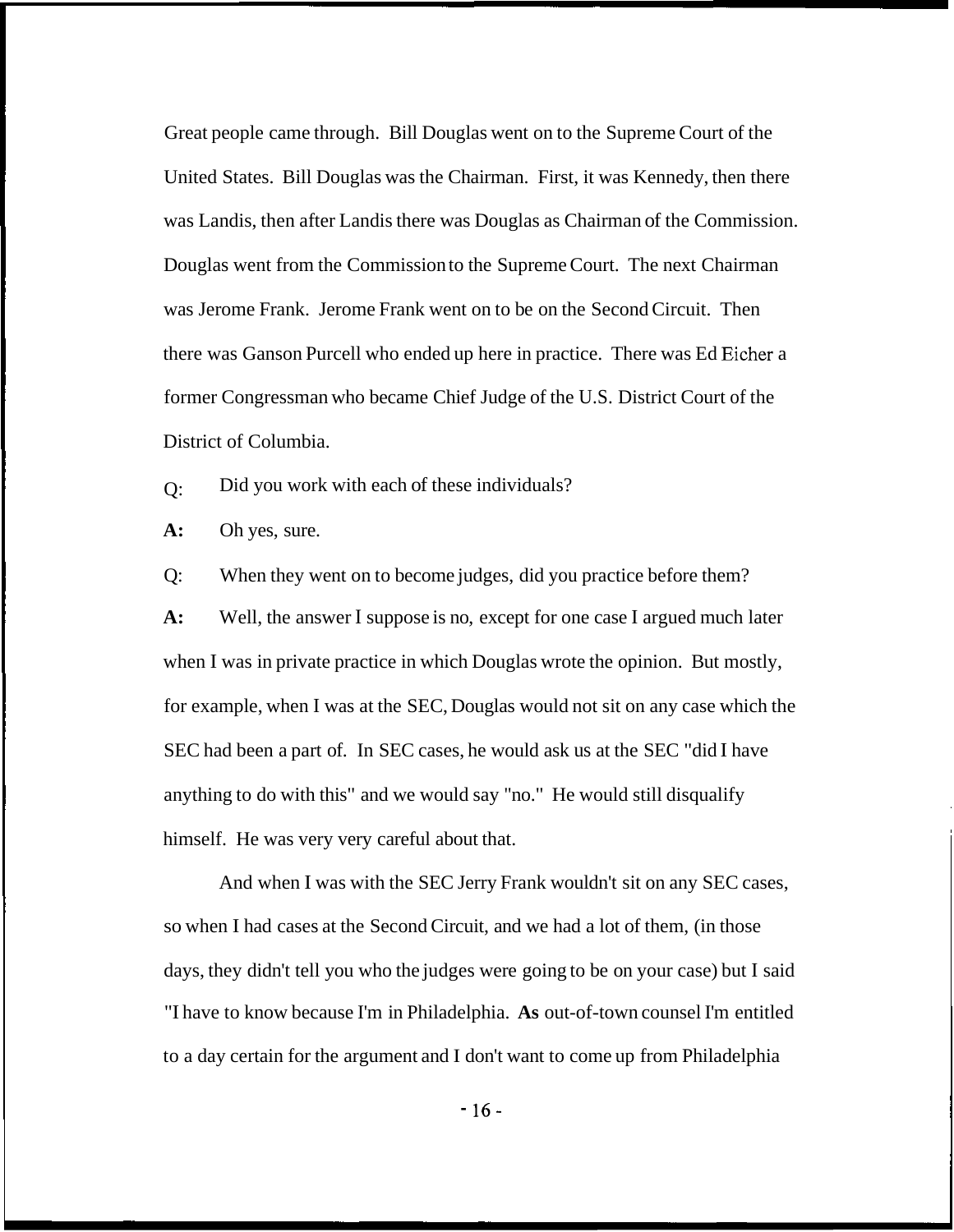and find Jerry Frank on the panel, so you've got to set cases on a date Jerome Frank will not be on the panel.''

I did go visit him occasionally. That was a very fine fellow. He was lonesome. I can understand that. He'd had an active law practice, then he'd been General Counsel of the Agriculture Adjustment Administration, and Chairman of the SEC and he got to be a judge. And so he went and taught at the Yale Law School in addition (laughter).

 $O:$ Did you keep in touch with Justice Douglas?

**A:**  time. But when he was Chairman of the Commission I was President of the Securities and Exchange Commission Union. We had negotiations with him. We got an agreement with him that if there were vacancies, the vacancies would be posted. People inside the Commission would have priority over outsiders getting the job. We had parties where we invited the Chairman. It was a friendly place. The quality of the people was absolutely fantastic for many reasons. (1) It was a depression; (2) even if you weren't Jewish there weren't that many jobs available; **(3)** even non-Jewish friends received salaries that were very modest; and (4) Government salaries were sometimes much better than what the New York firms paid to young lawyers so the government could get all kinds of first rate people. Oh yes. Well, did I keep in touch with him? Yes, I saw him from time to

 $O:$ Did you experience discrimination inside the government?

**A:**  longer respectable to say you wouldn't hire Jews. This was great progress of No. Of course, anti-Semitic feelings were not abolished but it wasn't any

- 17-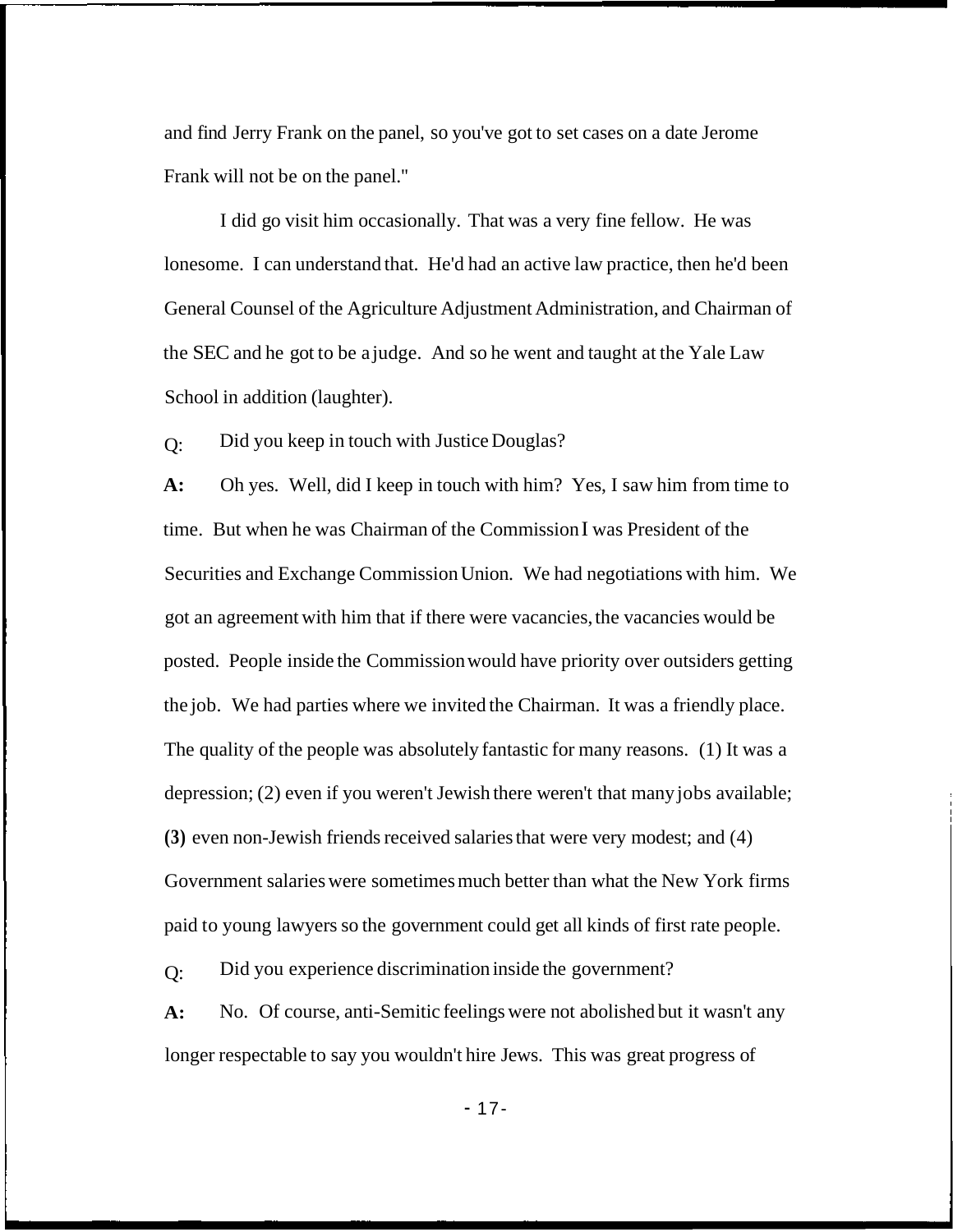course, but hiring personnel were frequently cautious. For example, Bill Douglas was Director of the Protective Committee Study, a division of the SEC before he became a Commissioner, then Chairman, then Supreme Court Justice. He wanted to hire a young lawyer whose first names were Israel Saul. He decided to send his recommendation to the Commission as a recommendation to hire **"IS.** ."

Q: When you decided to leave the SEC was there discrimination among or within the law firms in Washington, D.C.? or were they different from New York?

A: I was in Philadelphia and the reason I decided to leave had nothing to do with discrimination. Roosevelt had died and he was my President and it wasn't the same. Truman was a fine man, . . .

[change tape]

. . , but I didn't feel as happy about where I was working. It wasn't part of the New Deal anymore, and, so I decided I would like to leave. I was sounding out various places and I had had at least a nibble from one of the big New York law firms but I did not want to go there.

 $O:$ Which law firm was that?

 $A$ : good dealings with them over the years, but I didn't want to go to New York. One of my friends who had worked at the SEC told me that he had heard that Abe Fortas was going to practice with Thurman Arnold. He said "why don't you give Abe a call?" So I called him up and I went over to see him sometime in November or December of 1945. He said "Thurman Arnold and I are going into practice in I'm not going to tell you, because it's a very fine law firm and I have had

- **18-**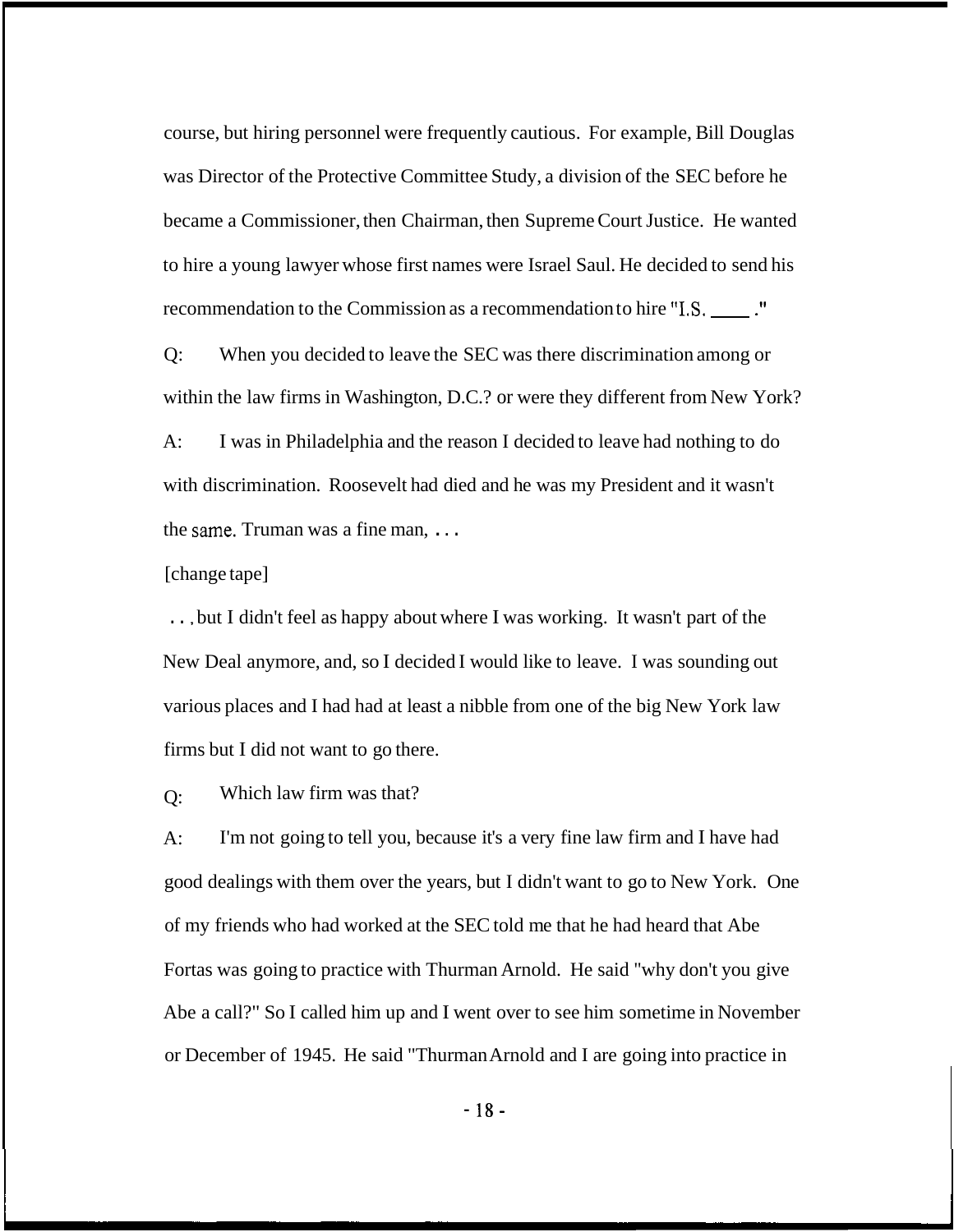the next month or so and we'd love to have you come along. And I know you're getting a big salary, **\$8** 100 a year. (Federal judges were getting \$10,000). If you come with us we will pay you only \$500 a month." For your own information that is like a **35%** or 40% cut. I didn't hesitate and immediately said "you are on.'' (laughter). And he said "I have to go to England to do something about the United Nations. When I come back I'll tell you when we're ready to go." He came back, he called me up and I went and told the Solicitor, my boss, Roger Foster. They gave me a farewell party and my wife and I went down to look for housing.

We couldn't find anything to rent, so we bought a house. When you buy a house, if you're a poor fellow, you get a savings & loan to give you a mortgage, and then you call up your brother-in-law (laughter). And by that time, we already had one child. We bought a house and believe it or not, six years later we sold it at a loss. We repeated the process on our second house (laughter). Now we're on our third house. I don't think we could sell that at a loss, but the others, on the first two we succeeded. (laughter).

 $O:$ attorneys considered to be general practitioners? At the time you joined the law firm, were attorneys specializing or were

A: background. One of the union things that I had been doing was Federal Workers Union, the United Federal Workers of America which was the CIO union. We thought that federal employees were being deprived of their rights as citizens to engage in political activity by the provisions of the Hatch Act. I was at the SEC Well, we weren't specializing. When I came down, I told you I had a union

- 19-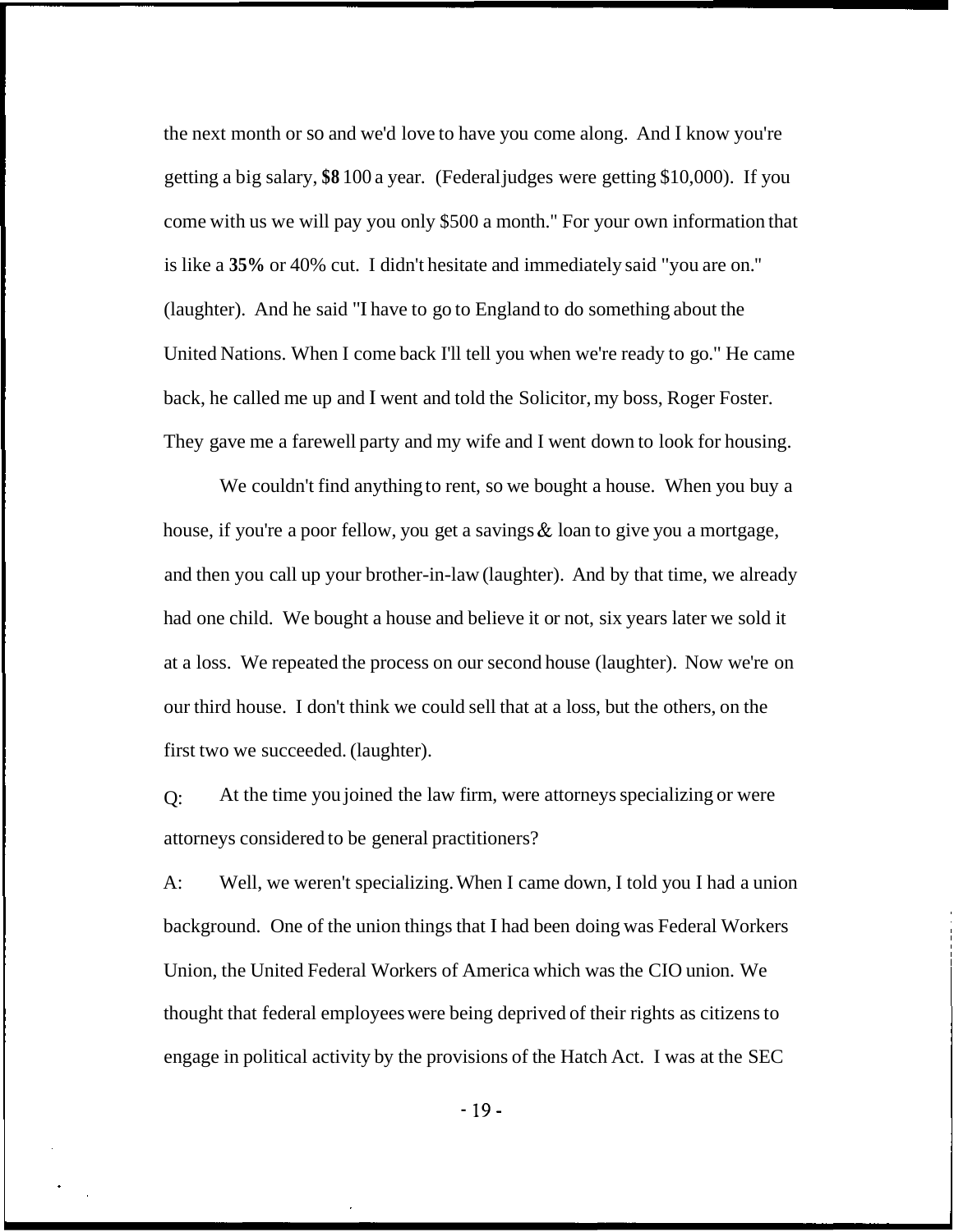then in Philadelphia. We got a bunch of plaintiffs in Philadelphia who did various kinds of jobs -- Navy yard workers, a roller in the mint, people in office jobs. I don't think we had any lawyers. We prepared a complaint which said, "We want to engage in political activity but we are being threatened by big signs saying 'Warning', if you engage in political activity and the Civil Service Commission will bounce you out of your job." We got out the complaint. I did it all with the help of some other federal employees at the SEC.

 $O:$ Where did you file it?

**A:**  three judge court that hears constitutional challenges. In the United States District Court in the District of Columbia in front of a

I didn't put my name on it because although in my judgment it was perfectly proper in all respects for me as a federal employee to participate in litigation against the government that has denied him constitutional rights, I knew that people wouldn't understand that. In those days federal employees were supposed to be subservient and behave themselves or else.

 $O:$ Except for the plaintiffs in your case.

**A:**  Yes, but they weren't lawyers. If I, as a lawyer, put my name on the complaint people wouldn't understand. So I didn't put my name on the complaint. I got the General Counsel's office of the CIO to handle the case. Lee Pressman was the General Counsel. He was a very capable fellow. [He later admitted he was a Communist and he would name some of his fellow communists, but in the first place, I didn't know that. Second, I didn't care. (laughter). I had no secret

 $-20 -$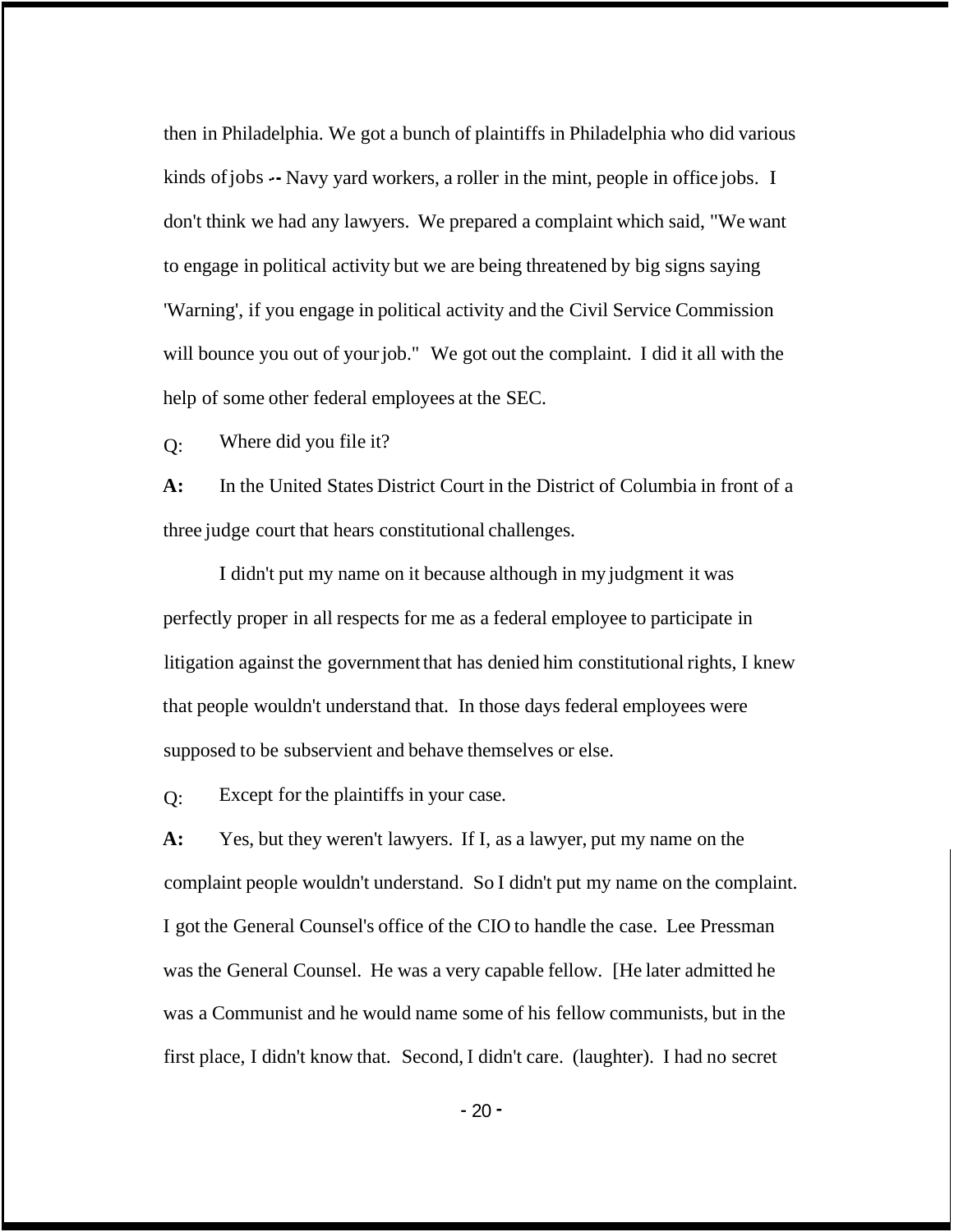information - I had no need to support or not support this political orientation.] I wanted him to argue the case, a task for which he was thoroughly qualified. He did argue the case. I remember the argument in the District Court. The government in those days usually argued, "there's no standing to complain." Accordingly, the Civil Service Commission which was sued as a federal commission said "we don't enforce the Hatch Act." Yet there were big warning signs about the Hatch Act under the Civil Service Commission logo. Chief Judge Groner was sitting on the panel. He said to government counsel, "you know, if the Civil Service Commission does enforce the Hatch Act and they come here and say they don't, that would be unconscionable, wouldn't it?" So we won on that point, but lost on the main contention as to constitutionality. The Court held that the Hatch Act was a reasonable effort to deal with the dangers of possible political coercion over federal employees by their supervisors. We took it up to the Supreme Court. When we took it up to the Supreme Court, Pressman argued the case there. And Bill Douglas was on our side. Frankfurter and some of the other Justices said, "no, you don't understand, you have no standing here. Of course if you go out and violate the law, you'll have standing, because then you'll be fired. But you have no standing now." One plaintiff was a roller at the mint and had actually been a member of a political committee so the majority held the Act did apply and was constitutional as to him. I don't know exactly what a roller at the mint is, but it's a manual job. He was not a supervisor of any other employees. But since he admitted that he was a member of a party committee, so far as he was

 $-21 -$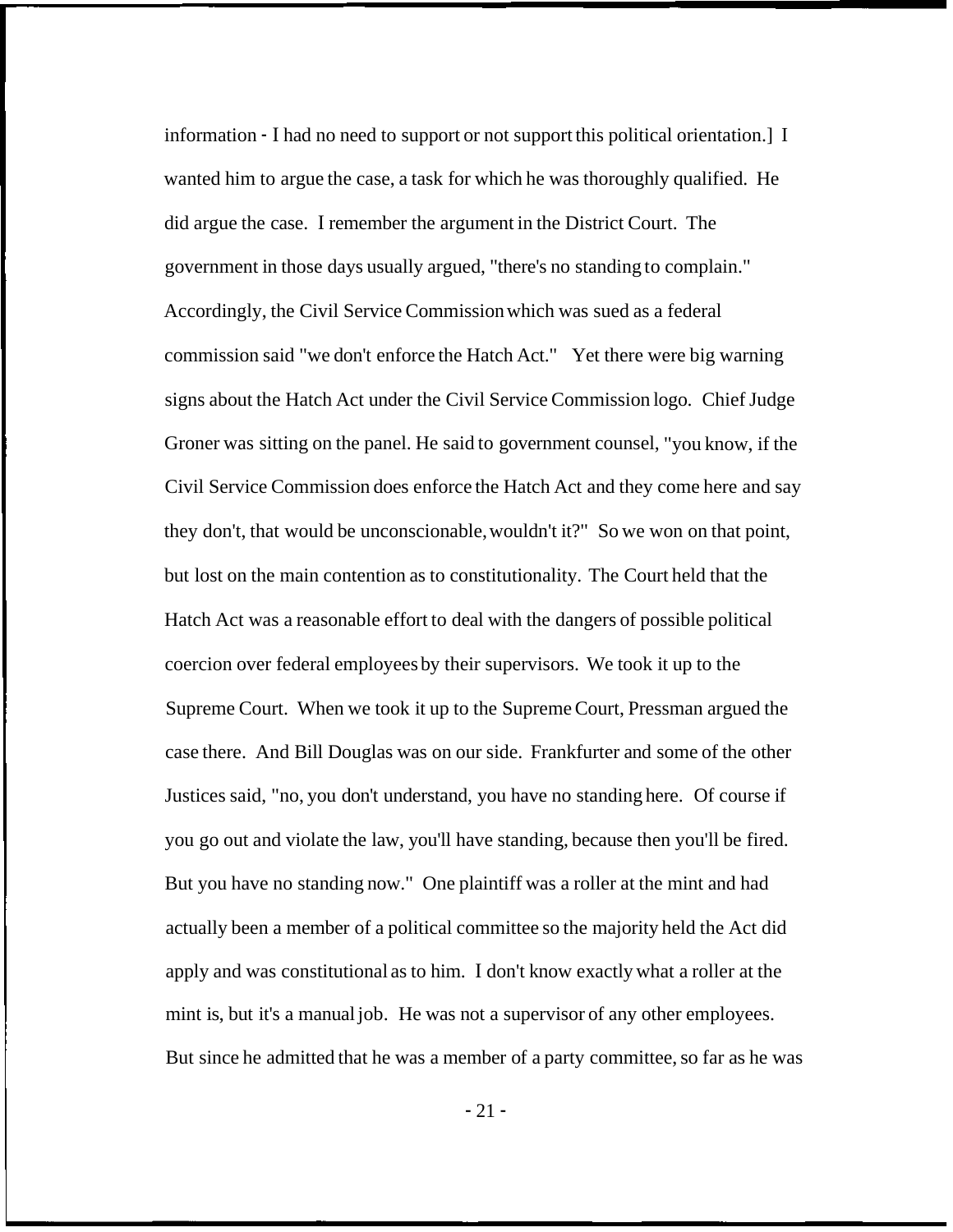concerned, they held the statute was constitutional. **So** far as the rest of the people who wanted to become politically active but hadn't yet done so, the Court wouldn't tell them.

 $O:$ What was the citation on that case?

 $A$ : Civil Service Commission. Maybe the Union had changed its name by then to United Public Workers, I don't remember. Where was I? United Federal Workers against Mitchell. Mitchell was Chairman of the

Q: At this point, you were still with the SEC?

A: Right.

Q: You were leaving?

 $A$ : You asked me was I specialized. Well, when I came down here I had a client waiting for me, Two fellows who were from the United Cafeteria Workers -- the president and the business manager of the Cafeteria Workers. Their workers were being paid \$10/week and they'd been authorized to have an arbitration to see if they could get more. They wanted me to represent them, and I did and I believe I got them \$14 a week. I don't believe we got paid! Fortas said to me, "if you bring in any business and you handle it yourself, you will get one half of the fee. Some friend from out in Oregon called me up about a food and drug case. I called a Washington friend who knew something about Food and Drug law who helped me and I handled the matter. When it was completed, I came into Fortas' office and said "I have got the problem solved, and I think the fee should be \$250." He I was still with the SEC. I joined Arnold and Fortas on January 21, 1946.

- **22** -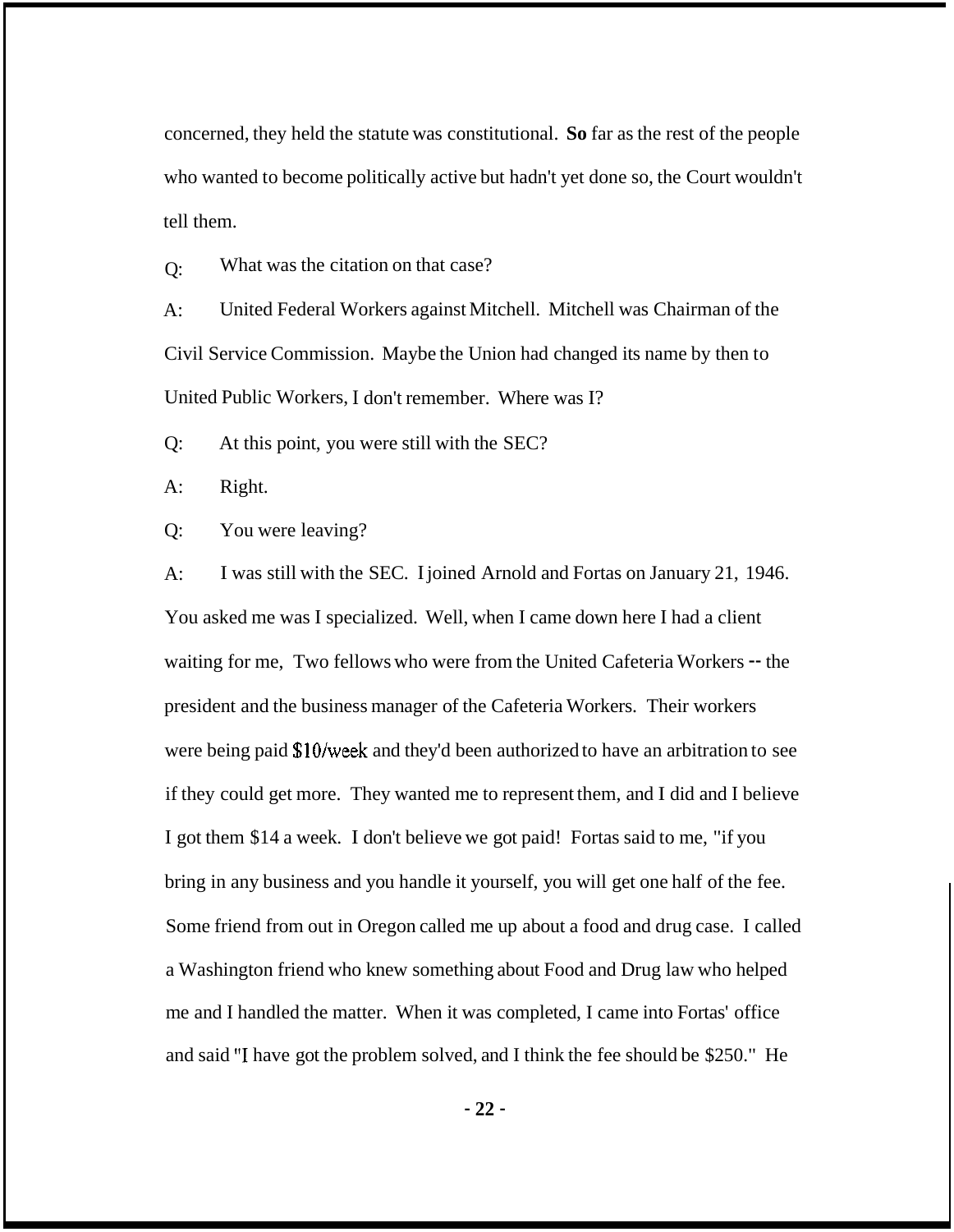said "why don't you charge him *\$500?"* So I charged him \$500. I got \$250, and the firm got \$250.

 $O:$  $A$ : complaints. That was different from the government where you were salaried straight. Right, sure. We had a lot of Plaintiffs anti-trust cases. I drew up the

 $O:$ all over the country? Were you litigating mainly before the D.C. Federal Courts at that time? or

A: a year or so we got Lever Brothers as a client. We had a tax case involving local District of Columbia taxes. We did that before the local tax board. There were price controls at the time. Paul Porter was Administrator of the Office of Price Administration. He was **an** enemy. He would not give our client Coca-Cola the sugar they needed, but he would give Pepsi Cola the sugar they wanted. All over the country. We had a tax case. When we had been here for about

Then he went away to become Ambassador to Greece, on what was called the Point Four program of **U.S.** aid to Greece and Turkey. And after he came back, we forgave him and took him on. Then it became Arnold, Fortas, and Porter. The only time the name changed after that was when Abe Fortas left to go on the Supreme Court the firm was called Arnold  $&$  Porter, as it is to this day. Our managing partner Bud Vieth when he read about Abe's nomination on an airplane, had an immediate concern. "Think of all that new stationery we'll have to reprint!" (laughter).

- **23** -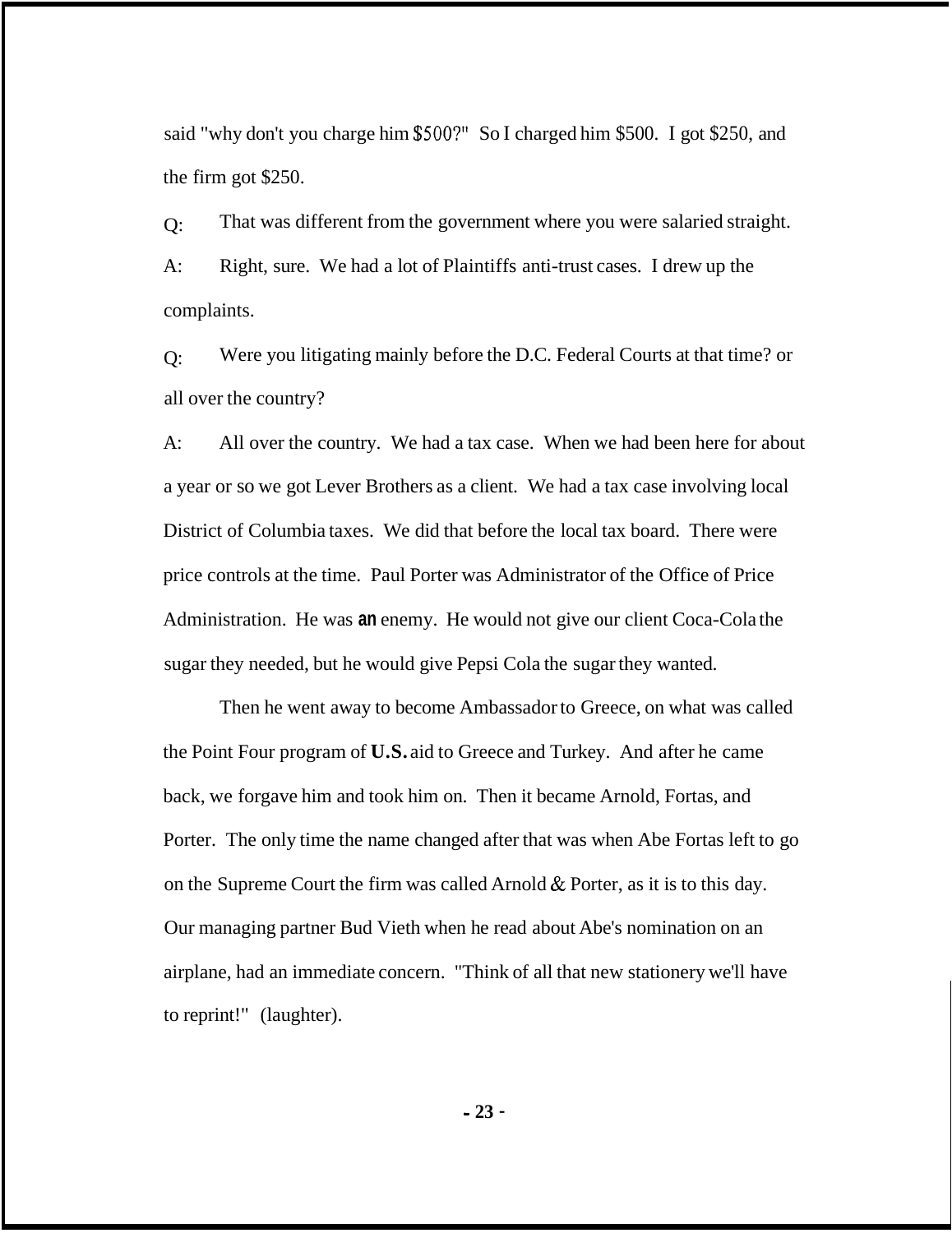$O:$ before the D.C. Courts -- the first one was Friedman v. Schwellenbach, is that right? Very early on, after you joined the firm, you started to litigate loyalty cases

 $A$ : That last one had been handled by other people. I knew Morton Friedman and his lawyer was Morton Stavis, a well known civil rights leader. He'd been in the government and I'd known him. The case was lost in the Court of Appeals. I don't believe I had anything to do with it. It came to us after a petition for certiorari had been denied in the Supreme Court. I talked to Abe Fortas about it. He was excited about it, and he wrote a terrific petition for re-hearing which predicted accurately all the evils that were going to happen on the loyalty front if the decision below was allowed to stand. It didn't do any good. The Court denied the petition for re-hearing.

Roosevelt had a kind of minor loyalty program for the Civil Service Commission that said they could look into you to see if your thoughts and opinions were similar to those of the Communist party. That was really what the Friedman case was about. Later when Truman gave in to pressure and adopted a loyalty program, I thought, "we just got out of the government in time." All of our friends, and the friends of our friends, were being called up. It was really a terrible time. The program was like so -- if the FBI receives anything that is derogatory, for example, if I wrote, "The Dean of the Harvard Law School is an anti-Semitic, communist bomb-thrower," they just put it in the file. Then, under the loyalty program, if the Dean should be employed by the State Department or

- 24 -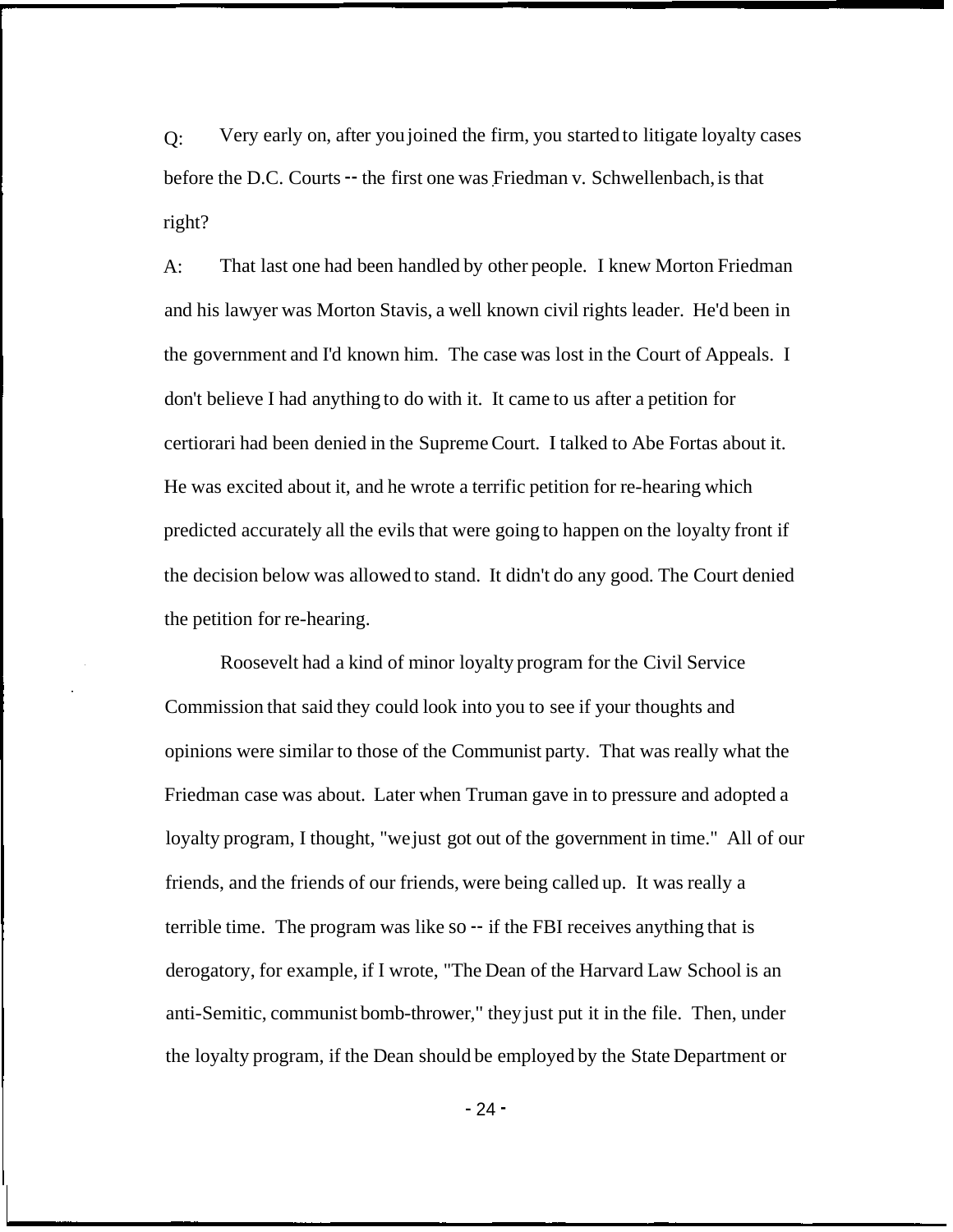the Labor Department, the FBI would just send the allegation over to the agency, but they wouldn't say where it came from. They'd send over whatever anybody said, anything! A lot of this stuff couldn't be challenged because you're talking about Communists.

Of course, in fact the FBI quite frequently knew who were Communists! I suspect a very substantial portion of them were on the payroll of the FBI. So they could have said, "yes, I know the Dean is not one of those." But they didn't say that, they would just send the allegation over to the employee's agency unevaluated. And they sent it over to a bunch of people in the various agencies who were politically unsophisticated and inclined to accept anything sent to them by the FBI even though they couldn't have had the faintest idea who made the derogatory allegations. One accused, Dorothy Bailey, was a friend of mine. She was widely known and respected at the Labor Department and elsewhere. She was the kind of person that if she had been a Communist, she would have never concealed it. We took that case up. I tried it before the Loyalty Board and Paul Porter and I tried it before the Loyalty Review Board. At no time was any information as to the source or validity of the allegations against her supplied. The Review Board Chairman said in response to a request by Paul Porter for the identity of the persons making the allegations against Mrs. Bailey, "I haven't the slightest idea of who they were or how active they have been in anything." We thought condemnation and dismissal on secret allegations by persons unknown to the respondent and the judges was a violation of due process. We took it to court.

- *25* -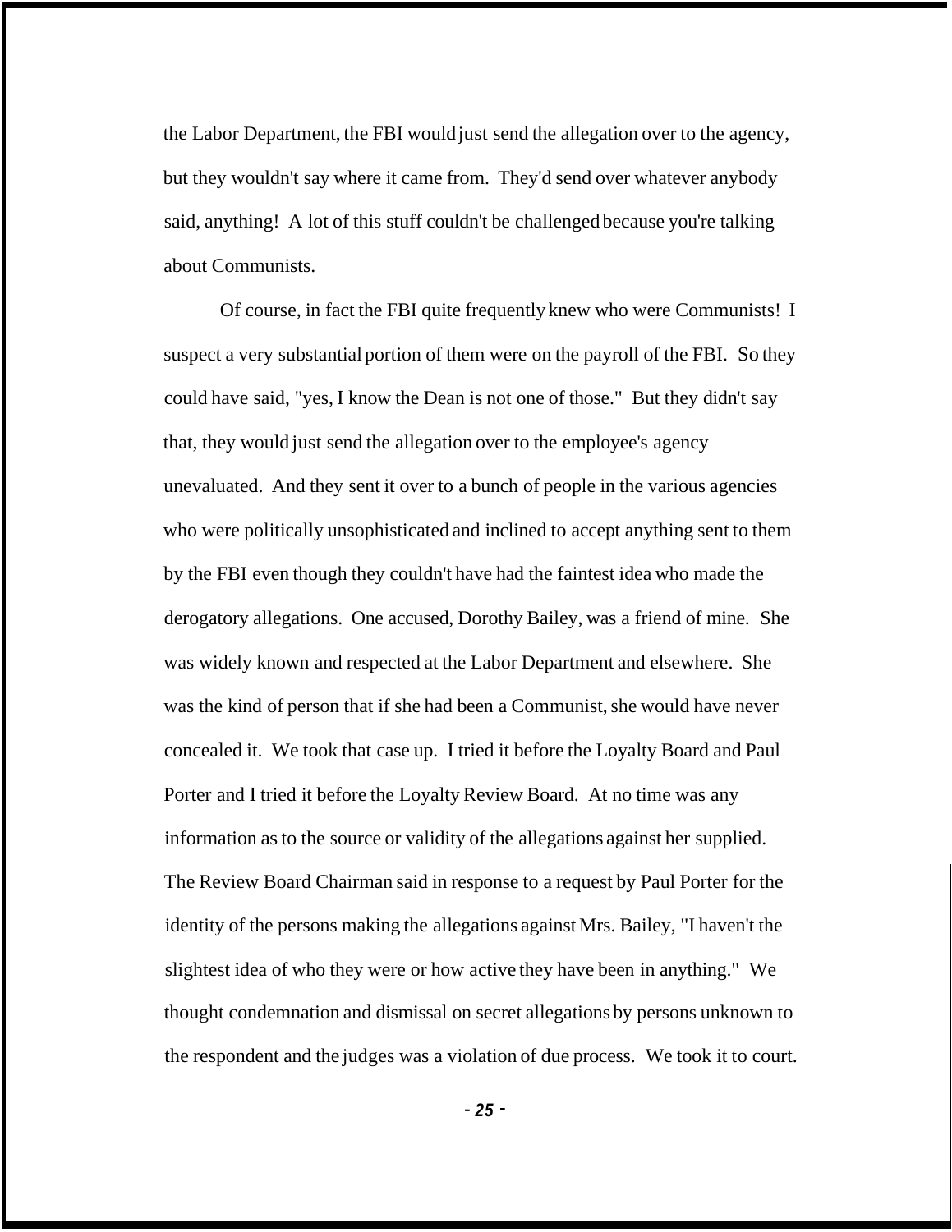Arnold and I argued it in the lower courts where we lost with a powerful dissent in the Court of Appeals by Judge Henry Edgerton. Then we went to the Supreme Court. Certiorari was granted and Arnold and Porter argued it. Before the Supreme Court, the decision was 4-4 and the lower Court's adverse decision stood and our client was out of her job. I was out of town when the Supreme Court came down with its decision. Dorothy had been working for a university and they fired her when the decision was announced. When I came back from out of town, Arnold, Fortas & Porter had hired Dorothy and she became our office manager. I was very proud of them.

 $O:$  $A^{\cdot}$ Holtzoff. I went to the motions clerk and I said "we want to get this case up to the Supreme Court. "Well, what's the hurry? It's summertime!" I said, "well, she's a government employee, she's been fired from her job, she wants to get back." She said, "Holtzoff is sitting. You don't think he's gonna put her back in!" (laughter) So I said, "we'll see." We went before Judge Holtzoff, Arnold and I Were the lower courts here in D.C. at all sympathetic to arguments? Yes, indeed, as a matter of fact I remember the argument before Judge argued. Holtzoff had been counsel to the FBI when he was in the Justice Department. He listened, and then he said to the Assistant Attorney General, Graham Morrison who was arguing for the government, "I want you to come back here tomorrow and tell me what you have against this woman." He was very much upset. They came back the next morning and said "we're not going to tell you." He swallowed it and he decided in favor of the government although he was

- *26* -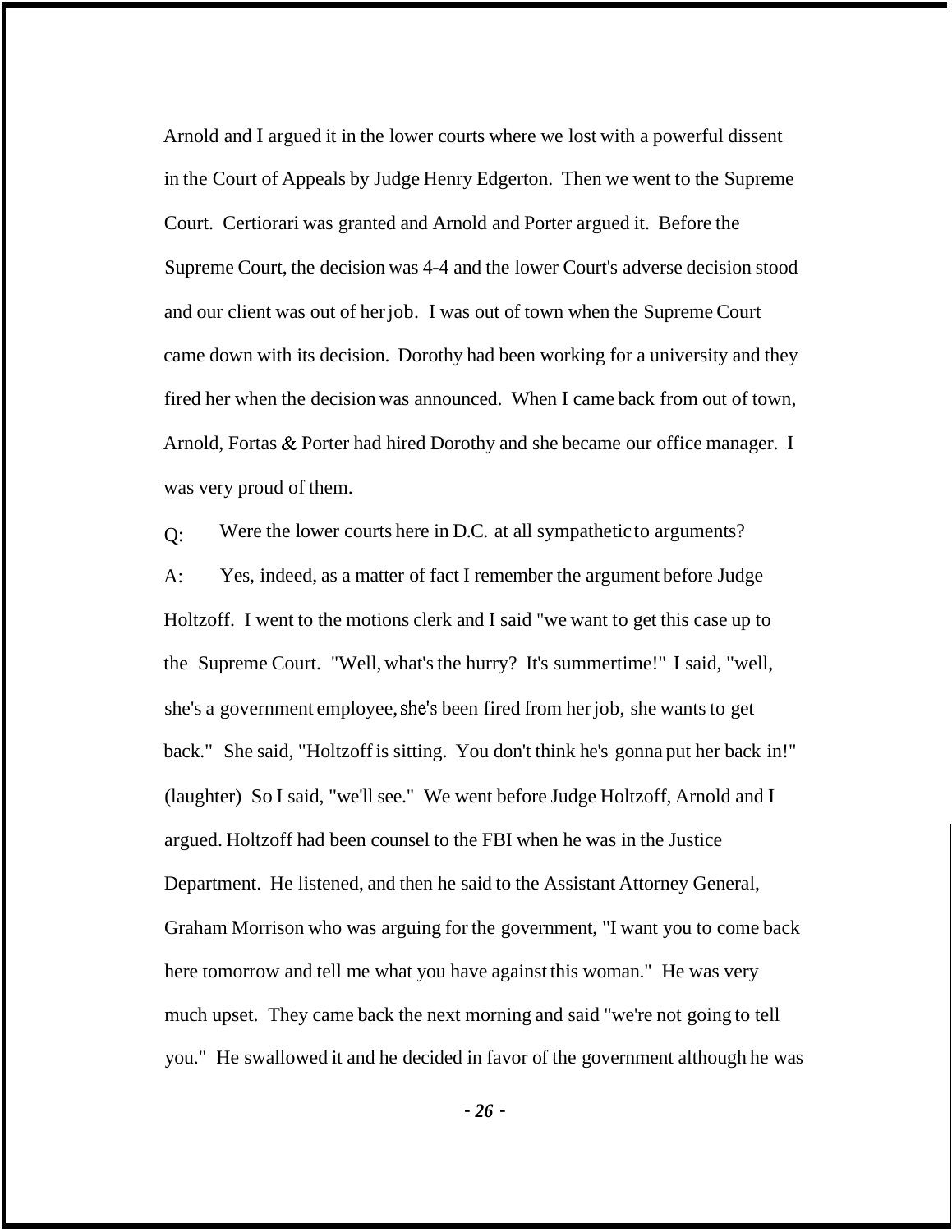very much concerned. The Executive Order says ''on evidence," but there wasn't any evidence, only allegations from unidentified sources.

There were other cases we had where the allegations could affirmatively be shown up as groundless. I had a case where a fellow was brought up on charges. His defense was "folks, here are all these anti-Communist articles that I have published in Hearst publications. I was against Communism before you fellows ever even heard of it." (laughter).

 $O:$ What evidence did they cite for his case?

 $A$ : They didn't . . . He belonged to one of the listed organizations. How he did that was he was a veteran and the head of the local American Legion Post said to him "this other crowd seems to be good at getting jobs for their people. We need jobs for our people. Go over there and find out how they do it. He went over there and they said, "well, we're willing to talk to you if you become a member." So he gave them \$1 and became a member and his name went on the list!

There was one case where **an** employee was charged by his agency because they said, "your name is on the list of 25 Communists!" So I said ''who made up the list? Why should you believe it?" The reply I received was "the FBI is a dynamic fact-finding agency." So they were ready to rule against him. Fortunately, my client's wife was working in another government agency. When I went to the wife's government agency and said "why don't you find out who made up the list?," unlike the other agency they agreed. They asked the FBI. The FBI asked their source "where did you get the list?" He replied, ''I'm the personnel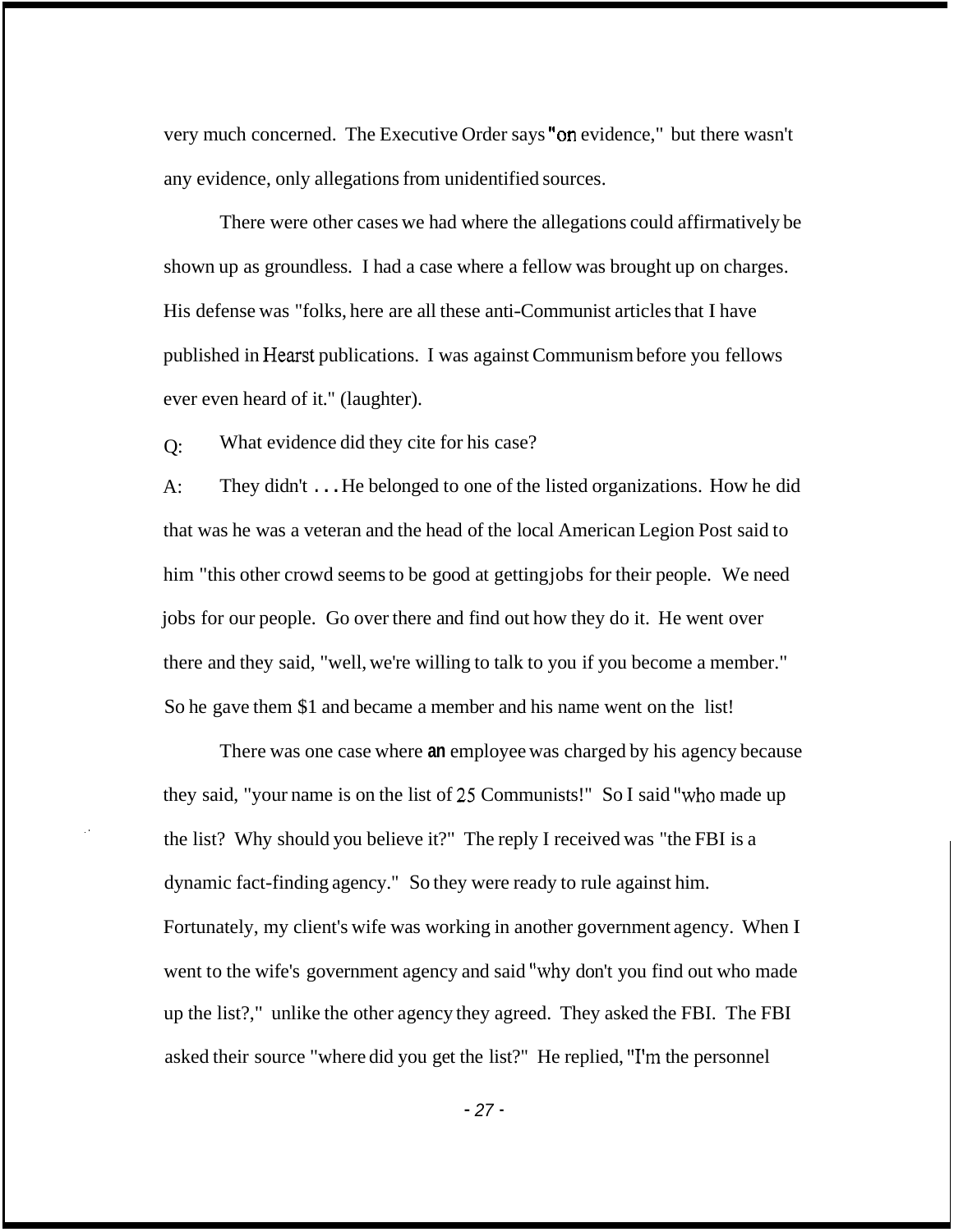director of a shipping line, and we're having labor trouble. The AFL and the CIO are having a dispute as to who should represent the employees. I came into my office one morning and there on my desk was the list of twenty five communists. They were all CIO names so I assumed the AFL had put it there." "But," he said, "this particular guy, the one you're asking about, his name must have been put on there by mistake. His brother is a CIO guy, but the government employee doesn't work at the company at all. They must have meant his brother and put his name on by mistake." The wife's agency cleared her, and I then went to the husband's agency and said, "I know where this came from. Would you be interested?" And they said "yes." So I immediately and in the presence of the husband's Loyalty Board called up the other agency and said, ''can I tell the other agency what you have discovered?" They of course said "yes." And I passed it on. But the husband's agency was ready to throw my client out on the basis of that kind of thing if he hadn't been lucky enough to have a wife in another government agency. So, it was a terrible time. It was just a matter of luck as to whether you could find somebody on the Loyalty Board who would say "I don't believe all of this stuff without some evidence."

 $Q$ : **A:**  Edgerton wrote a wonderful dissenting opinion, and we attached his opinion to our petition for certiorari. Did any of the judges on the courts here take a stand against this activity? In the Bailey case, in the Court of Appeals, it was a **2-1** decision. Judge

 $O:$ The four dissenters in the Bailey case . . .

- **28** -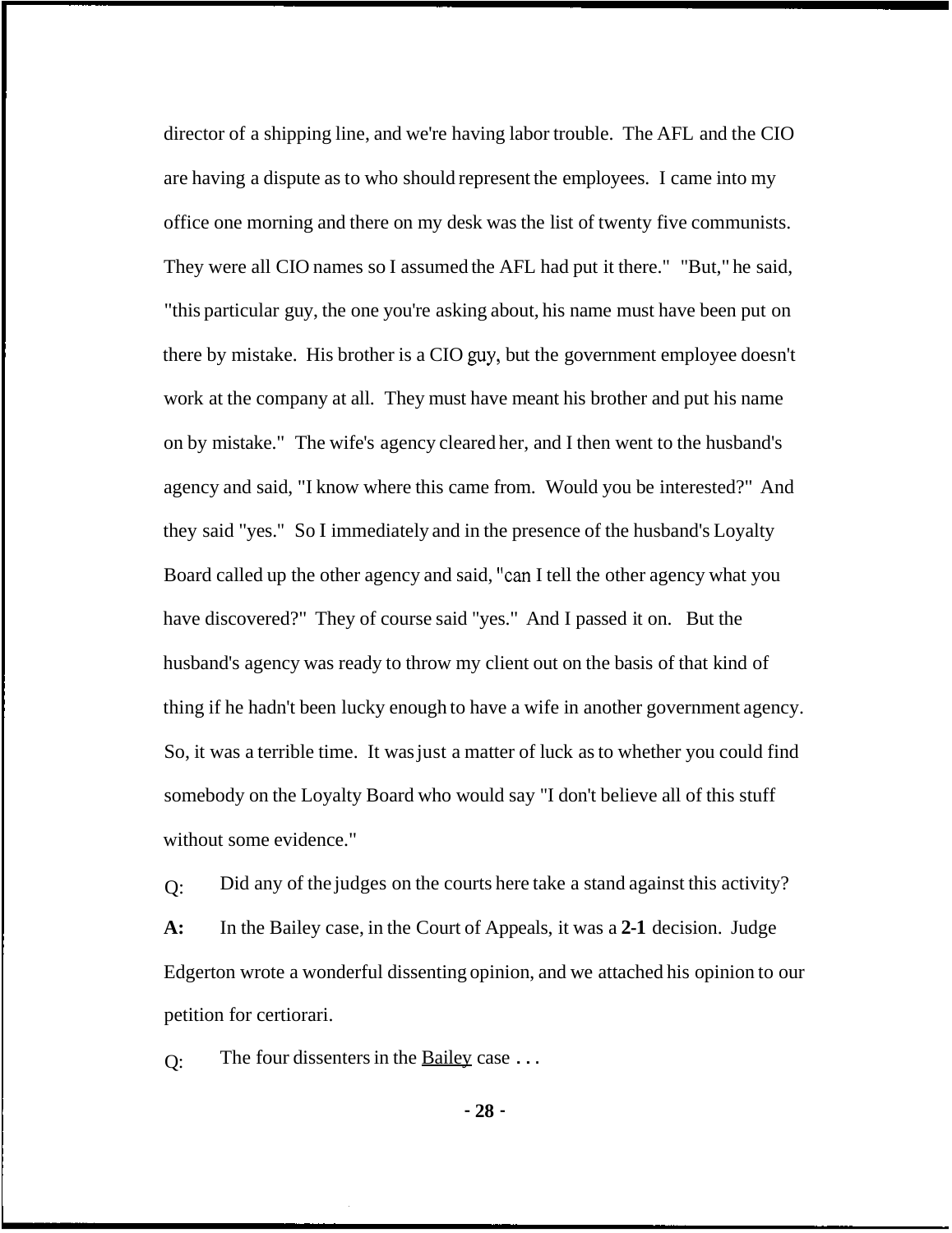$A$ : Not dissenters, four and four.

 $O:$ Did those four cite this dissent from the lower court?

**A:**  Four and four so there's no opinion in that case.

It just so happened that there was another case in which the Supreme Court of the United States said it was unconstitutional to list organizations without due process. It was odd that at the same time the court said that because Dorothy Bailey was an individual, she could be fired without due process because she was only a federal employee, but organizations like the Communist party or the American League for this and that, would be entitled to due process. In the opinion in the organization case, Justice Douglas wrote a tremendous opinion in support of due process rights and discussed the Bailey case in great detail, arguing that due process rights should be given to individuals also.

 $O:$ citation on it? Which is this case  $-$  the subsequent case about the lists  $-$  what's the

A: It wasn't a subsequent case, it was an argument at about the same time. The Joint Anti-fascist Committee was listed by the Attorney General as a bad organization and if you had any information that anybody was in that then you reported it secretly and the employee could be dismissed said 4 members of the Court. But you couldn't do that to even the most radical organization. To us it was incredible. (laughter) Because Arnold testified up on the Hill at a later time. He said "This is the same kind of procedure on which Nazi judges were condemned by the Nuremberg Courts." (laughter).

 $-29 -$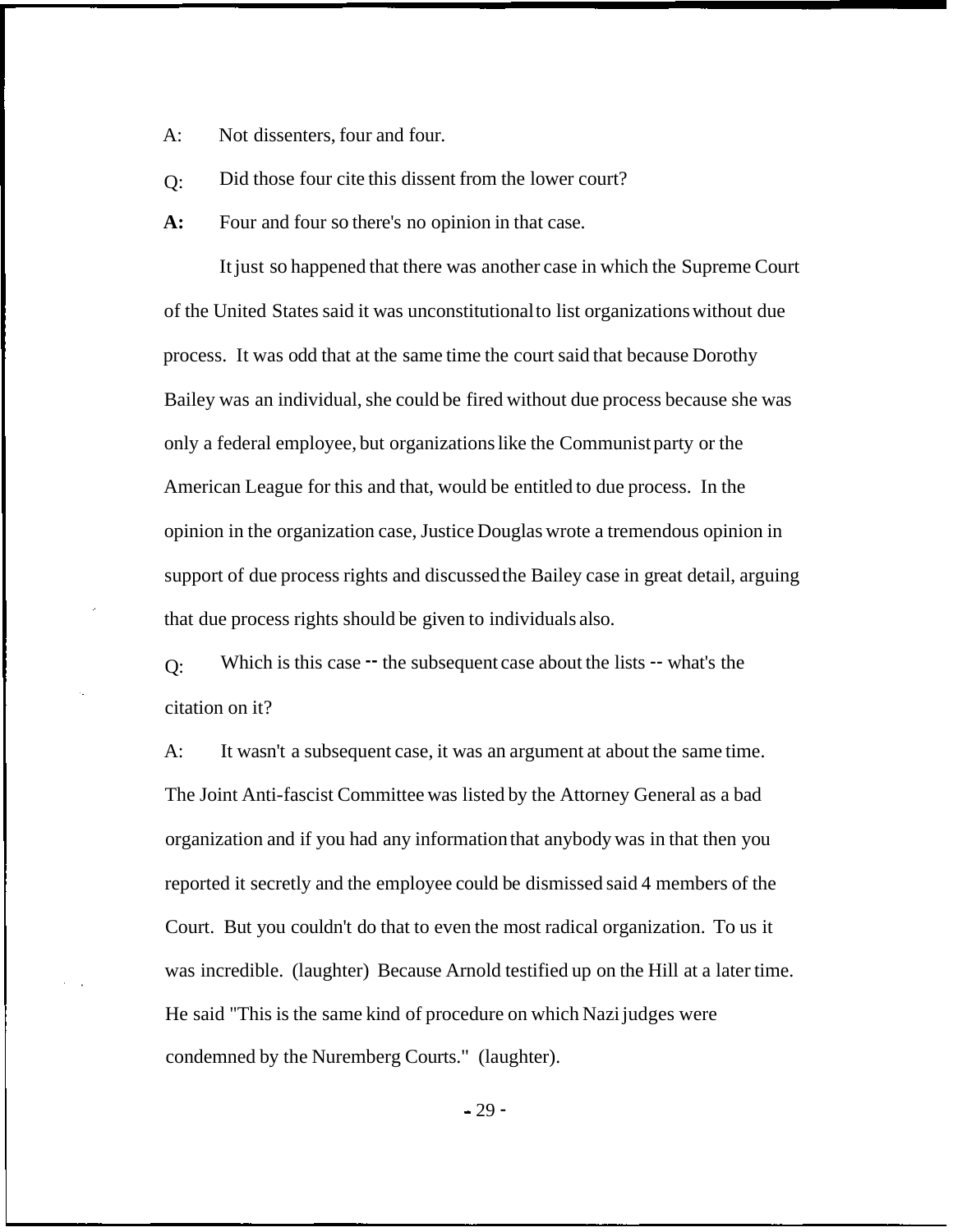- Q: Did the Supreme Court ever have the opportunity to overturn Bailey?
- A: Oh yes, we gave it to them in the Peters case.
- Q: Did they take the opportunity?

A: Oh no, no. A couple of professors from Yale Law School came to us with the case. Peters was the Dean of the Yale Medical School. He was on a panel of consultants for the Secretary of Health, Education and Welfare, and the Loyalty Board brought a proceeding to remove his name from the panel because he was disloyal. After a hearing the Loyalty Board said he was alright. Then it went up to the Loyalty Review Board. The Review Board said he was not alright. So we sued for him and expedited the lower court proceedings by conceding the Bailey case governed and we could win only if we could get the Supreme Court to reverse Bailey. We got up there and Chief Justice Warren said "Look, this guy was cleared the first time around. How about we should let him off on that ground?" Warren Burger argued the case. Before that he was Assistant Attorney General in charge of the Civil Division. Simon Sobeloff, who was Solicitor General, refused to sign the government's brief. **As** a matter of fact, he had gone to the Attorney General Brownell and said to him, "We ought to confess error." And Brownell said "yes." But Richard Nixon, then Vice President of the United States, came rushing in and Brownell changed his mind. Then Sobeloff said, "If you do this, you will do it without me. I will not sign this brief." So the Attorney General signed the brief. At the end of oral argument in the Peters case, the Chief Justice said "We want both sides to write briefs on this point: whether the fact that he was cleared

- **30** -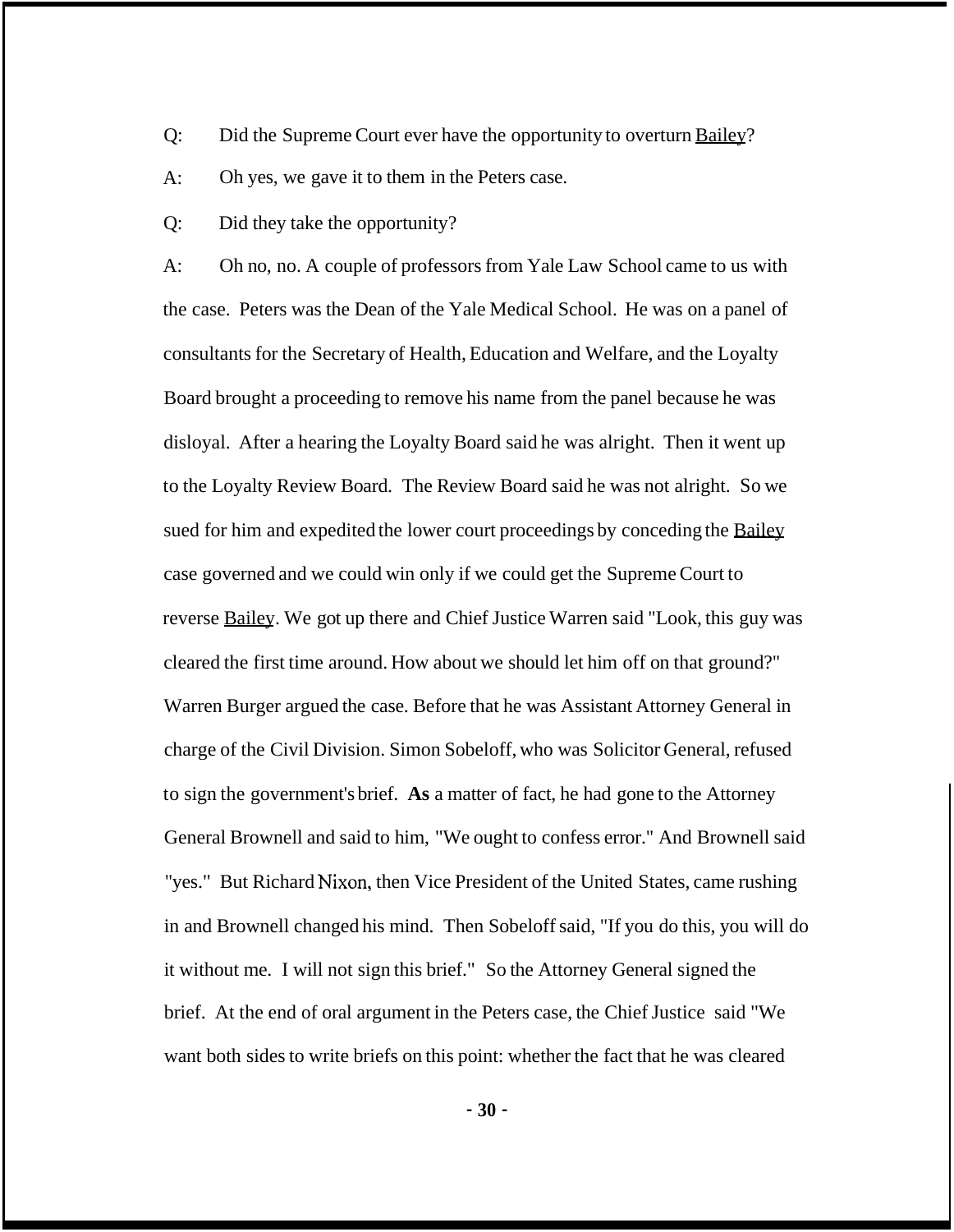first is enough to let him loose and the Review Board could not reverse and find him disqualified." And both sides filed a brief in which they agreed that the case should be decided on the merits. Both sides said "if this is unconstitutional, people ought to know. If it's constitutional, the people ought to know it. [laughter] There's no reason for ducking such an important issue." But the Supreme Court refused to decide the issue and decided for Peters only on the ground that he'd been cleared first before the lower board and the Review Board couldn't change that. It was frustrating to all counsel.

 $O:$ today, would the outcome have been different? If these cases had been argued today and initiated in the federal courts

 $A$ : shortly after the Peters case, Arnold had a case of some people who had been fired out of the government. I didn't work on the case, but he argued to the court, and he said, "Look, the Supreme Court has twice, in the Bailey case and the Peters case, refused to decide the basic issue here of whether it's a violation of due process to throw people out of government office with a stamp of disloyalty without evidence but on secret allegations from unknown informants. It is perfectly clear from the Peters case that they're not going to say 'the government can do it without due process.' The only question we have here before the court of appeals is on what ground are you going to decide in favor of the plaintiffs here and clear them from these dismissals. Here are four possible theories, and pick whichever one you. think most acceptable. Because if you decide against the Oh, very much so. I have no question at all that . . . As a matter of fact,

- **31** -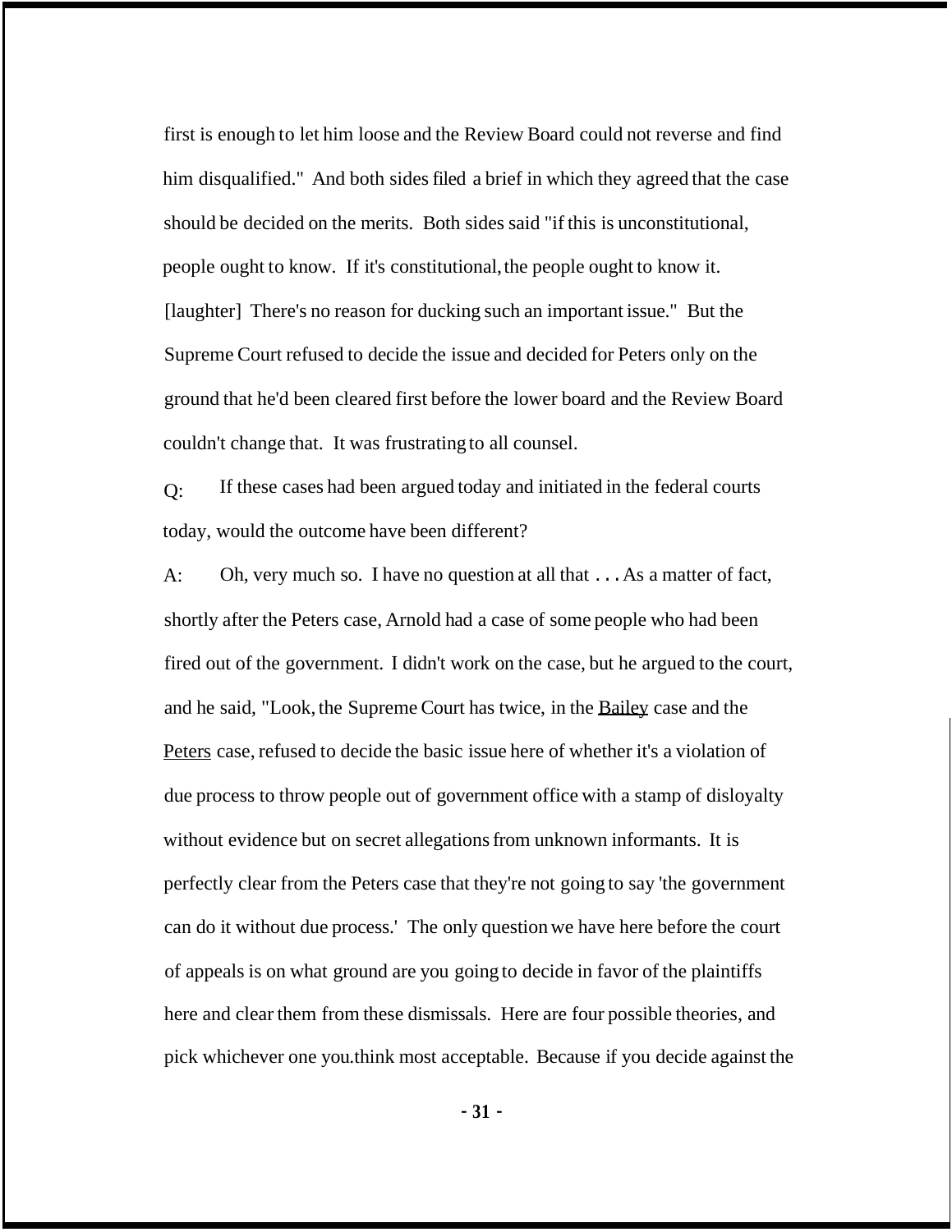employees, the Supreme Court sure as anything is going to reverse you. And what they're not going to decide is that it's unconstitutional."

 $O:$ Eventually though they dropped the program altogether?

**A:**  McCarthy didn't start this. It was in the end his downfall. McCarthy was foolish enough to continue this thing after the "respectable" people in his party had stopped encouraging him. He continued it against the Defense Department even after Eisenhower became President. He, himself, then became the object of an investigation. It was really a very dramatic moment on T.V. when he was called to the witness stand. He knew that he was suffering the fate that he had imposed on many others. Once he was on the witness stand before an investigating committee, he was destroyed. Oh yes. Well, before that we went through the whole McCarthy period.

Q: Recently, McNamara has kind of issued a mea culpa for Viet Nam. Do any of the judges that decided the loyalty cases that you argued ever comment later on their decisions?

**A:**  No, not that I know of.

[break]

 $\Omega$ : decided differently today and you . . . Well, we were speaking about the loyalty cases and how they would be

**A:**  think that unless you lived through that time it was a . . . it's impossible to believe now, the strange feeling of fear. The Communists I'm sure, have always I have no question that the atmosphere of paranoia about Communists -- I

- **32** -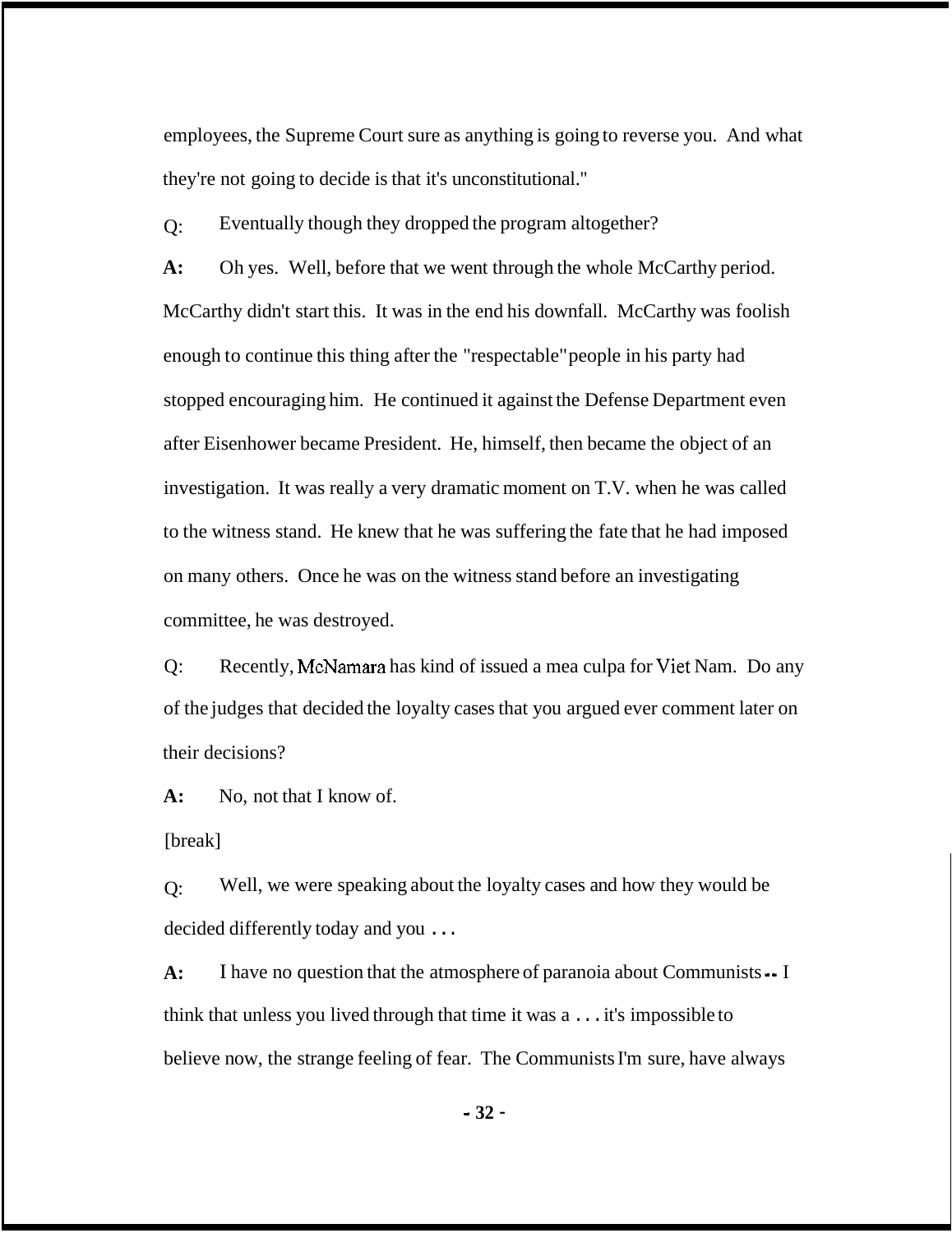been a very small group of the population. Some of them undoubtedly engaged in espionage, e.g. Kim Philby. But I'm sure most of them were decent people who said "You've got to treat blacks right, you've got to treat women right and you got to be all right with the unions as Americans." In fact, my best friend in Law School, A1 Bernstein is the father of Carl Bernstein, of Watergate Journalism fame. And Carl has written a book called Loyalties in which he says even though his father and mother joined the Communist party, they were loyal Americans. And they were persecuted by the FBI. The FBI, for example, took down all the license plates of people who attended Carl's bar mitzvah. As I said, of course there was espionage and some people were spies because they were Communists and some were spies because they were paid. And the question whether somebody is a spy or not doesn't necessarily have any relation to whether they had radical political views.

 $O:$ Were you scared that you would be targeted?

A: government I certainly would have been targeted because, when Mr. Dies denounced one of the organizations, I immediately said "I know the people in that, I'll join up." And I so testified before a Congressional Committee. The Congressional Committee didn't care about my political views except that I wrote proxy rules which required the disclosure of salaries of executives of corporations. They thought that was terrible -- probably came out of Stalin's Code of Corporations. (laughter). I was in the government and I was in charge of I didn't have sense enough. (laughter) No, I suppose if I had stayed in the

- 33 -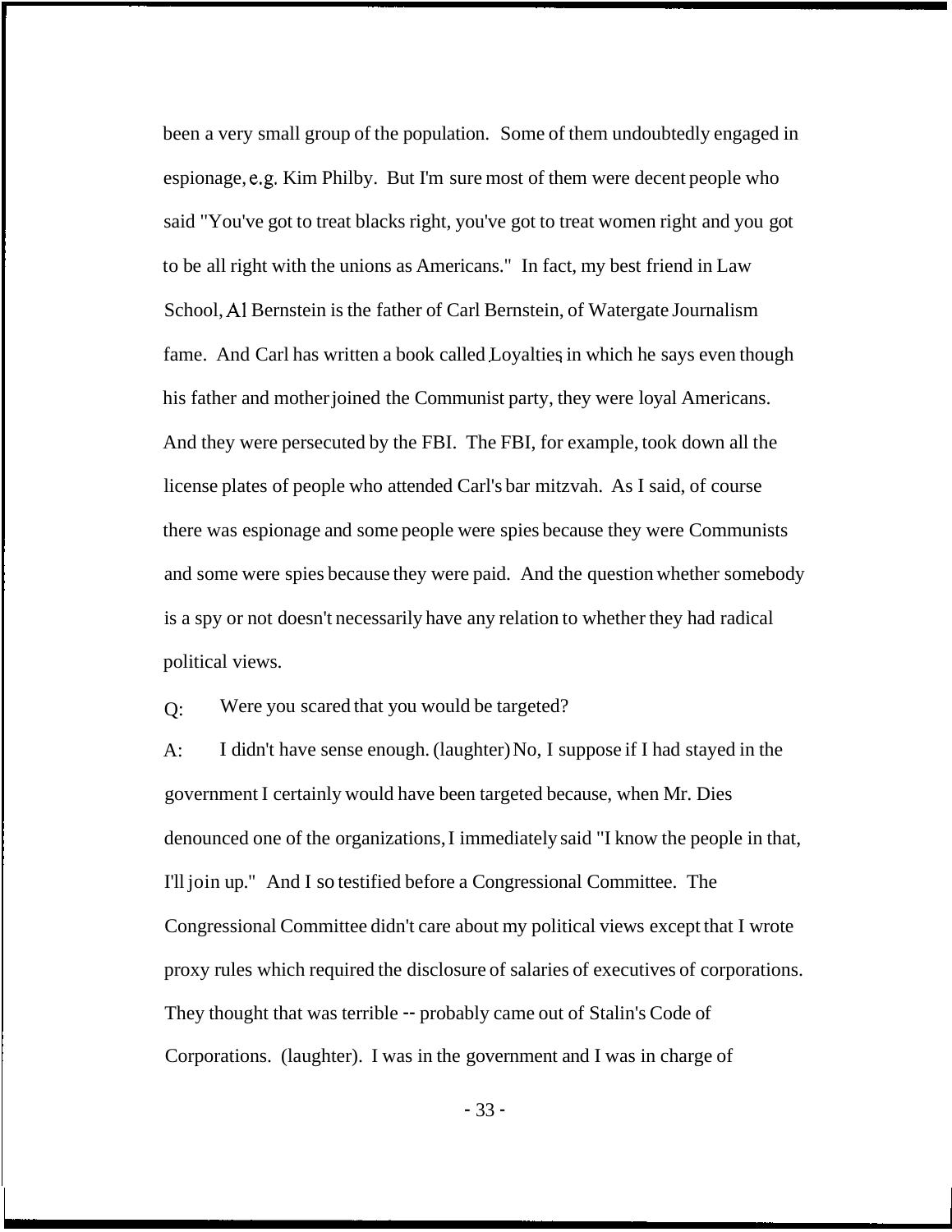receiving the comments on proposed proxy regulations which would disclose the salary of high corporate officials, but only if they made more than \$20,000 a year! (laughter). As a result, the Washington Post wrote an editorial directed at me by name and entitled "Bureau Crazy." (laughter) It's a very much different world. Not only in appearances, but in the tolerances and intolerances there are on various subjects.

 $O:$ courts here in the District of Columbia? What do you think your hardest case was to litigate before the federal

**A:**  the Bailey case, but in the District of Columbia, let's see -- well, there was the Hatch Act case. (silence) Well, I suppose the one that I'm the most disappointed about because it's

 $O:$ to litigate in terms of the greatest pleasure? Maybe I should ask you the reverse question -- What was the easiest case

**A:** Oh, well, there were a lot of cases. I had a lot of cases in the Court of Appeals from when I came in to practice. SEC cases came a little later, but I would have SEC cases and the SEC would say "we order this broker put out of business." Your appeal would be to the Court of Appeals. You would file your brief showing that the record did not support the SEC's findings or that they took into account matters they were not allowed to take into account for one reason or another. You wouldn't win that case because the SEC would say "If you will withdraw your appeal we'll let your client go back to business." (laughter) **So** it wouldn't be on their record, they didn't lose any cases. That would be some of

- **34** -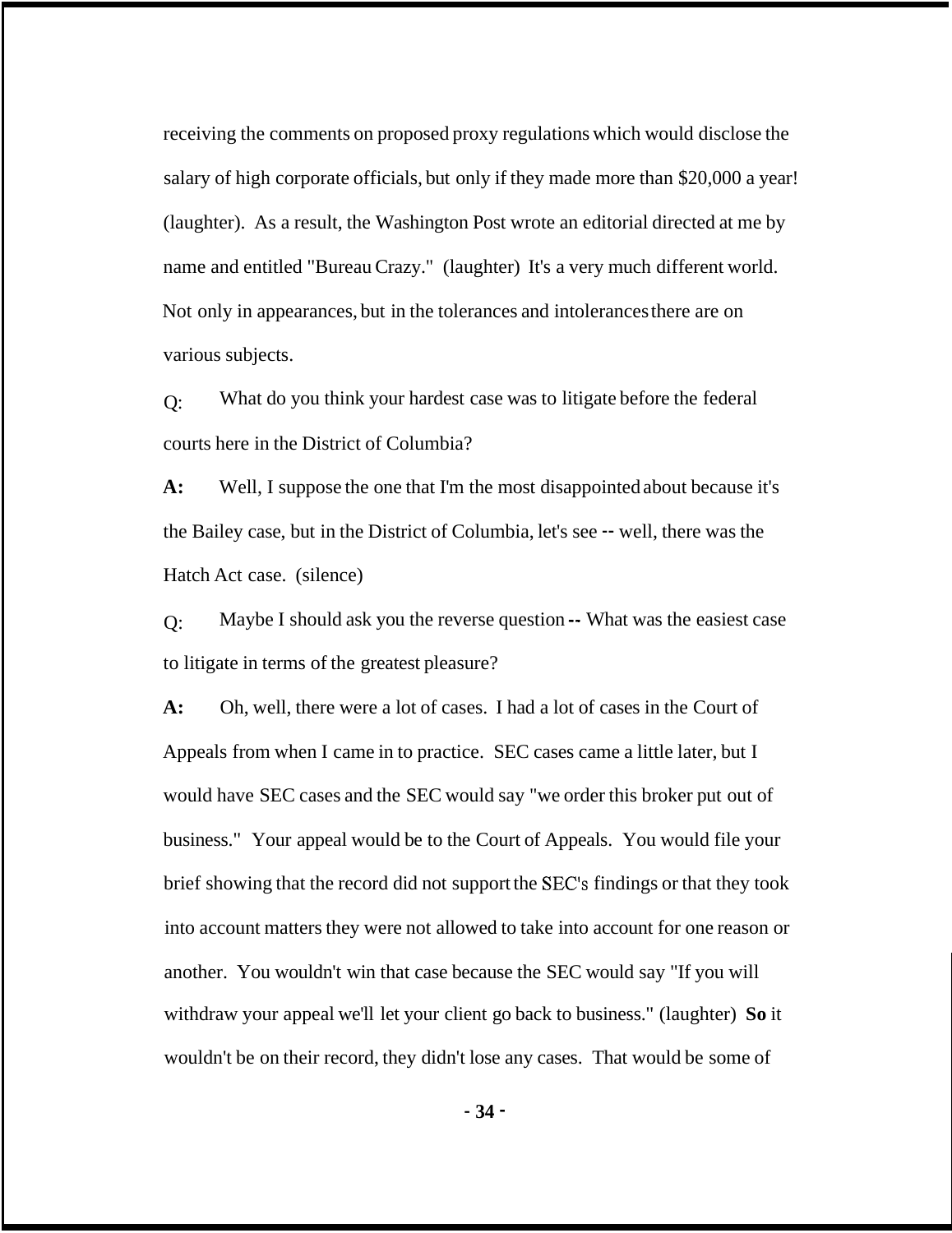them. Well, I think one of the cases I'm happiest about the outcome is the Schneider case. . . I'd been going to Germany for German clients -- business organizations. One of my friends who was helping out was a Professor at Georgetown University named Heinrich Kromstein whose son is now a partner at our firm. And Heinrich was a refugee from Germany, he knew good guys and bad guys, so he was a great help. But one of the things that he was concerned with was in the McCarran Act, so called because it was sponsored by Senator McCarran of Nevada. It provided that naturalized citizens would lose their citizenship if they lived outside the United States for three years in the country of origin or five years in any foreign country or countries. And this had a very substantial impact on refugees from Germany, Jewish and non-Jewish. Under the reparations law in Germany, to make up for Nazi injustices property seized from Jews or other people was returned to their previous owners. So refugees who were now American citizens had businesses in Germany restored to them. But they would be very careful to spend at least half the year in the United States even if the factory in Germany was on fire because the last thing in the world they wanted was to give up their American citizenship. That was very unfair in many ways, and Heinrich and I believed that it was unconstitutional. But the problem was to find somebody who would be willing to challenge it. I said I was willing to take the case on a pro bono basis if we could find a proper plaintiff.

There was a friend of mine who was a lawyer in Dusseldorf who was theoretically working for a New York law firm. And he would have been a great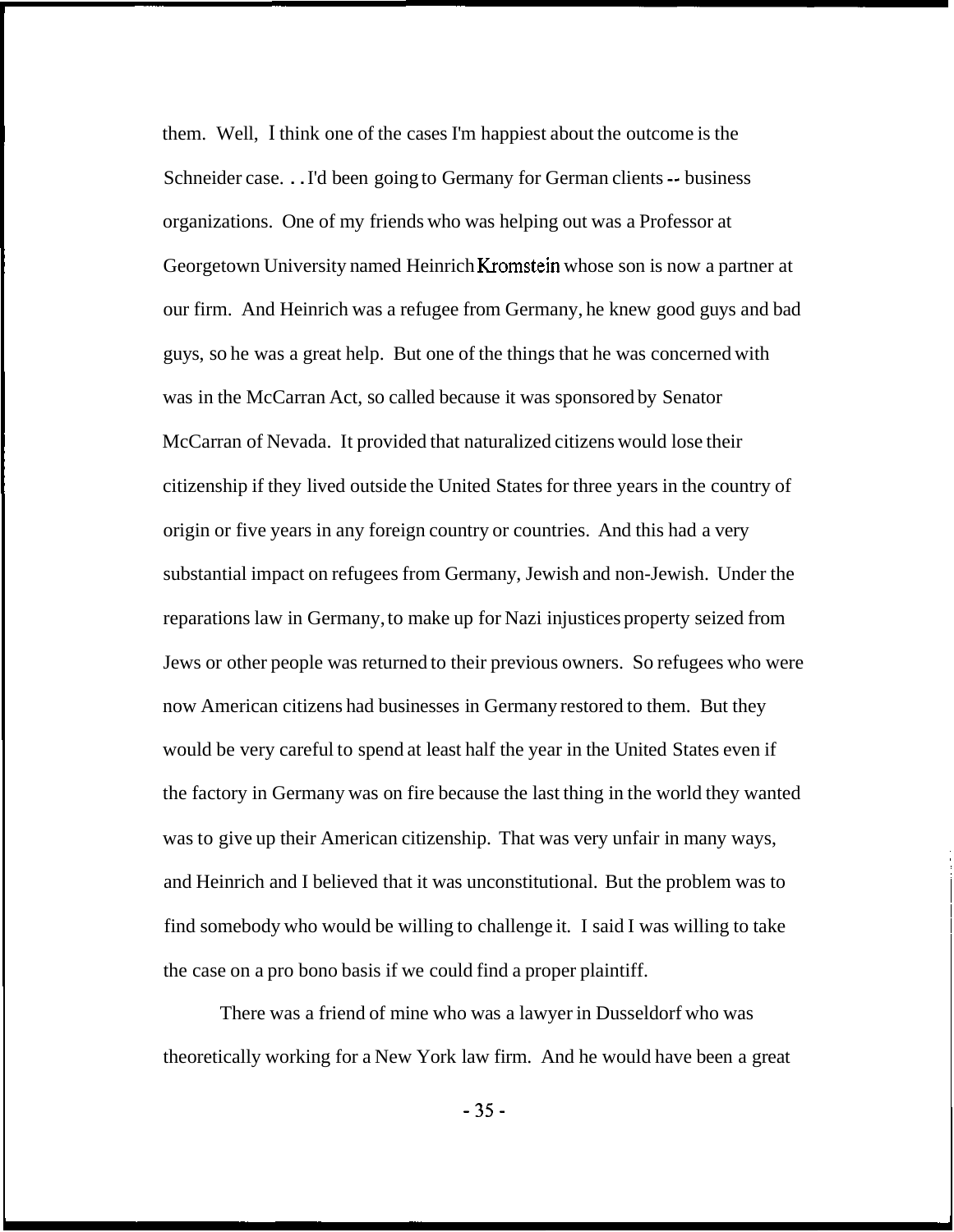subject but he was a refugee; he wasn't Jewish but he was a refugee. If he sued and lost the case he would lose his American citizenship, and lose his membership in the New York bar and so on. So, the stakes were too high for him. But it turned out that a New York lawyer for whom he was working was the uncle of a young lady whose father was **an** anti-Nazi poet who prudently left Germany with his wife and child, went to Switzerland and then to Havana and then to New York where his brother-in-law was practicing law.

[break in recording]

Q: So you were saying that Angie Schneider was a very bright young woman . . ..

A: Yes, she graduated from the city schools and she went to Smith College. After her graduation, she got a scholarship to study in Italy or Switzerland, and afterwards got a scholarship to also study in Paris. But before she left for Europe, her uncle had a farewell party for her. At the farewell party there was a young lawyer from Germany named Dieter Schneider who was in New York on a Fulbright. And Dieter and Angie, they liked each other. And he said "well, I'm going to be back after my Fulbright to Cologne, and if youlre finished you know maybe we could meet each other." So they said fine; they exchanged addresses and she went off. And after about a year, when she was going from Switzerland or Italy to Paris, she went by way of Cologne, they met again and he started going to Paris. And so they get married on the fourth of July. He was practicing law in Cologne, a firm in which he became a senior partner. They started having

- *36* -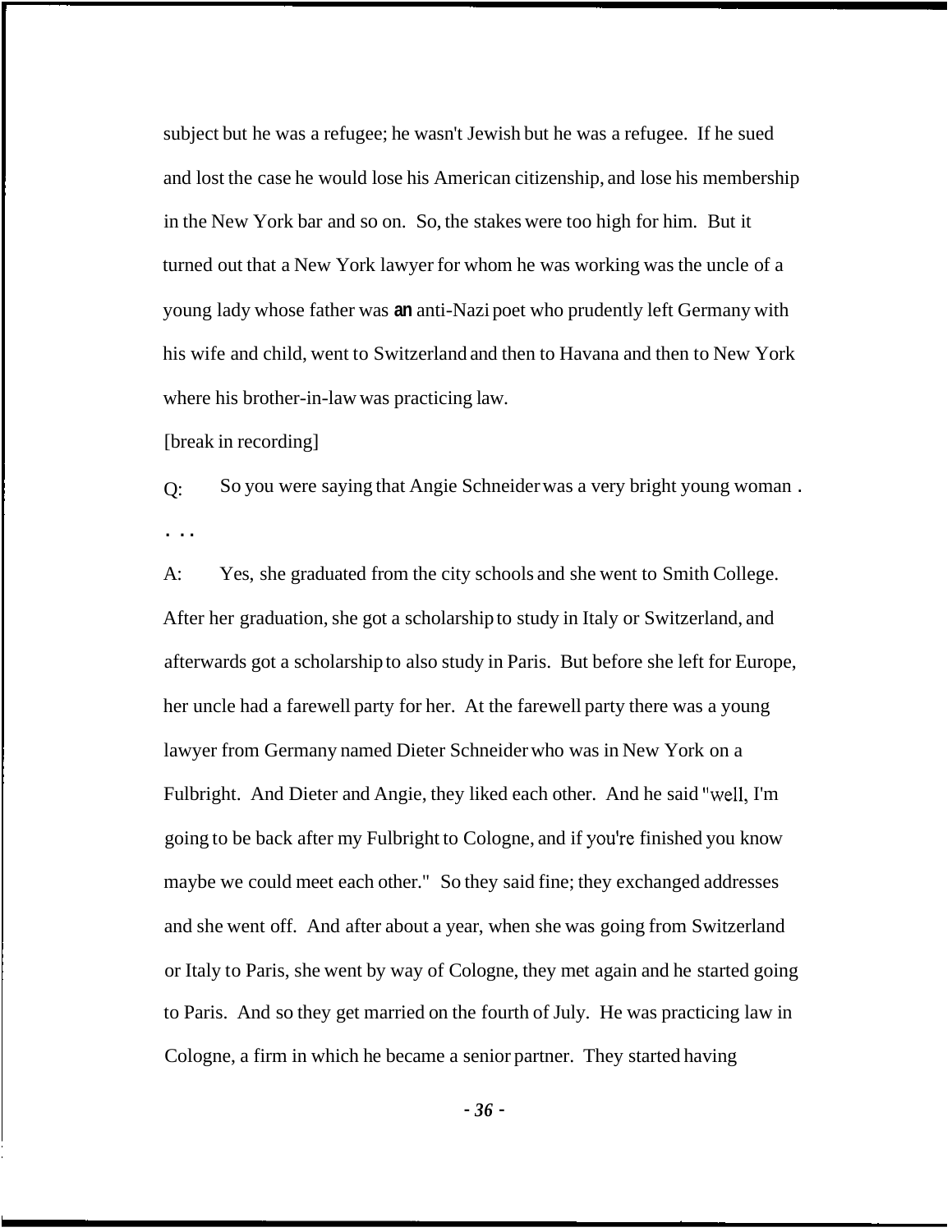children. They had two children. After three years in Germany, the **U.S.**  consulate in Dusseldorf said, "please surrender your passport. Your American citizenship has been forfeited by residence in Germany for three years.'' So she sent in her passport with her picture and those of the two children. And they crossed out her picture but they left the two children in it because they were American citizens. And she and her husband came up to Dusseldorf where I was staying with on business with my friend, the employee of the New York lawyer who was her uncle. We discussed the case. So then I said to her, "you could of course easily get your German citizenship any time you wanted to. Why do you not want to do that?" She said, "I'd feel foolish with a German passport.''

Q: Why was that?

**A:** I'd feel foolish with a German passport. That's what she said.

Q: Did she explain why?

**A:**  your case. **So** I took the case. First, well, we had to appeal to the State Department and they said, no, of course. Then we filed suit in the District of Columbia, and the district court threw the case out. No, I didn't ask her! It was sufficient for me -- I said I'll be glad to take

 $O:$ Which judge determined, or were there three judges?

**A:**  Appeals and they decided against us, and we took it to the Supreme Court of the United States. They took it up and we were about to argue and they said ''a constitutional challenge needs a three judge court." **So** we went down to the three It's in the file someplace -- I'll get it. Then, we went up to the Court of

- **37** -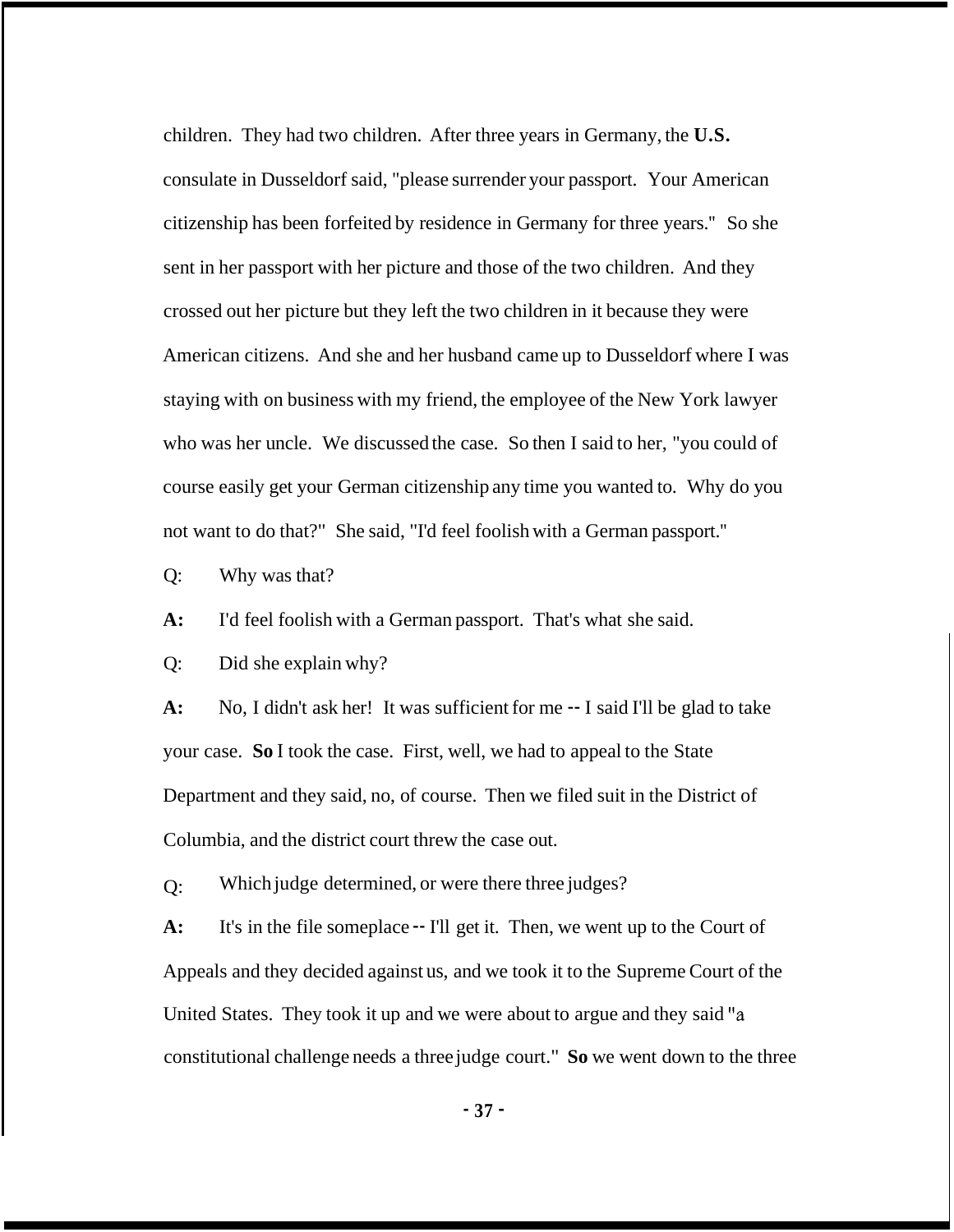judge court. And, on the three judge court was Charlie Fahy, who had been Solicitor General and judge for the Court of Appeals, and we lost that two to one, with Fahy on our side. Then, we took it up to the Supreme Court. I argued the case in the Supreme Court, and we won it, **5** to **3.** It was a good win. A lot of people breathed easier -- refugees included people who had property restored, didn't have to worry about spending time in Germany. Their American citizenship was secure. The opinion was written by Justice Douglas. And it was one of these typical Douglas opinions, clear, direct, straight, strong. Tom Clark, John Harlan and somebody else dissented. But I had a lot of trouble with the Chief Justice on argument. The Chief Justice was off on a war of his own. There was a case which had been decided over his dissent holding that if you voted in a foreign election you lost your citizenship. That was the Perez case. And he was offended by that case and he was fighting to get the case overruled, which ultimately he did. When I was arguing the Schneider case and he said, "Mr. Freeman, you keep saying no matter what happens in the Perez case, we should hold for you. I would like you to tell the court. . . Do you want us to decide the case on the ground that the Perez case is correct, or on the ground that the Perez case is incorrect?" He wanted to get me on his side. *So* all I had to do then if I went on his side was to offend the majority who had decided against him in Perez. (laughter). *So* I said "Mr. Chief Justice, it would make me very happy indeed if this Court would decide this case in favor of my.client on any basis on which it can agree!" (laughter). And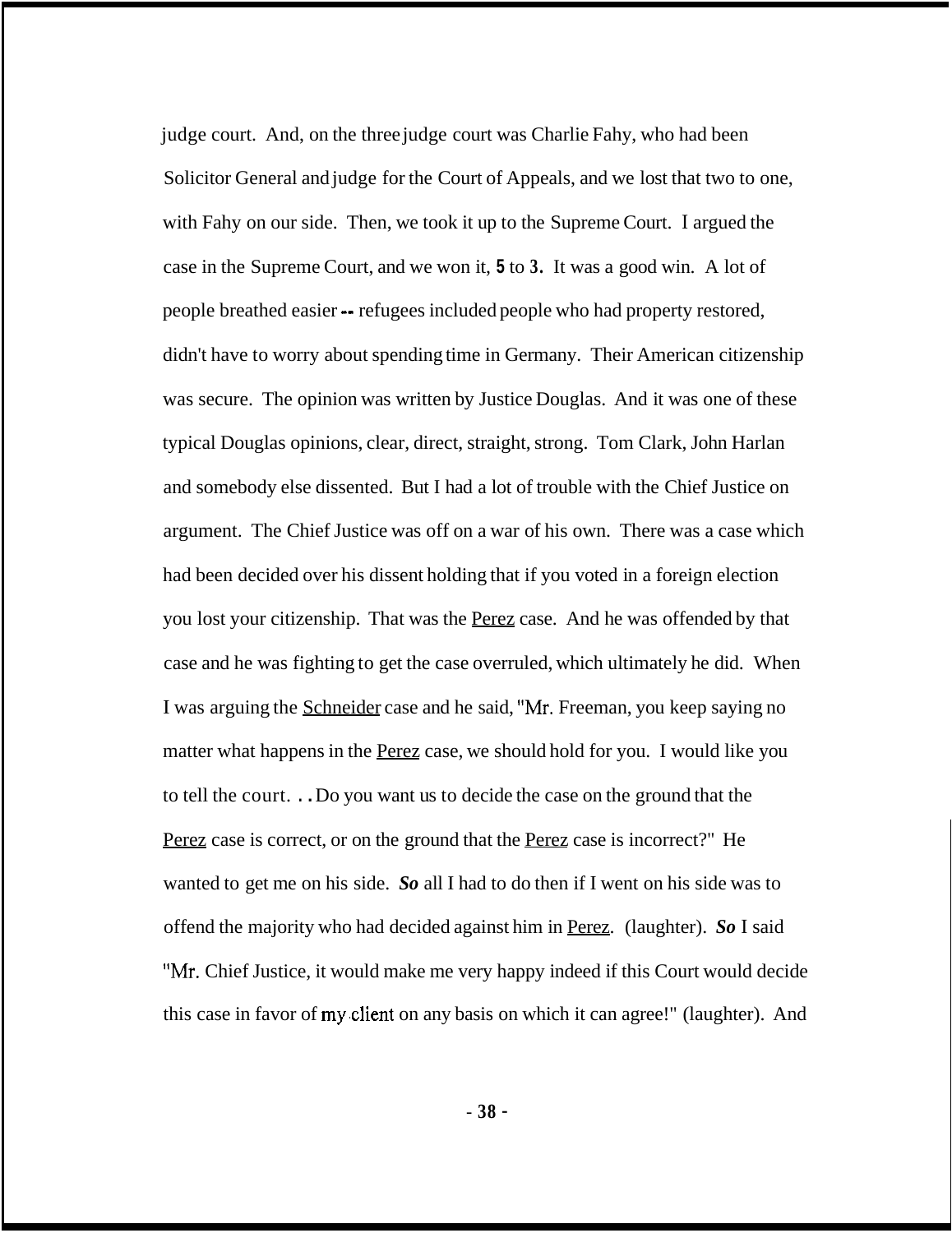one of them says "he just wants to win the case!" (laughter). That's right! It was of course the only reason I was there.

Q: *So* that case received significant media attention? The Schneider case? A: Well, it was on the front page of the New York Times, with my name. (laughter). And so, when I was in New York on some corporate business -- a directors' meeting, the Chief Executive of the company said, "is that you?" I said yes. And he said congratulations. All kinds of people including many lawyers congratulated me.

 $O:$ Was there significant opposition to that case as well?

 $A$ : Where? On the Court, we lost three judges.

 $O:$ Among the American people as well?

 $A$ : thing about that is that right after the decision Angie was coming from Germany to attend her tenth reunion at Smith College. It got in the papers. One evening I was sitting at home and some official from the State Department called me up. Oh, I don't know about the American people  $-$  as a matter of fact, a funny He said ''you know just because you won the case, there's no reason for her to rush in here. You know we have time to petition for rehearing." I said to him, "first, you're not going to petition for rehearing. Second place, she's not coming here to make a noise, she's coming to her class reunion." *So* he said "oh," then paused a while, and said "congratulations." (laughter) He was a very good guy. At one point, the Solicitor General's office called me up and said, "what would your client say if we gave her her passport before the argument?" I said "I'll let you know." I

- 39 -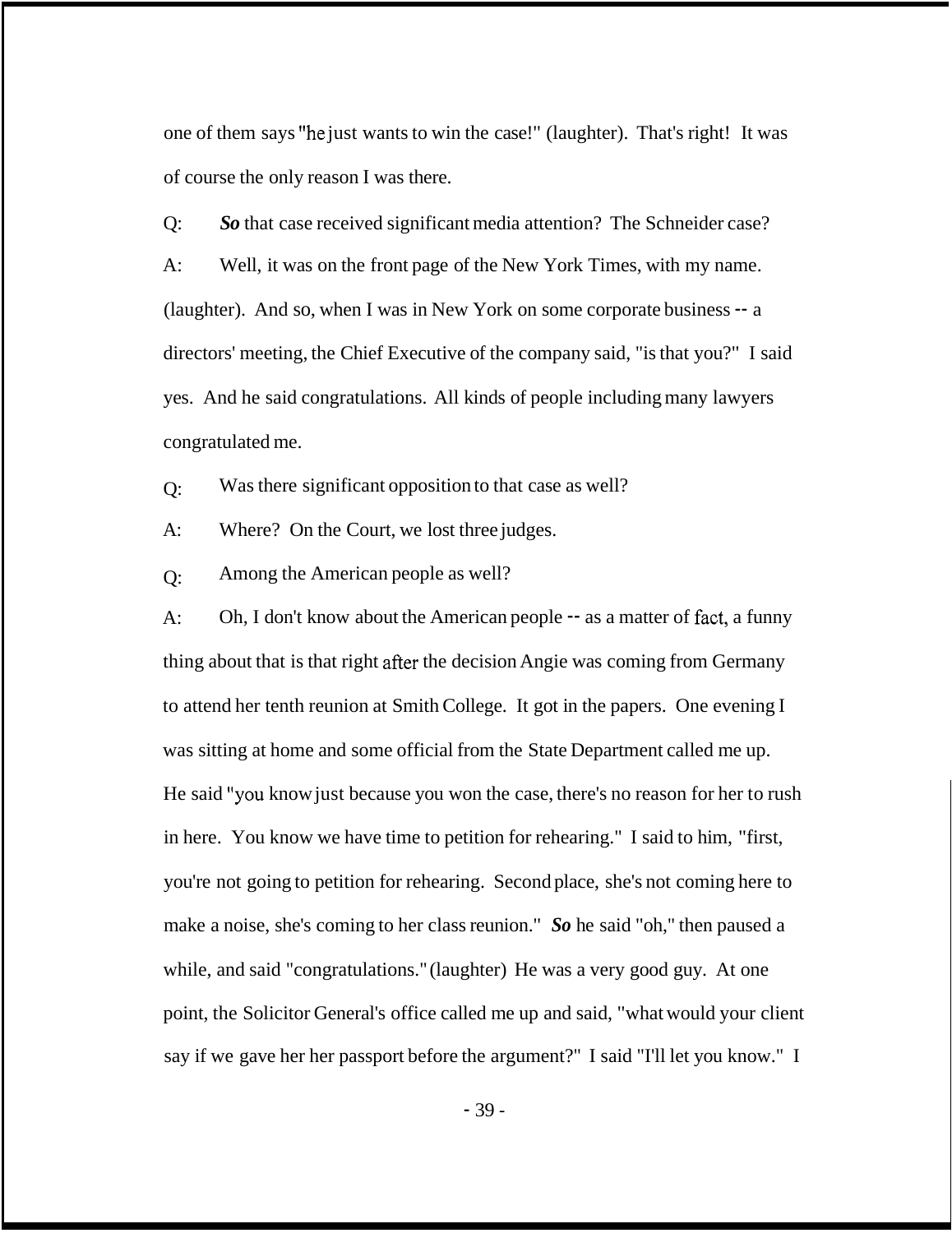called her up and she said, "I don't want my passport sneaked to me, I want to know if I'm an American citizen and I want to know where I stand." So I called up the S.G.'s office and I said "we won't accept it." So the S.G. fellow said, ''you know, the court's going to throw it out on mootness." I said "that isn't the question you asked me yesterday." And I think the reason they didn't moot the case was because the fellow from the State Department said to the S.G.'s office, "I don't want to issue a passport to avoid a decision, I want to know if we have a law that we have to enforce or if it's unconstitutional." So in my opinion, that's the official who said to me "congratulations."

 $O:$ federal courts. How did you end up taking those cases? You took a number of criminal cases by assignment in front of the D.C.

A: find an order on Court of Appeals stationery saying "David Bazelon, Chief Judge. It is hereby ordered that Milton V. Freeman is appointed to represent the I didn't end up taking them. Some days I would come into my office and defendant in such and such a case." And of course, I could have said no. (laughter). But, when I was ordered by the Chief Judge of the Court of Appeals for the District of Columbia Circuit I didn't say no. And I took all of the cases in which that happened. And they were moderately interesting  $-$  mostly. They were hopeless cases. There were a couple of cases which were not hopeless and were affirmed anyhow.

In the first place, you didn't get paid anything at all -- you were ordered to do this, you did it at your own expense. You printed anything that you wanted to

 $-40-$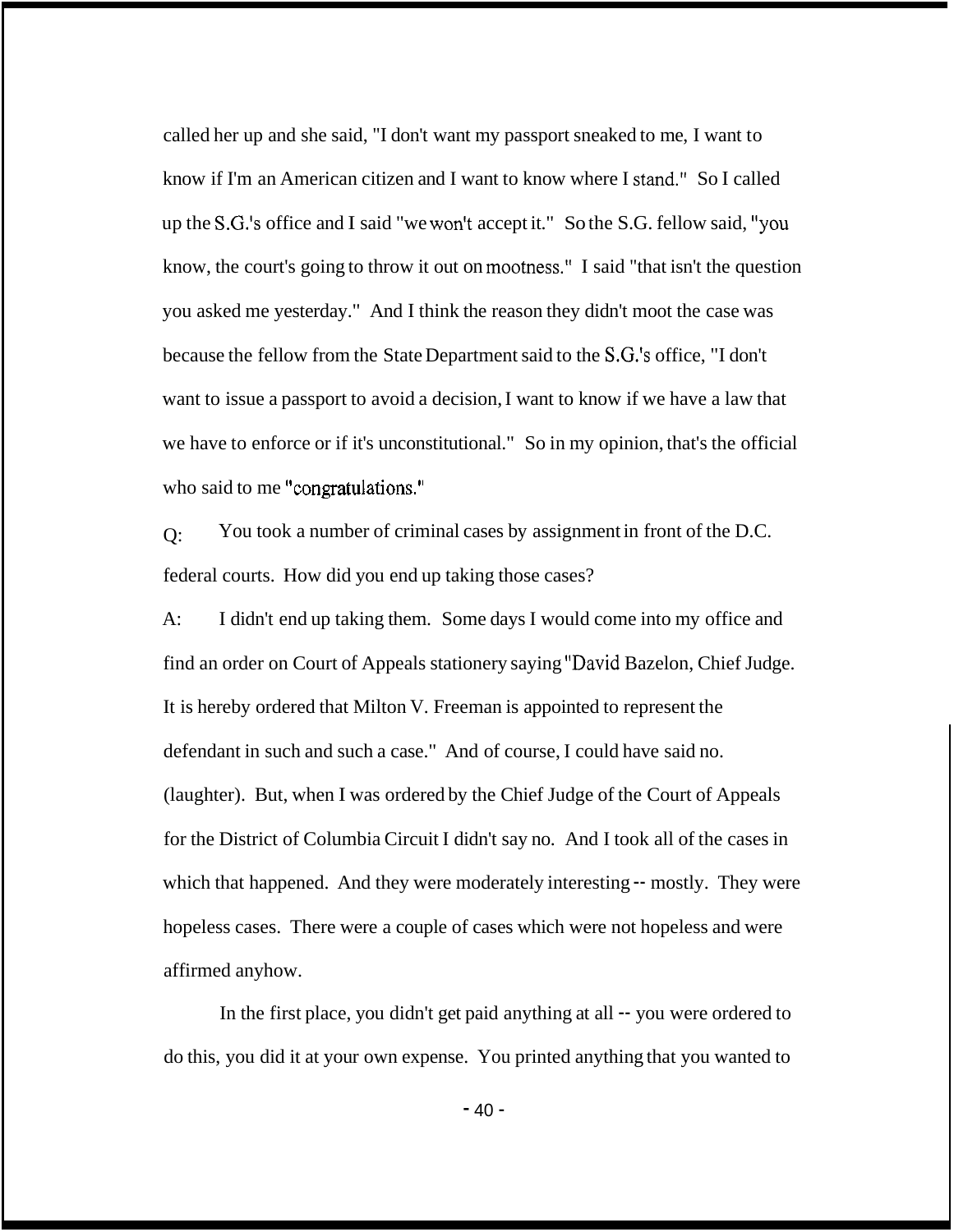print at your own expense, and the court, when they affirmed it they would put in the text or in a footnote, "Milton V. Freeman was assigned to this by order of this court and it was done pro bono in the highest tradition of the bar." That was what you got instead of money.

Not only that, they also made it difficult for you. There was one case I remember, I said ''you want me to represent this fellow -- I want to have a transcript of the case so I can decide what arguments to make." "Oh," they said, ''you can't get the transcript of the record unless there is a reasonable grounds for appeal." I replied, "How would I know if there is ground for appeal if I don't have the record?" "Well, that's what the rule is," they said. So, I dug into the firm treasury and paid \$100 for the transcript. Then I found a reasonable basis for appeal. And then we argued the case and it was affirmed and then we got our \$100 back! (laughter). I wasn't the only fellow so blessed. There were other fellows in the firm similarly treated, so we decided that the Clerk of the Court was responsible. When he saw us with a presumably paying client he would tell the Chief Judge and a pro bono appointment would follow. So we invited the Clerk of Court to lunch at our office and we fed him and toasted him as our principal client. We then asked him politely to take it a little easier on such honorary appointments !

Q: Did they?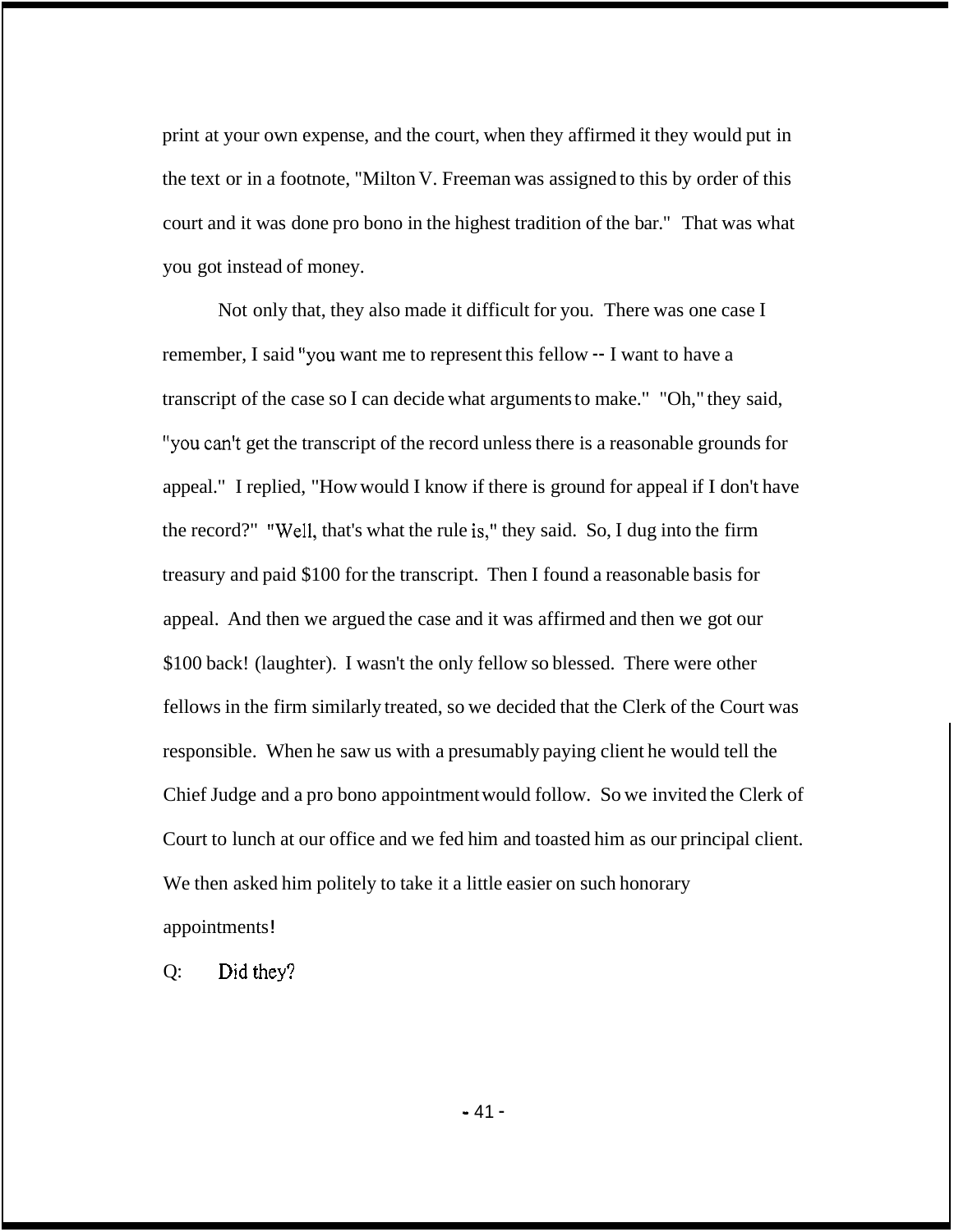A: Sometimes. Then I guess that it wasn't too much later that they found they could pay people and they didn't have to impose on us anymore. People assumed us to be affluent, even though we weren't.

 $O:$ federal courts here -- with particular judges or experiences in courtrooms that disarmed you somewhat? Can you remember other instances when you had a difficult time with the

 $A$ : five years ago. I had a case up there which involved a matter of no urgency. Some Chicago firm had asked me to argue an appeal at the Court of Appeals for the District of Columbia Circuit, and I filed the briefs and was ready. I was involved in a large meeting that was going to be held in Paris between the Germans, the Americans and lawyers and this that and the other. And there were going to be 30 people present. I was the only one on the German side who was They didn't disarm me. I'm still angry at something that happened twentynative American who talked English to the other people and my presence was absolutely essential. And the meeting was set at the date the Court announced for the argument in the Chicago firm's case.

So I asked the Court of Appeals to postpone the argument for one week. They said absolutely not. And I was very annoyed about that. I couldn't ask the young fellow who had helped me on the briefs to do it because the client wouldn't understand that a young fellow should argue the case. In desperation I went to Paul Porter and said "will you argue the case?" And he said, sure, that he'd do it. Then it was reported to me by the partner of the Chicago firm, ''a young partner

- 42 -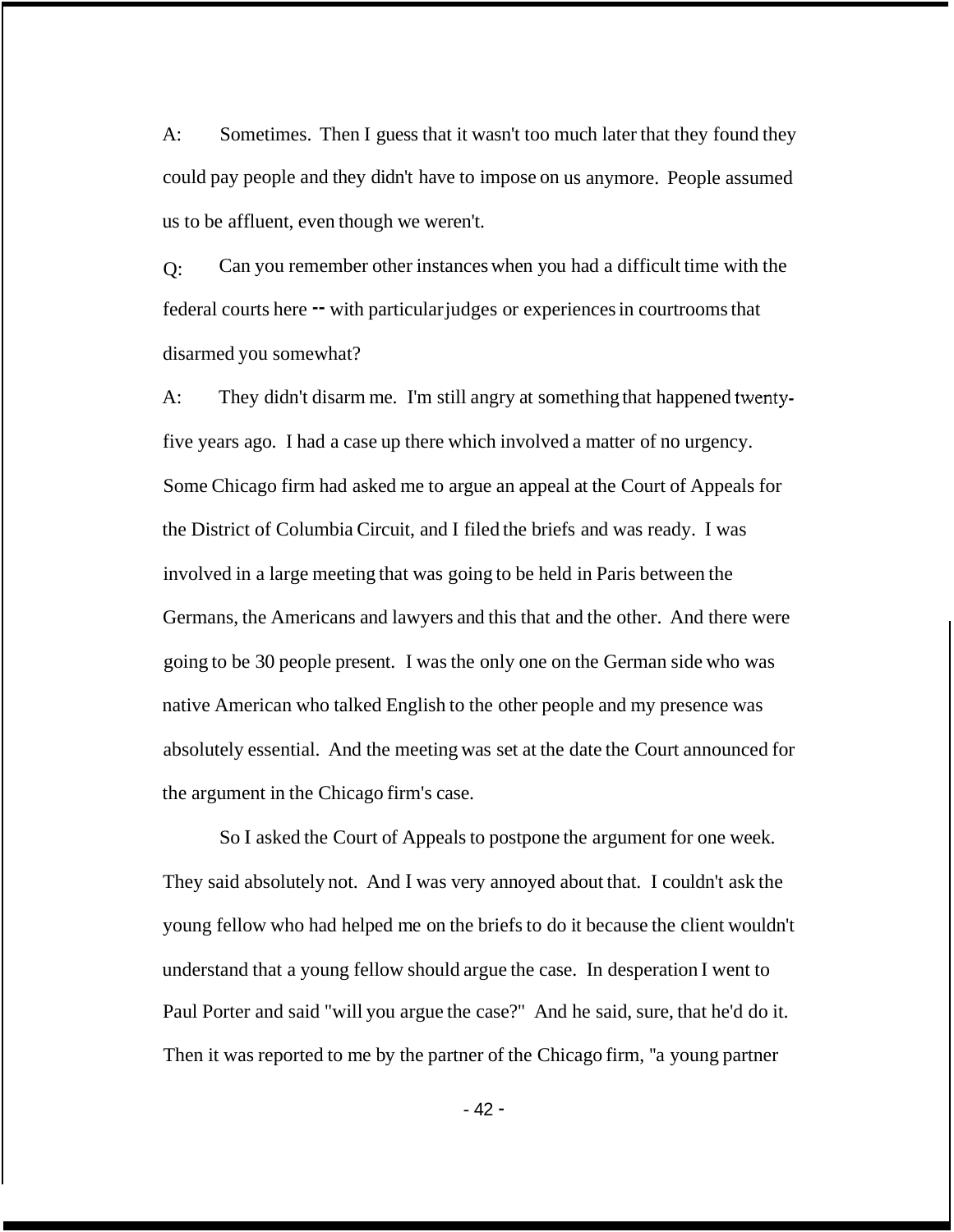came in and said to me 'we've been betrayed, Milton Freeman is not going to argue the case. Someone named Porter is going to argue it. Isn't that terrible?' He says, 'Porter, is that Paul Porter?' 'Yes.' 'Oh, then that's all right."'

But I think it was a terrible thing the Court had done. There was absolutely no reason why they couldn't have postponed it. And I know why they did it, that's why I'm so mad. They just don't think it was important to consider the convenience of counsel; if they put down a case why, they might have read the brief and then maybe they wouldn't sit on it. It would be inconvenient for them. I've heard some of the judges talk like that. I think -- it only happened to me once  $but 1...$ 

 $O:$ Are they more considerate now?

 $A$ : happened that it was very important to me and my practice and if I didn't have a backup of Paul Porter I would have been in trouble with the client. They always were considerate, it just happened once . . . I think it just

 $O:$ here, who might have been your toughest opponent? Thinking back to some of the cases that you litigated in the federal courts

 $A$ : Early on we had a big SEC case where we were representing a brokerage house that was accused by the 'SEC of misconduct in connection with an offering of stock by Kaiser Frazer which was an automobile company. The SEC was all over us and it was a complicated result. They sued two lawyers to reveal their communications with the client. And we said in defense -- confidential I don't know -- There are . . . The government is always a tough opponent.

- **43** -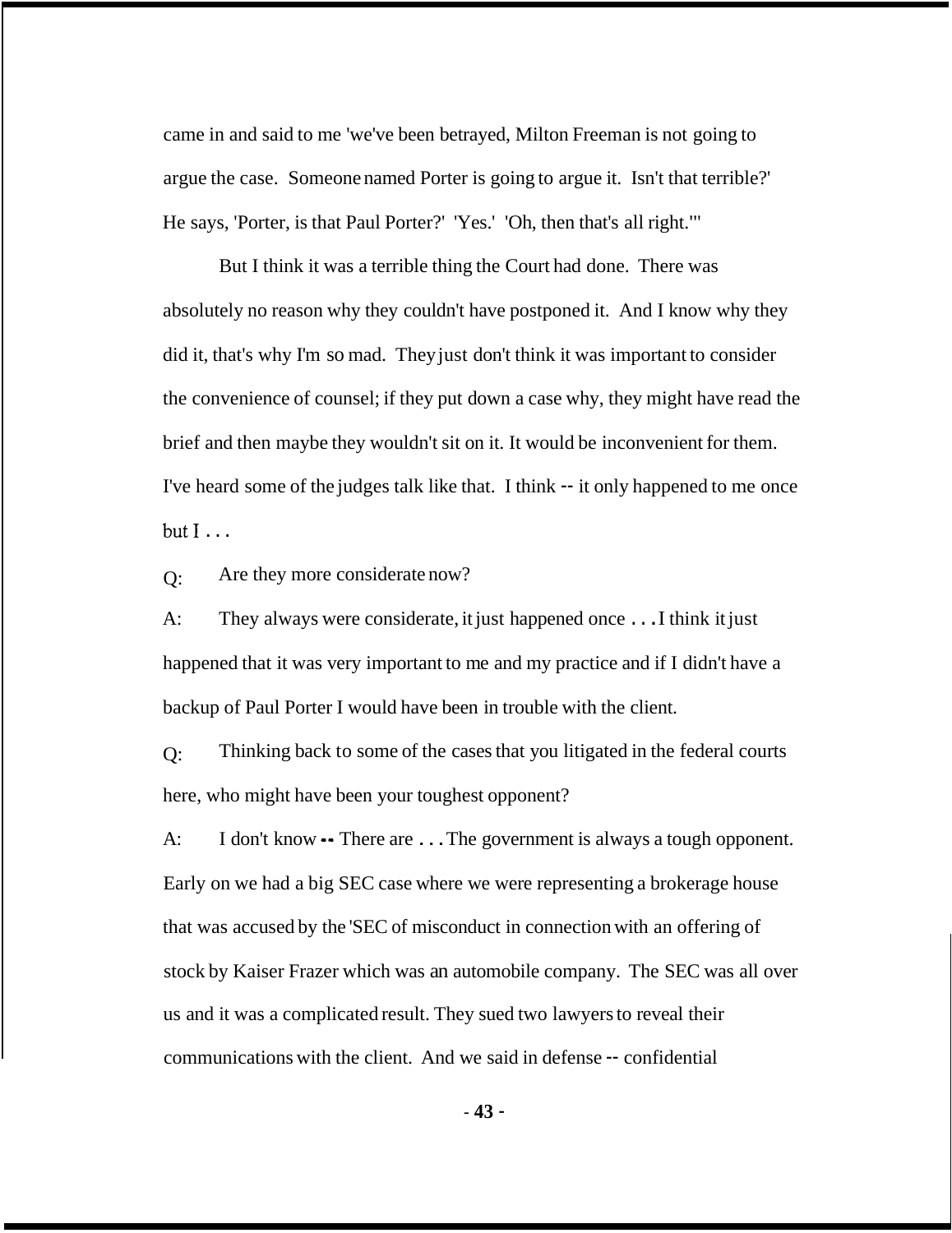communication. They said, "all right but this is in pursuit of attempt to defraud, in which case it is not covered." So this was another one of these due process cases where they dumped the record of **an** ex-parte hearing in front of the judge. The judge decided that he would accept the record, even though it was not subject to cross-examination, but he decided in our favor on the merits. And then there were subsequent proceedings in New York; a private case. And there was litigation all over the place  $-$  we had a couple of things in the Court of Appeals but that was very satisfactory because we won all the way! And it took **6** years of litigation, SEC litigation, SEC administrative proceedings, a private suit in New York. **A** quasi-public organization the NASD also brought proceedings. It was a tremendous mess. And we had proceedings not only here but in the Second Circuit in New York. We had lost the private suit in the District Court. On appeal, Fortas made one of the great arguments of all time. He said to me, ''we're going to have only 45 minutes. When 40 minutes have gone by just pass along a piece of paper -- it doesn't have to say anything." So I passed along a piece of paper that says "you've got five minutes." And Fortas said to the Court, "I understand that I have only five minutes." By that time the court was eating out of his hand. Augustus Hand presiding said to him ''proceed Mr. Fortas." He talked for an hour and a half! (laughter) Nobody stopped him. The poor other guys had to go on the next day. They were in trouble! (laughter) And of course we won the case. The private party paid our costs and the SEC held hearings to find out why they had mishandled the matter so badly.

- 44 -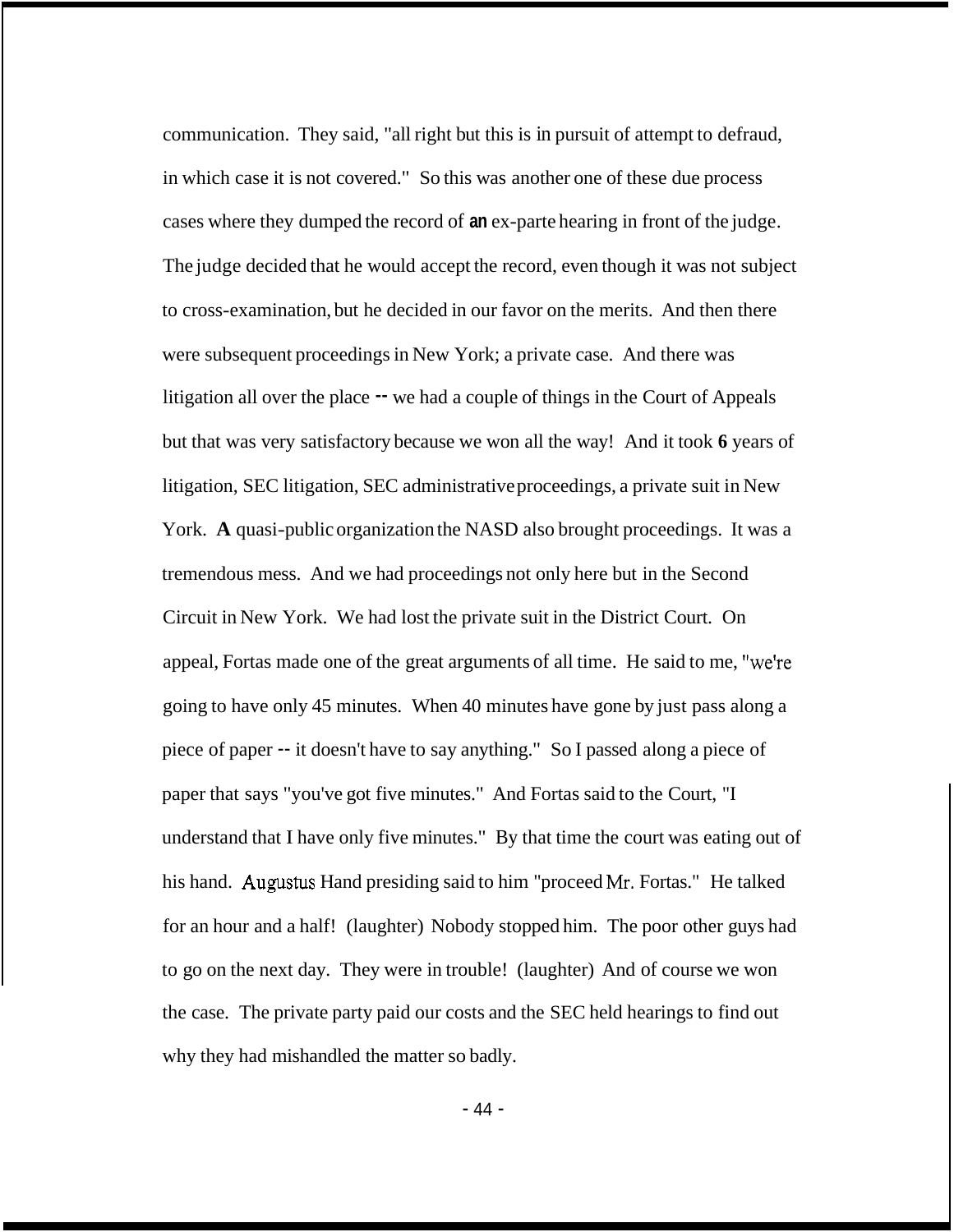Q: still take these cases to court today? Looking back on some of the cases that we've spoken about, would you

**A:**  court. The government brings you into court. Or they do something which requires you to go into Court as in the Schneider case. The SEC cases, you've got here the Wachovia Bank, that's a civil proceeding. Oh, sure, why not? First place, government cases we didn't take them to

There was an SEC enforcement proceeding against the distinguished New York law firm of White and Case, I'm very proud that they decided that once they were sued by the SEC, they would like us to be their lawyers. It went on for a long time and it was one of the cases that very rarely comes, where I was sure we were going to win the case.

I do not mean that I had any confidence that the very good judge in charge of the case in the District of Columbia [Barrington Parker] was going to decide the issue in our favor on the merits without guidance. In fact, I had serious doubts that he would do so unaided. However, I believed that sophisticated members of the bar would be overwhelmingly on our side on the basic issue in the case.

I accordingly assembled a group of expert witnesses. These included the leading professors of securities law at four universities, including one dean, and also four prominent securities practitioners, including three former commissioners of the SEC. They all agreed that in their judgment as experienced practitioners, the action taken by the accused partner of White and Case was reasonable under

**-45** -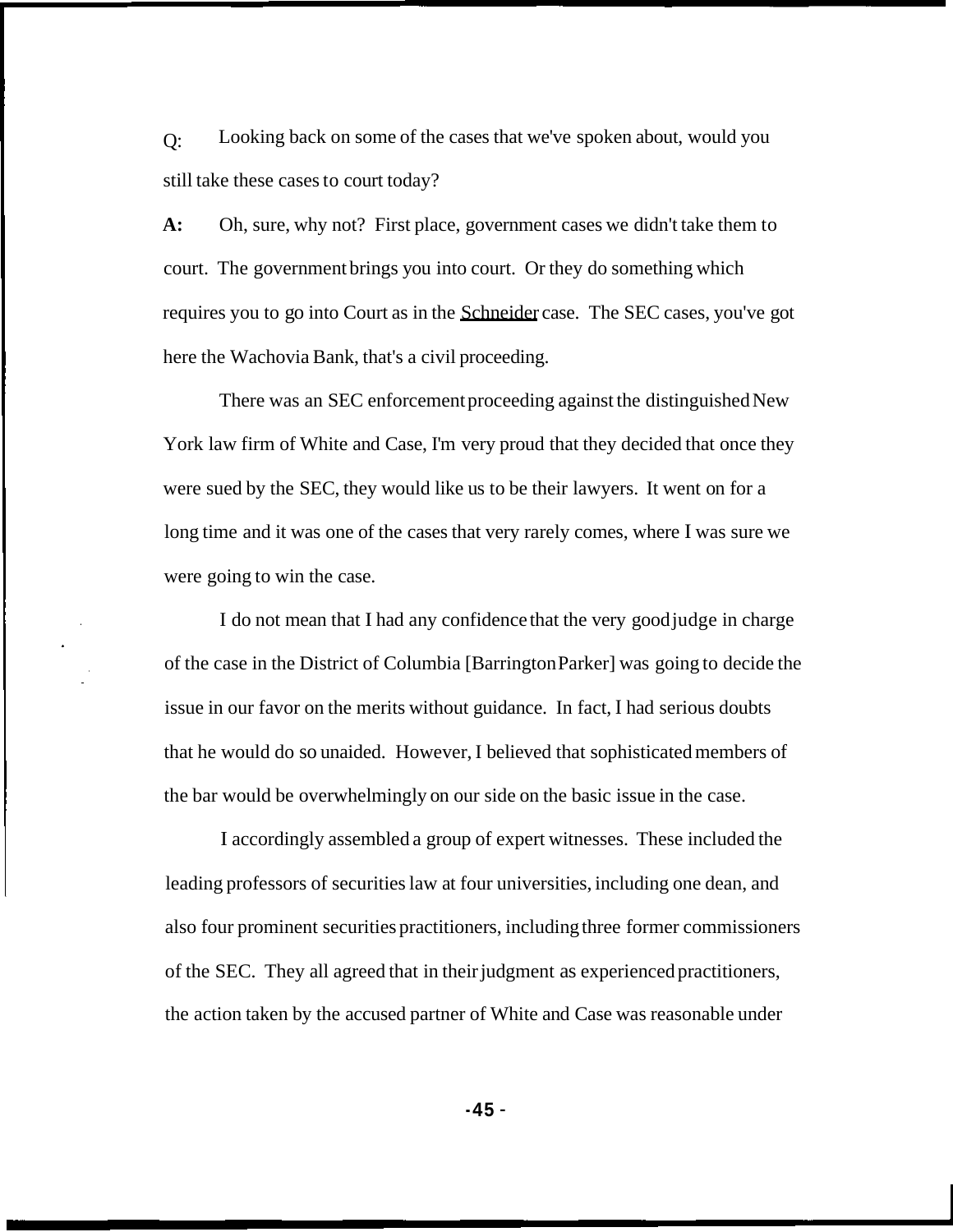the circumstances in the light of the state of the law as they understood it at the time.

With this overwhelming body of expert opinion, I thought that the Judge would be most unlikely to disregard their views and to say that the conduct of the partners of White and Case was so far out of line that it should be sanctioned. Indeed, at a later stage in a related private action, which was also settled, Judge Parker found my recitation in a status conference of the list of our expert witnesses and their proffered testimony "very impressive."

But one of the terrible things is that, if you have a client, the client decides. At their request, I had found out the terms on which the SEC was willing to settle the case, and it involved basically dropping the case against the firm but also "voluntary" agreement by a junior partner not to practice before the SEC for six months. White and Case asked my opinion as to whether they should accept the settlement. I replied "I'm not going to tell you. One, I think you are going to win the case. It's a very strong case, and I don't ordinarily say this, I'm not excluding the possibility of losing'but, for the following reasons, [which I won't explain here] it seemed to me we have a strong case. But I can't tell you what to do... The only thing that I can tell you is how long it's going to take, how much it is going to cost, and you have to decide!" Someone said, "well, don't you have a recommendation? I mean, I'd ask a doctor would you do this operation if it was your wife?" I said, "all I know is, I'll give you a judgment as to how much it's going to cost, I'll give you a judgment of what's going to happen and you have to

- 46 -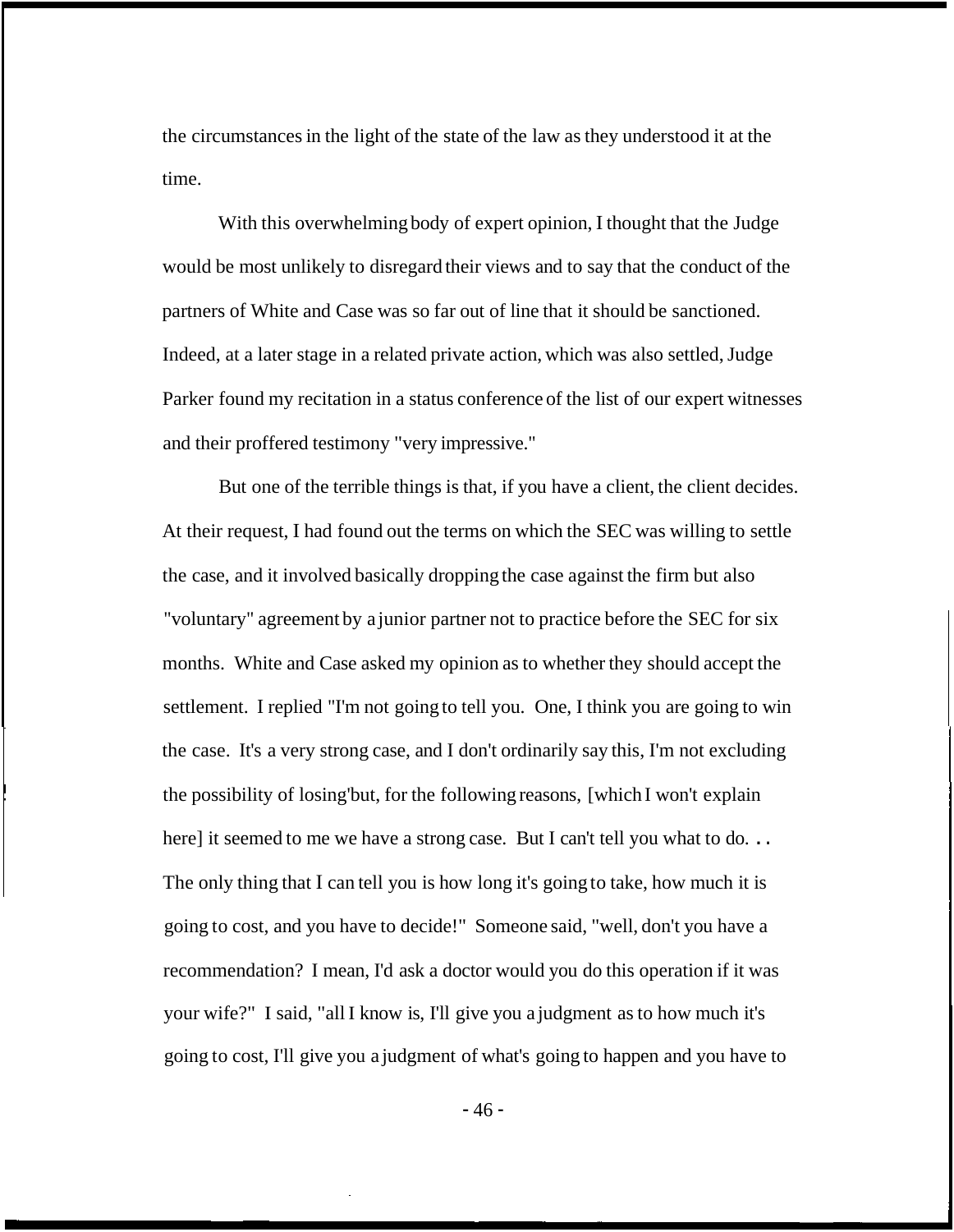decide the consequences for yourself. I have no idea what is in the best interest of the firm. All of your partners can and must decide on the basis of your own opinion of what is best for you." They decided to settle and we worked out terms which allowed the SEC to say they won, and the law firm got to say they won. A German lawyer said to me something that's, I think, appropriate here.

Q: What's that?

 $A$ : said, "I'm always in favor of settlement and I always regret the terms!" We had a big deal in Germany and in the end we settled the matter. He

 $O:$ Did you ever think of entering the judiciary yourself?

A: power. I have done arbitrations where you had -- where you're a king by yourself and you decide the fate of others, and it is kind of heady -- but it's too sedentary. As a matter of fact, I'll tell a story! Thurman Arnold was on the Court of Appeals. He was there for two years. We had a young fellow out at the house  $-$  a tall, distinguished looking older fellow who was taking coats out at our house. And I said, "you look very familiar to me." "Yes," he said, "I've seen you up at the courthouse." He says, "I'm Judge Prettyman's messenger. You're a partner of Judge Arnold. He used to be up with us, but it was too quiet for him up there!" (laughter). Arnold tells the story that after he got off the bench, he had a case in Pennsylvania Railroad involving the Pullman Company. Opposing counsel was a very distinguished Pennsylvania man who'd been a Senator. And he asked Arnold, "Judge, why did you get off the bench?" Arnold says, "Let me turn that No, I thought of other careers -- not the judiciary. I mean, I like judiciary

- 47 -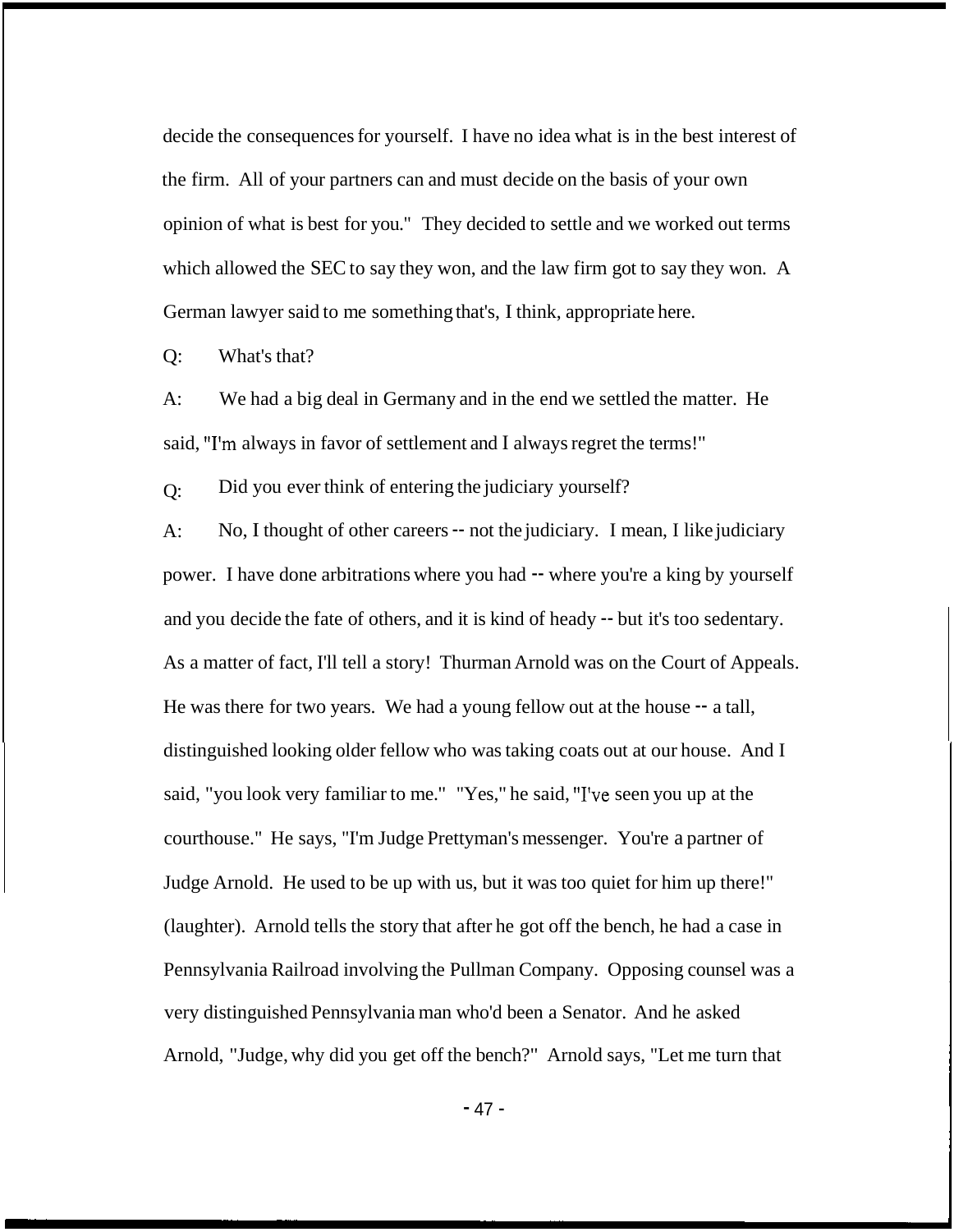around." He says "you've had a very distinguished career yourself, you must have had many opportunities to go on the bench. Why didn't you take them?" The Pennsylvanian said "Well, you're absolutely right," he said, "as a matter of fact, quite early in my career I had an opportunity to have a really good judicial appointment. Right then I had to make up my mind whether I wanted to make a living listening to a bunch of damn fools or talking to a bunch of damn fools!"  $O:$ Do you remain in contact outside of court with any of the judges that are

here in D.C.?

 $A$ : thing and the judges every so often run a little party for us. Occasionally you get invited down to the judicial conferences, Gerry Gesell was my old friend -- He was my roommate at the **SEC,** so I used to see him, but. . . Well, when I appear in court, I see them sitting up there. I don't think so. Let me see -- Well, you know we have this mediation

 $O:$ changes in the tenor of the court; in the court? You've practiced before that court for nearly 50 years, have you noticed

 $A$ : they're not necessarily always right. I remember one time at the SEC, we went down there with a case where some utility company was appealing from one of our orders. And there were three very conservative judges sitting up there. And the case that was being argued was the case before ours. So we were looking very glum. And then after that case was over the three judges walked out and three liberal judges came in. We smiled at the utility fellows, whose faces fell! But of Oh, sure, sure, sure, Sure. Look, first place, by and large in my judgment

- **48** -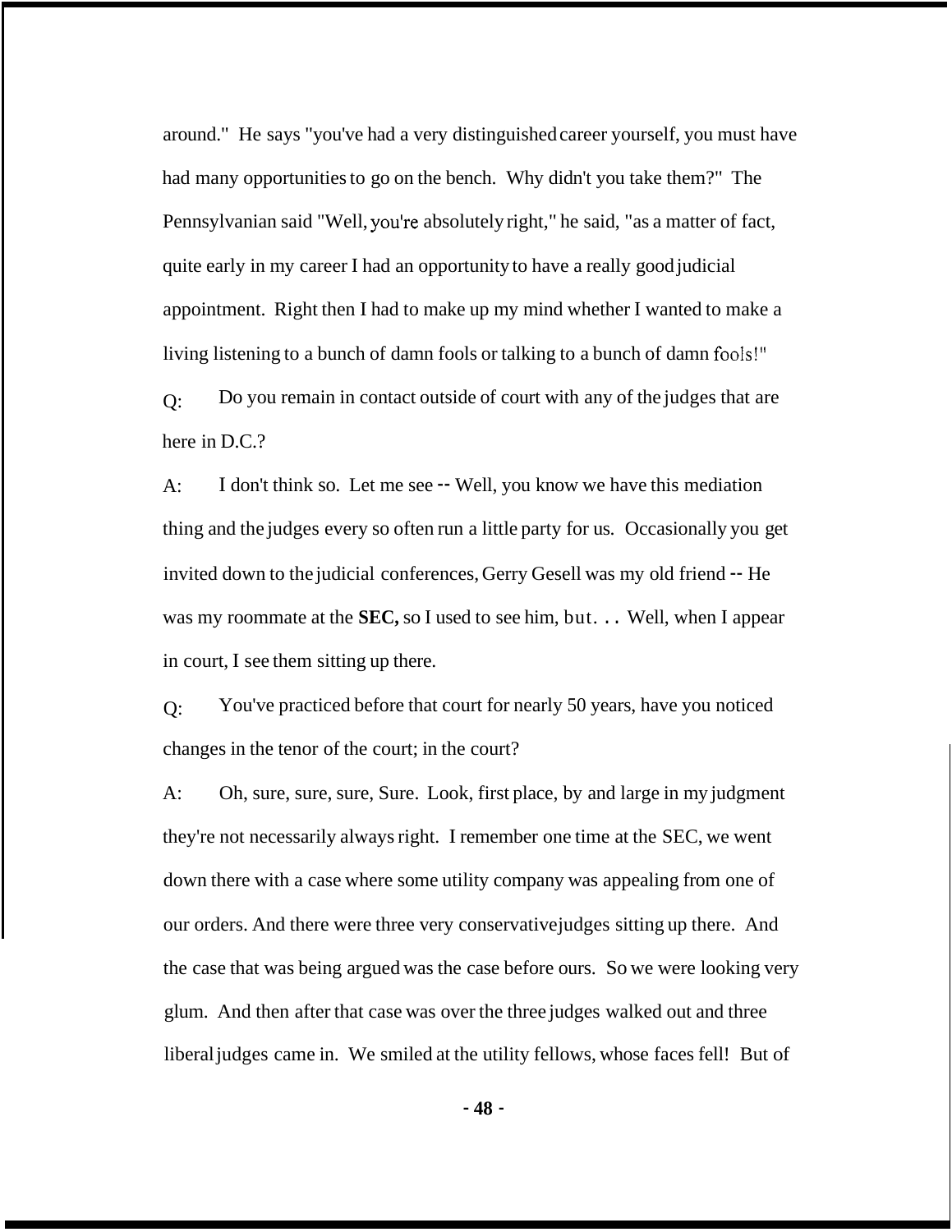course there are a lot of people that know what the law is. They worry themselves about whether the judges decide what the law is, or what their personal preferences are! Well, I never thought of it that way. I think liberals, conservatives whatever they are, they decide what the law is, and they think they are right. There are not only differences of underlying views, liberal or conservative, there are differences of style or philosophy, of the future of a court. I remember once a Harvard professor, perhaps urged on by Justice Frankfurter, wrote a piece in the Harvard Law review critical of Bill Douglas' judicial methods. He said that Douglas worked too fast. It is true that Douglas would, in short order, have a tidied up short opinion. Whereas Frankfurter would sit around and think and write long opinions. And the complaint Frankfurter and his Harvard colleague had was that Douglas didn't allow for a ''maturing of collective thought." So Thurman Arnold wrote a piece in the Harvard Law Review in response to the journal article by Henry Hart of Harvard Law School. He said "you know, this maturing of collective thought is a wonderful idea but it is not necessarily true that if two people take more time they will arrive at the same conclusion." Arnold wrote "if you took Justice Frankfurter and Justice Black, and you put them in a room until, by a maturing of collective thought they came to an agreement, it would be a life sentence for both of them!"

 $O:$ the federal courts here for a while has matured over time? **Can** you think of an instance in which a particular judge who has been on

- 49 -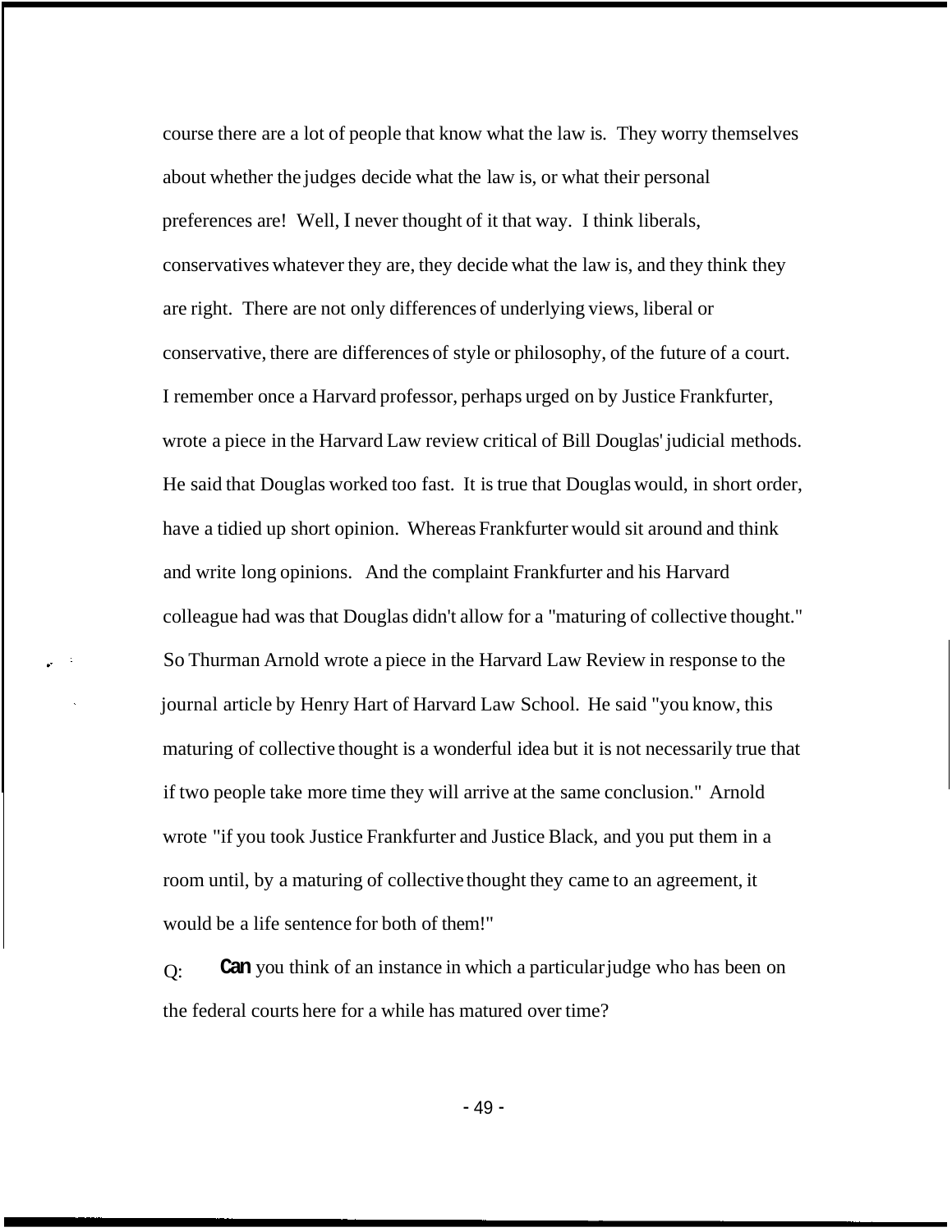A: is sufficiently impervious to events that he never changes, but I don't know any. I'm sure they mature over time. All of them do. It may be some fellow who

Q: Are you impressed by the courts here?

A: Certainly, I'm always impressed by a court! People of various abilities, various outlooks and take their jobs very seriously, as they should. I have respect for the courts as an institution. I tend to agree with people who agree with the position of my clients, but I think that's normal. Want to hear another story?

Q: Sure!

Well, I was at some bar association meeting in the midwest and I was sitting next to a very able lawyer who was telling me about a case he had in downstate where there was this terrible judge that didn't understand the law. SO I said to him, "I'm sorry you lost the case." He replied, "How did you know I ost the case?"

 $O:$ experiences here in D.C.? Well, is there anything else that you'd like to tell me about your

A: Well, let's see. You know about the Weisbrod case down here.

 $Q<sub>i</sub>$ Tell me about the Weisbrod case.

A: Well, I got a call from somebody out in Chicago who says "I hear you're a friend of federal workers." **So** I said, "that's right." He says "I'm a federal worker I'm an assistant counsel in the Chicago office of the Housing Agency, and I make \$22,000 a year, and I'm going to be 70. And there's mandatory retirement at 70. And if I'm mandatorily retired at 70 instead of getting \$22,000 a year, my social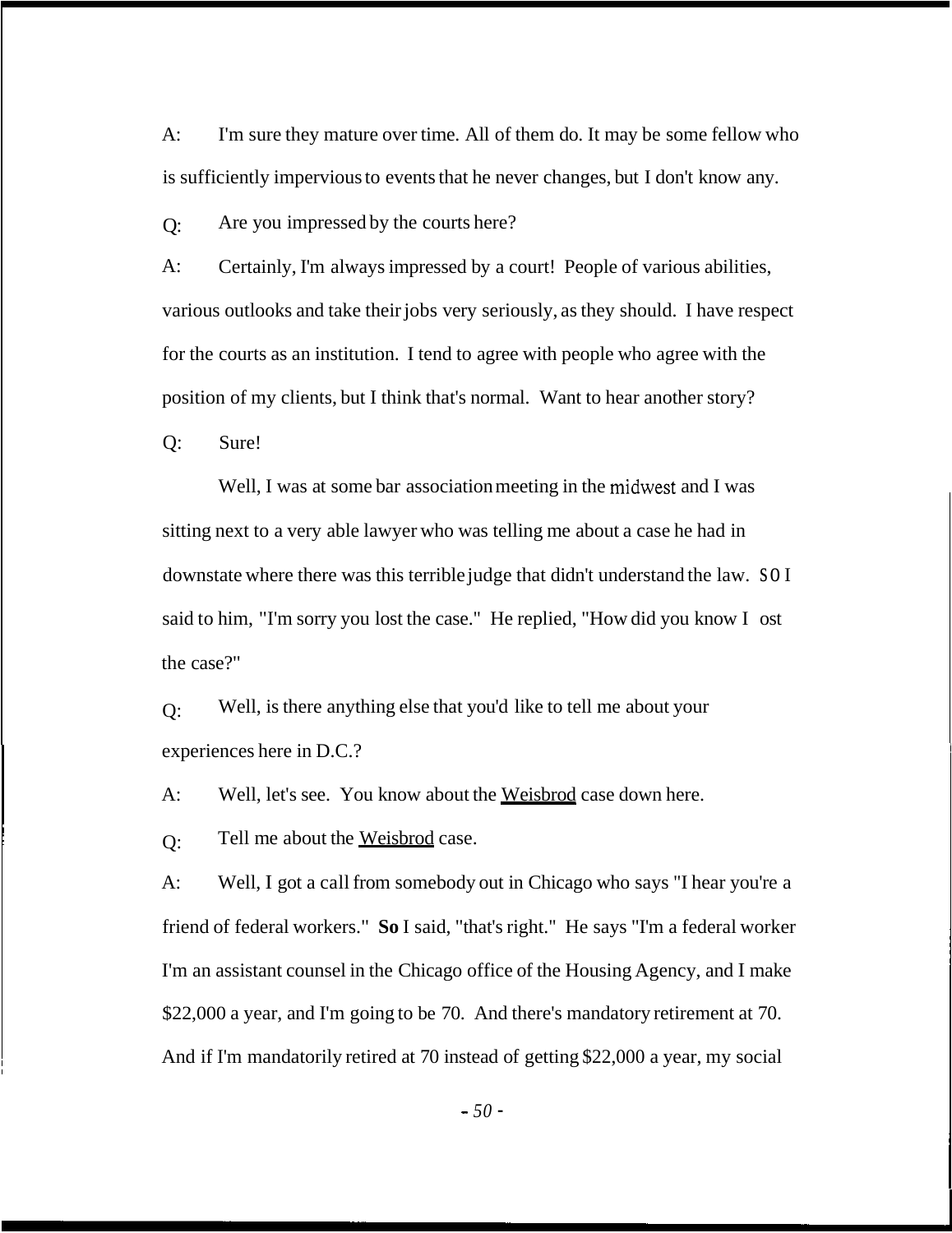security will be \$6,000 a year and I don't know how my wife and I are going to live on that." So I said, "I've never heard of it, but send me some papers." So he sent me the papers and it sounded to me like it was a good idea. So, I filed a lawsuit to have it declared unconstitutional. It got thrown out in the District Court. We went to the Court of Appeals and they said, "it is a constitutional issue, it must go to a three judge court." We got a three judge court. They threw us out, so we went by appeal to the Supreme Court. They didn't even hear argument and they threw us out. But when we were in the Supreme Court the American Medical Association wrote a brief amicus curiae in our favor, saying mandatory retirement is a very bad thing. If an employees wants to retire that's all right, but if you make him retire, if he's strong and healthy, it's bad for his health.

Q: When was this, what date was that?

 $A$ : against us, Congressman Pepper, former Senator Pepper, got a bill passed that Jimmy Carter was President and the year after the Supreme Court decided eliminated mandatory retirement for federal employees. So that was sometime between 1977 and 1980.

Q: Do you feel that the D.C. District and D.C. Circuit here have played a central role in the D.C. legal community?

A: I didn't get the question.

Q: Do you feel that the D.C. federal courts here have played a central role in developing the D.C. legal community?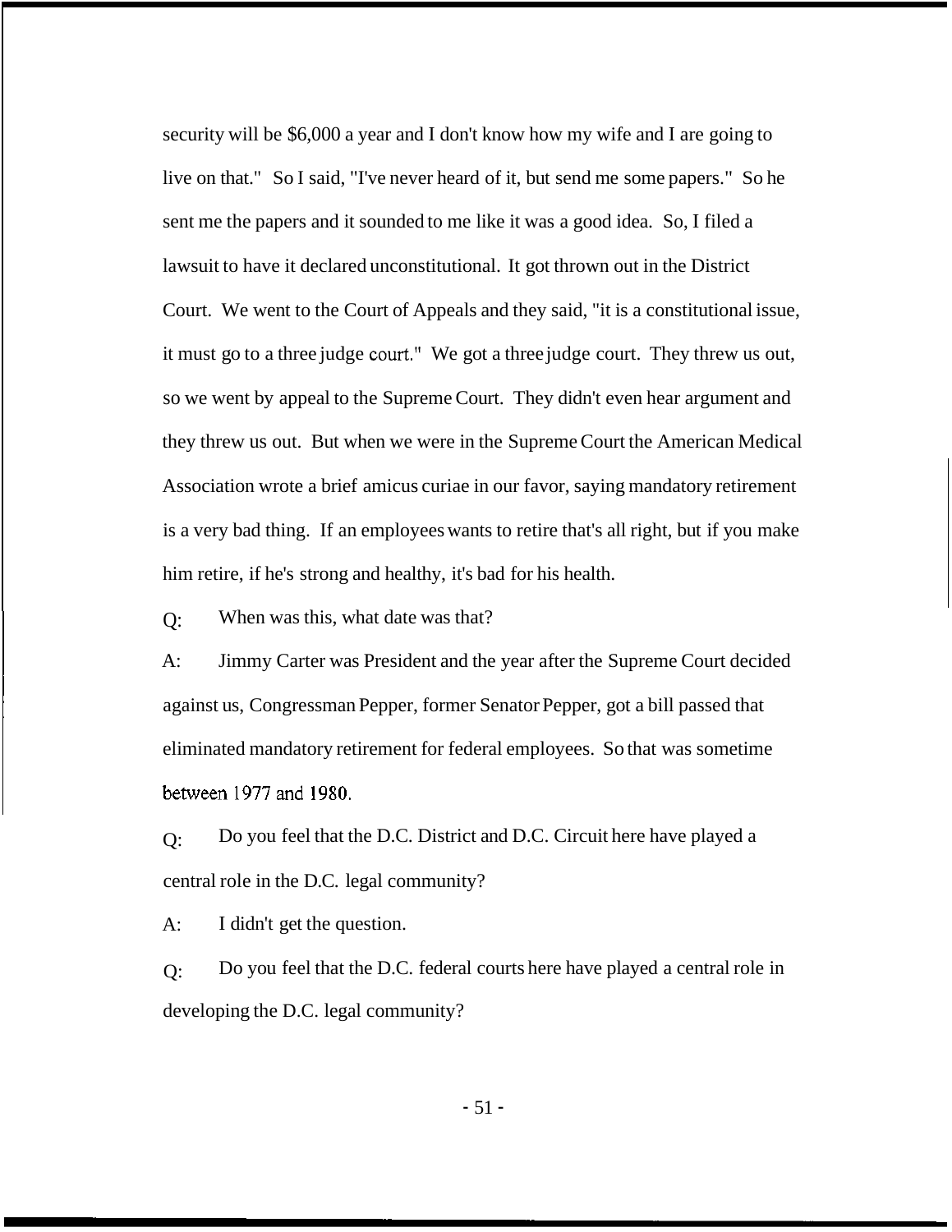**A:**  it. Well, I don't know if that question means -- I don't know how I can answer

 $O$ : circuits? Is there a difference in these federal courts and federal courts in other

**A:**  place where you have issues relating to federal law. There are concentrations -- in New York, you get commercial, securities litigation. But this is where administrative agencies are governed and it is therefore a very consequential place. And that's, I think that except for certain areas, I guess water rights in the Tenth Circuit, if it's Wall Street, the Second Circuit, but otherwise this is the place where federal issues come to a boil. Oh yes, because these are . . . The federal courts here are really the central

 $O:$ where you wanted to be? And having come from New York so many years ago, this is the place

A: but after I decided I didn't want to stay in the government. So when I was in Philadelphia, I was considering New York; I wasn't considering it happily. I joined Abe Fortas and Thurman Arnold, had no hesitation whatsoever. Of course, it was economic insanity but it ended up not too badly. Oh yes, I didn't know I wanted to be here until they offered me a job here,

 $O:$ Well, I thank you Mr. Freeman for your time today.

A: Right, it was a pleasure.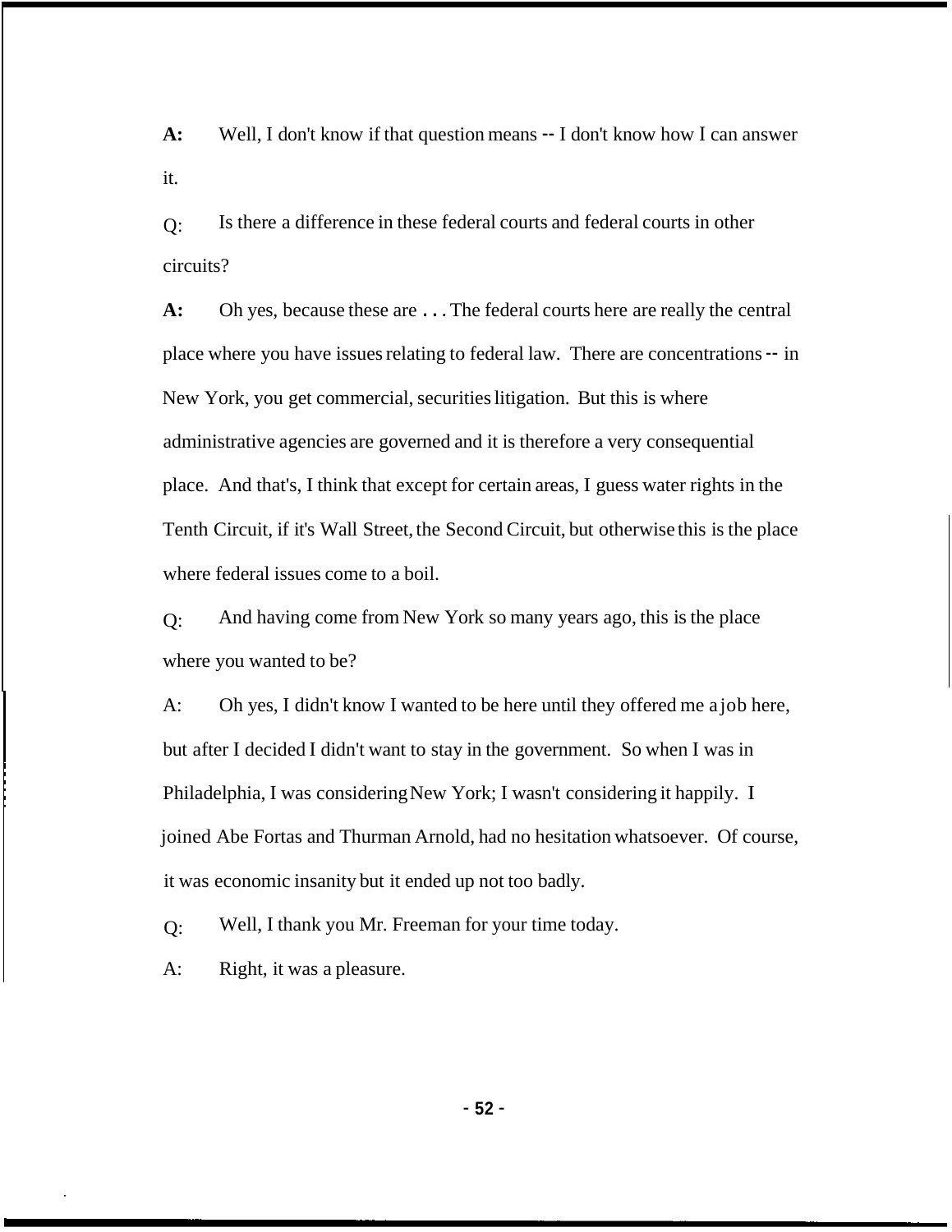## **Index**

AFL (American Federation of Labor), 28 Agriculture Adjustment Administration, 17 American Federation of Labor (AFL), 28 American Medical Association, 51 Anti-Semitism, 1, 17-18 Aphorisms: Burns, John J., on government work, 13 Settling cases, 47 Arnold, Thurman, 18-19, 26, 29, 31-32, 47-48, 49, 52 Arnold & Fortas *see* Arnold & Porter Arnold, Fortas & Porter *see* Arnold & Porter Arnold & Porter, 18-19, 22-47 Arnold & Fortas, *firm founded as* 18-19 Arnold, Fortas & Porter, firm name changed to, 23 Arnold & Porter, firm name changed to, 23 Bailey, Dorothy, hired, 26 Fortas, Abe, appointed to U.S. Supreme Court, 23 Porter, Paul, joins firm, 23 Vieth, Bud, managing partner, 23 Attorney General's Office, 26,30 Bailey, Dorothy, 25-27,28-29,34 *Bailey v. Richardson,* 341 U.S. 918 (1951), 25-31,34 Due process and secret allegations in, 25-27, 30-31 Loyalty Board, before, 25 Loyalty Review Board, before, 25 in Supreme Court, U.S., 28-29 in U.S. Court of Appeals for the District of Columbia Circuit, 28 in U.S. District Court for the District of Columbia, 26-27 Bazelon, David L., 40 Bernstein, Al, 33 Bernstein, Carl, 33 Black, Justice, 49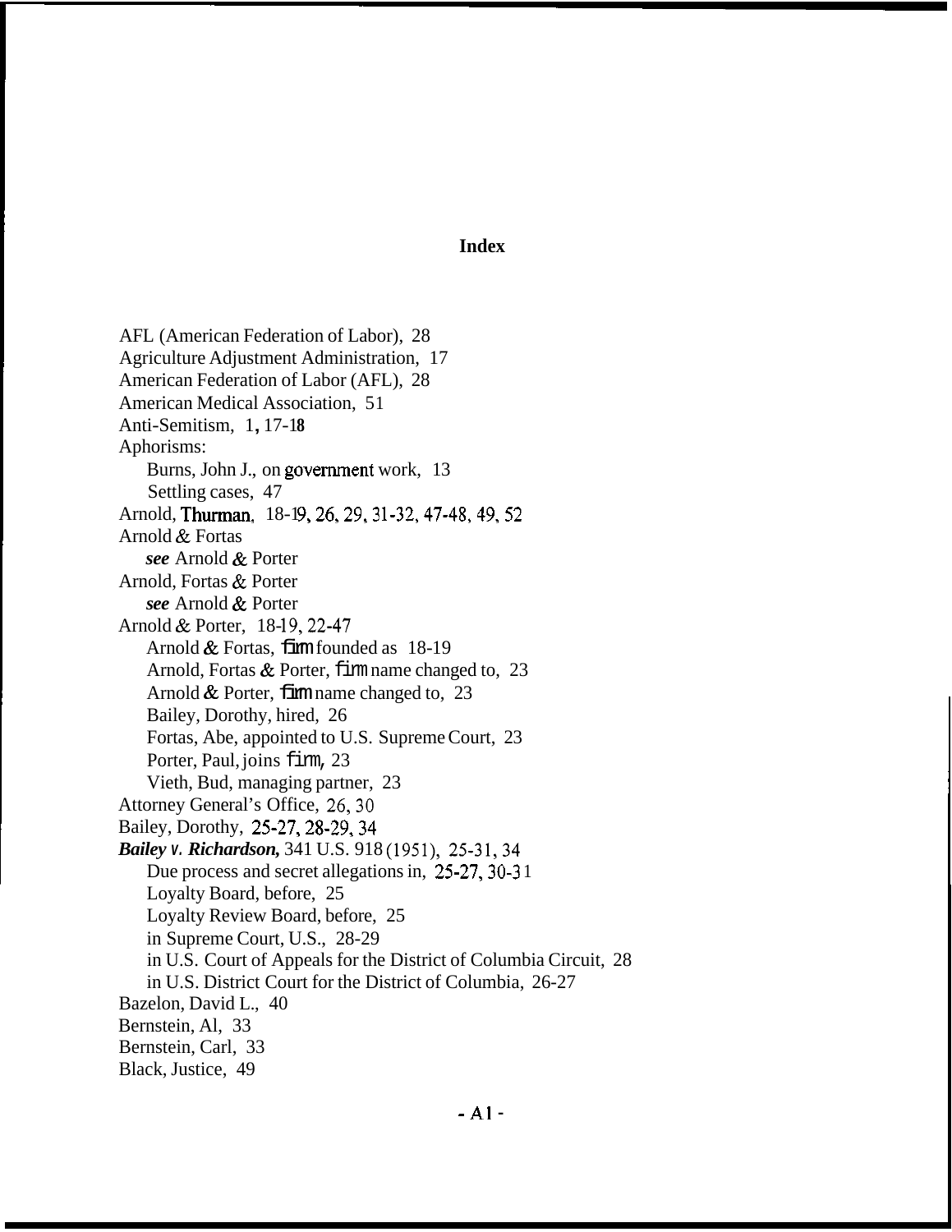Bronx, the, 2 Brownell (Attorney General), 30 Burger, Chief Justice, 30 Carter, Jimmy, 51 CCNY (City College of New York), 2-4 Chicago, 42,50 CIO (Congress of Industrial Organizations), 19-22 City College of New York (CCNY), 2-4 Civil Service Commission, U.S., 20-22,24 Clark, Justice, 38 Coca-Cola, 23 Cologne, 36 *Columbia Law Review,* 6-7 Columbia Law School, 4-10 Communists, 20-21, 24-34 *see also* Loyalty cases Congress of Industrial Organizations (CIO), 19-22 Corcoran, Tommy, 12 Crimean Sea, 1 Dean, Arthur, 6-7 Depression, the, 2-5, 8-9, 11, 14-15 Dies, Mr., 33 District of Columbia, 7, 10, 13, 15,23 Douglas, Justice, 16-18,21,29,38,49 Dusseldorf, 35,37 Edgerton, Henry W., 26,28 Eicher, Edward C., 16 Eisenhower, Dwight D., 32 England, 19 Evander Childs High School, 3 Fahy, Charles, 38 Federal Bureau of Investigation (FBI), 24-25, 26, 27, 33 Federal Trade Commission, 7, 10-13 Fortas, Justice, 18-19,22-24,44,52 *Fortune,* 6-7 *Forward,* 13 Foster, Roger, 19 Frank, Jerome, 16-17 Frankfurter, Justice, 6-7,21, 49 Burns, John J., 12-13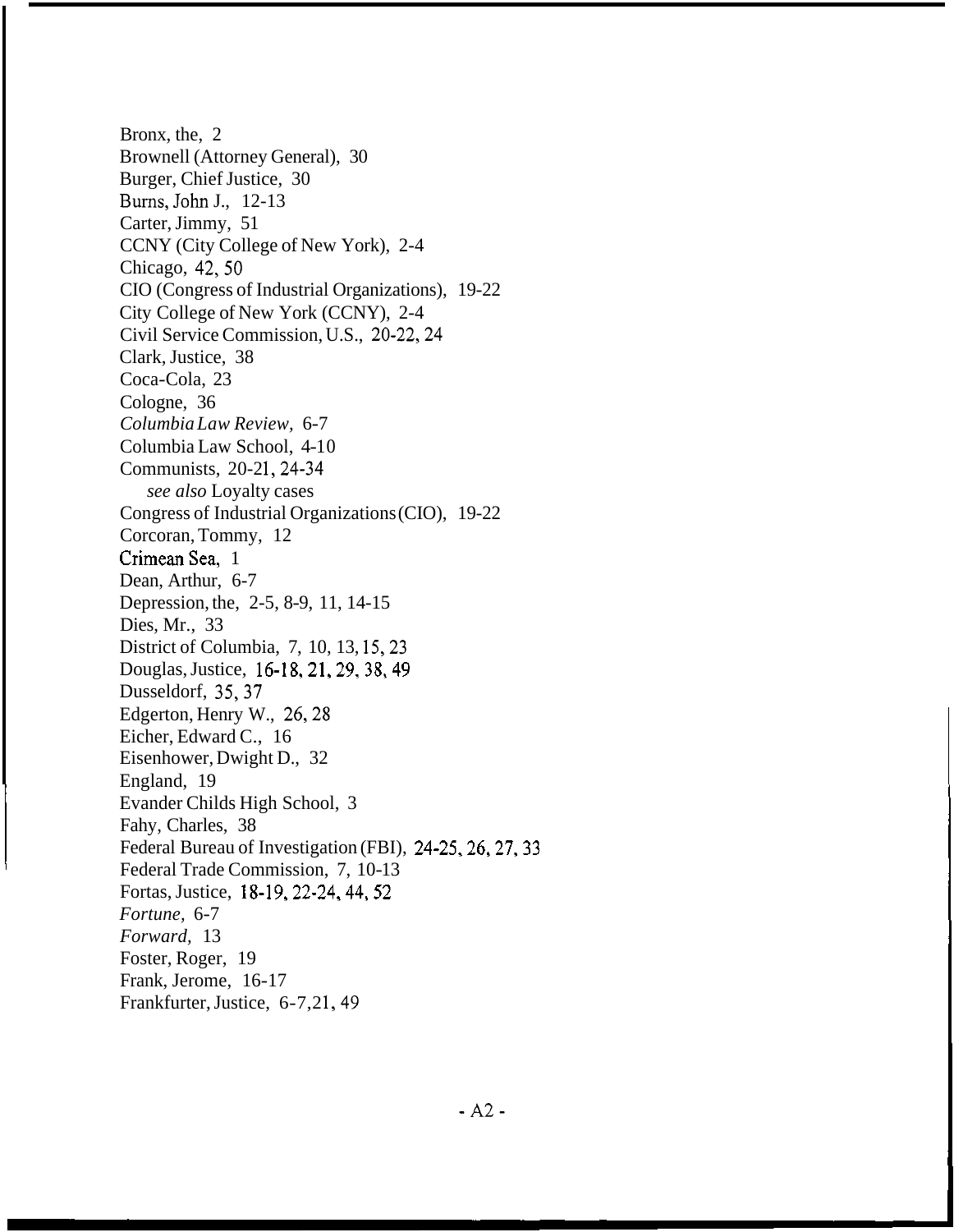Freeman, Milton V.: Career plans, 4-5, 7-8, 18, 47, 52 Early life: Depression, the, 2-5, 8-9 family background, 1-2, 13, 15 City College of New York (CCNY), 2-4 Columbia Law School, 4-10 Education: classmates, 9- 10 Decisions Editor, *Columbia Law Review,* 6-7 student/faculty relations, 5-6 Evander Childs High School, 3 workduring, 3 admitted to the New York Bar, 11 at Arnold & Porter: Legal career: cases: *Bailey v. Richardson,* 341 U.S. 918 (1951), 25-31,34 *Friedman v. Schwellenbach,* 159 F.2d 22 (D.C. Cir. 1946), *cert. denied, Peters v. Hobby,* 349 U.S. 331 (1955), 30-32 *Schneider v. Rusk,* 377 U.S. 163 (1964), 35-40,45 *Weisbrod v. Lynn,* 420 U.S. 940 (1975), 50-51 *White* & *Case* case, 45-47 330 U.S. 838 (1947), *cert. denied,* 331 U.S. 865 (1947), 24 court appointed criminal appeal cases, 40-42 fees, 22-23 first cases, 22-23 joins **firm,** 18-19,22,52 loyalty cases, 24-34 Securities and Exchange Commission cases, 34,43-47 type of practice, 23 joins, 7, 10-11 leaves, 13 Assistant Solicitor, Appellate Litigation, 15-16 joins, 11, 15 leaves, 18-19 proxy rules on disclosure of corporate executive salaries, 33-34 at Federal Trade Commission, Securities Division, 7, 10-13 at Securities and Exchange Commission, 48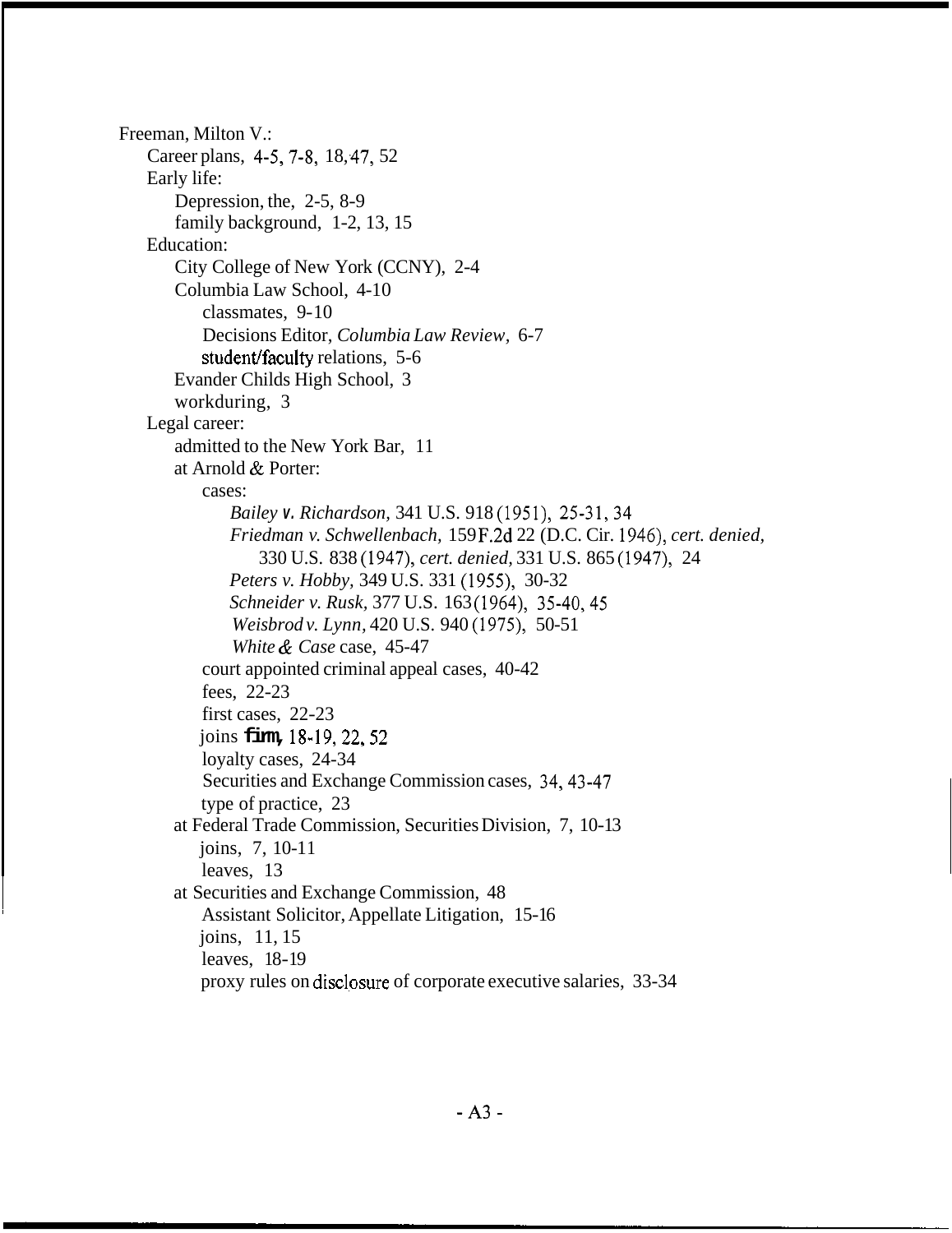union activities: Securities and Exchange Commission Union, 17 Federal Workers Union, 19-22 *United Federal Workers ofAmerica (C.I.O.) v. Mitchell,* 56 F.Supp. 621 (D.D.C. 1944), *judgment af'd by United Public Workers of America (C.I. 0.) v. Mitchell,* 330 U.S. 75 (1947), 19-22,34 Legal philosophies: comparison of practice of law to judicial career, 47-48 D.C. Circuit courts, role of, 52 great appeals arguments, 44 judges, qualities of and differences among, 48-50 law school, changes in, 8-9 scheduling conflicts, court's handling of, 42-43 Political views, 13-15 Publication: Fried, Frank, 9 Friedman, Morton, 24 *Friedman v. Schwellenbach,* 159 F.2d 22 (D.C. Cir. 1946), *cert. denied,* 330 U.S. 838 (1947), FTC Fulbright scholarship, 36 Georgetown University, 35 Germany, 35-39,47 Gesell, Gerhard R., 48 Goebel, Julius, **8**  Greece, 23 Groner, Duncan L., 21 Hand, Augustus, 44 Harlan, Justice, 38 Hart, Henry, 49 *Harvard Law Review,* 12,49 Harvard Law School, 6,8-9, 12,49 Hatch Act, July 19, 1940, c. 640, 54 Stat. 767, 19-22,34 Hayes, Wolf, 7-8 Health, Education and Welfare, **U.S.** Department of, 30 Healy, Robert, 12 Holtzoff, Alexander, 26-27 Hoover, Herbert, 11, 14 Hughes, Chief Justice, 14 "The Securities Act of 1933," 33 Colum. L. Rev. 1220 (1933), 7 *cert. denied,* 331 U.S. 865 (1947), 24 *see* Federal Trade Commission *see also United Federal Workers of America (C.I. 0.) v. Mitchell*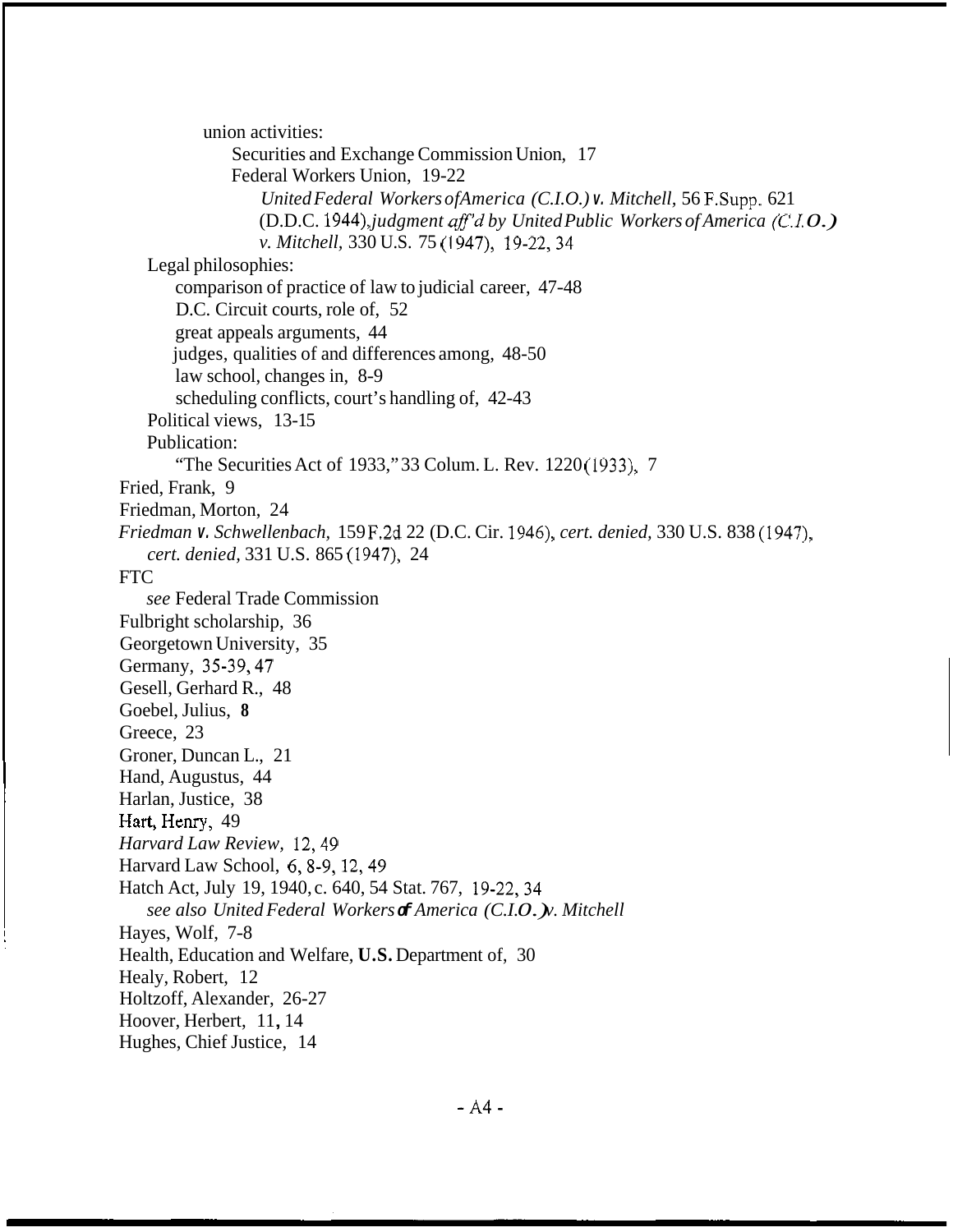Justice Department, U.S.: Attorney General's Office, 26,30 Federal Bureau of Investigation, 24-25, 26, 27, 33 Solicitor General's Office, 38,39-40 Kaiser Frazer, 43 Kennedy, Joseph P., 12-13, 16 Kromstein, Heinrich, 35 Labor Department, U.S., 25 Landis, James, 12, 16 Lever Brothers, 23 *Loyalties,* 33 Loyalty Board, 25,28,30-3 1 Loyalty cases, 24-34 *Bailey v. Richardson,* 341 U.S. 918 (1951), 25-3 ,34 Due process for individuals compared to due process for organizations, 29 *Friedman v. Schwellenbach,* 159 F.2d 22 (D.C. Cir. 1946), *cert. denied,* 330 U.S. 838 (1947), *cert. denied,* 331 U.S. 865 (1947), 24 *Peters v. Hobby, 349 U.S. 331 (1955), 30-32* Communism, fear of, 25-28,32-33 Evidence and secret allegations used in, 24-32 FBI involvement in, 24-25,27, 33 McCarthy era, 32 Nixon, Vice-president, involvement of, 30 Under President Roosevelt, 24 Under President Truman, 24 Loyalty programs: Loyalty Review Board, 25, 30-3 1 Manhattan, 2 Massachusetts, 12-13 Massachusetts Supreme Judicial Court, 5, 10 Matthews, George, 12 McCarran, Senator, 35 McCarthy, Joseph R., 32 Mitchell, Harry B., 19-22 McCarran Act, 35-40 *see also United Federal Workers ofAmerica (C.I.O.) v. Mitchell,* 56 F.Supp. 621 (D.D.C. 1944), *judgment aff'd by United Public Workers of America (C.I.O. ).* Mitchell, 330 U.S. 75 (1947) Morrison, Graham, 26 Moses and Singer, 9 NASD, 44 New Deal, the, 14-15, 18 New York, 1-4, 7, 10, 11, 13-14, 18, 44, 52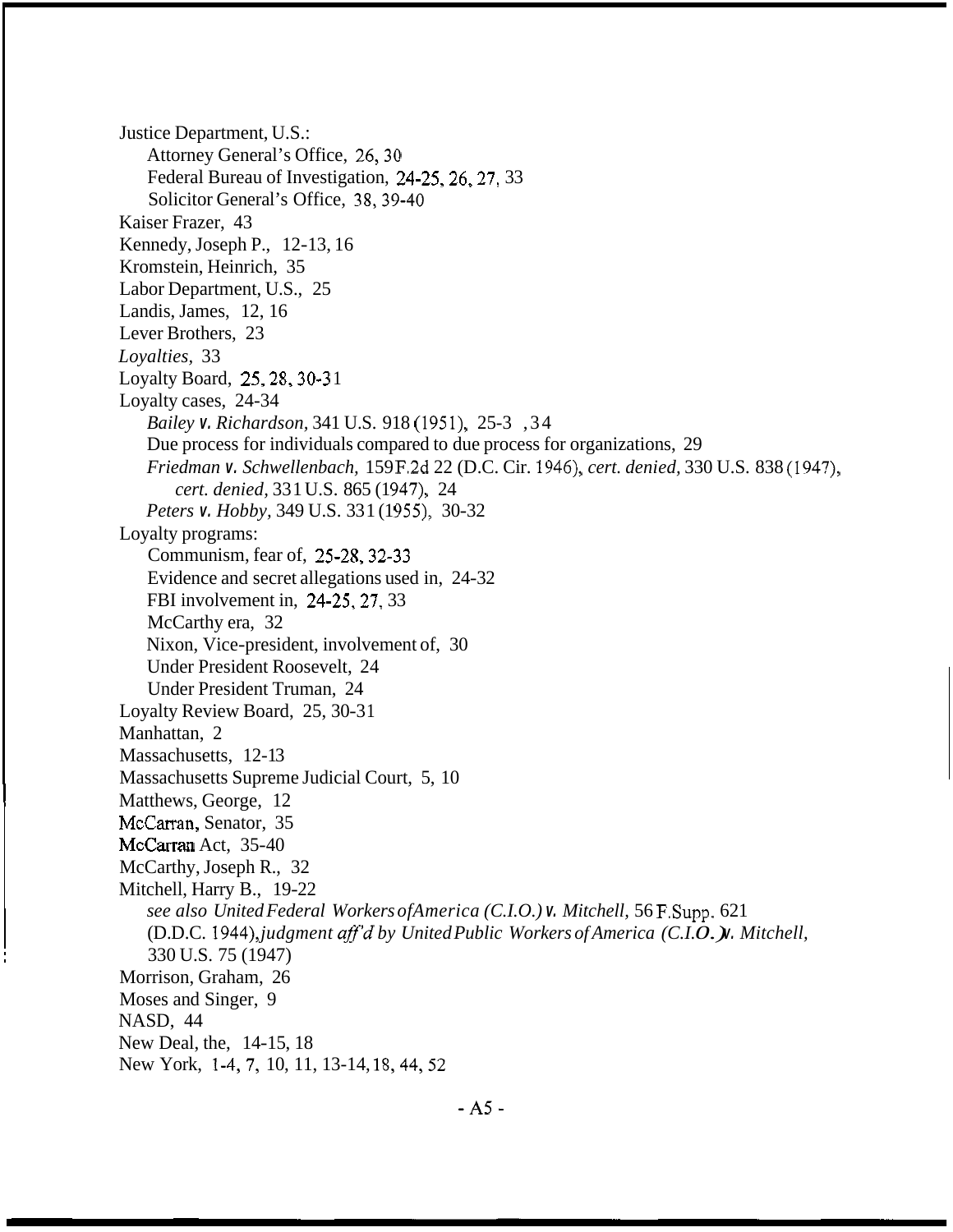*New York Times, The,* 3,39 New York University (NYU), 2 Nixon, Richard M., 30 NYU (New York University), 2 Odessa, Russia, 1 *One L,* 8-9 Oregon, 22 Paris, 36,42 Parker, Barrington D., 45-46 Pecora, Ferdinand, 12 Pennsylvania Railroad, 47 Pepper, Claude, *5* 1 Pepsi Cola, 23 *Perez v. Brownell,* 356 U.S. 44. (1958), 38 *Peters v. Hobby,* 349 U.S. 331 (1955), 30-32 Solicitor General refuses to sign government brief, 30 in U.S. Supreme Court, 30-32 Philadelphia, 15-16, 18, 19-20, 52 Philby, Kim, 33 Point Four Program, 23 Porter, Paul, 23,25-26,42-43 Pressman, Lee, 20-21 Prettyman, E. Barrett, 47 Price Administration, Office of, 23 Pullman Company, 47 Purcell, Ganson, 16 Roosevelt, Franklin Delano, 14-15, 18,24 Russia, 1 Russo-Japanese War, 1 Schneider, Angelika L., 36-40 Schneider, Dieter, 36-37 Schneider, Henry, 6-7,9 *Schneider v. Rusk,* 377 U.S. 163 (1964), 35-40,45 Aftermath of, 39 Background to, 35-37 McCarran Act, 35 State Department, U.S., 37-40 in Supreme Court, U.S., 37-39 in U.S. Court of Appeals for the District of Columbia Circuit, 37 in U.S. District Court for the District of Columbia, 37-38 *see* Securities and Exchange Commission SEC Securities Act of 1933, May 27, 1933, c. 38,48 Stat. 74, 6-7, 15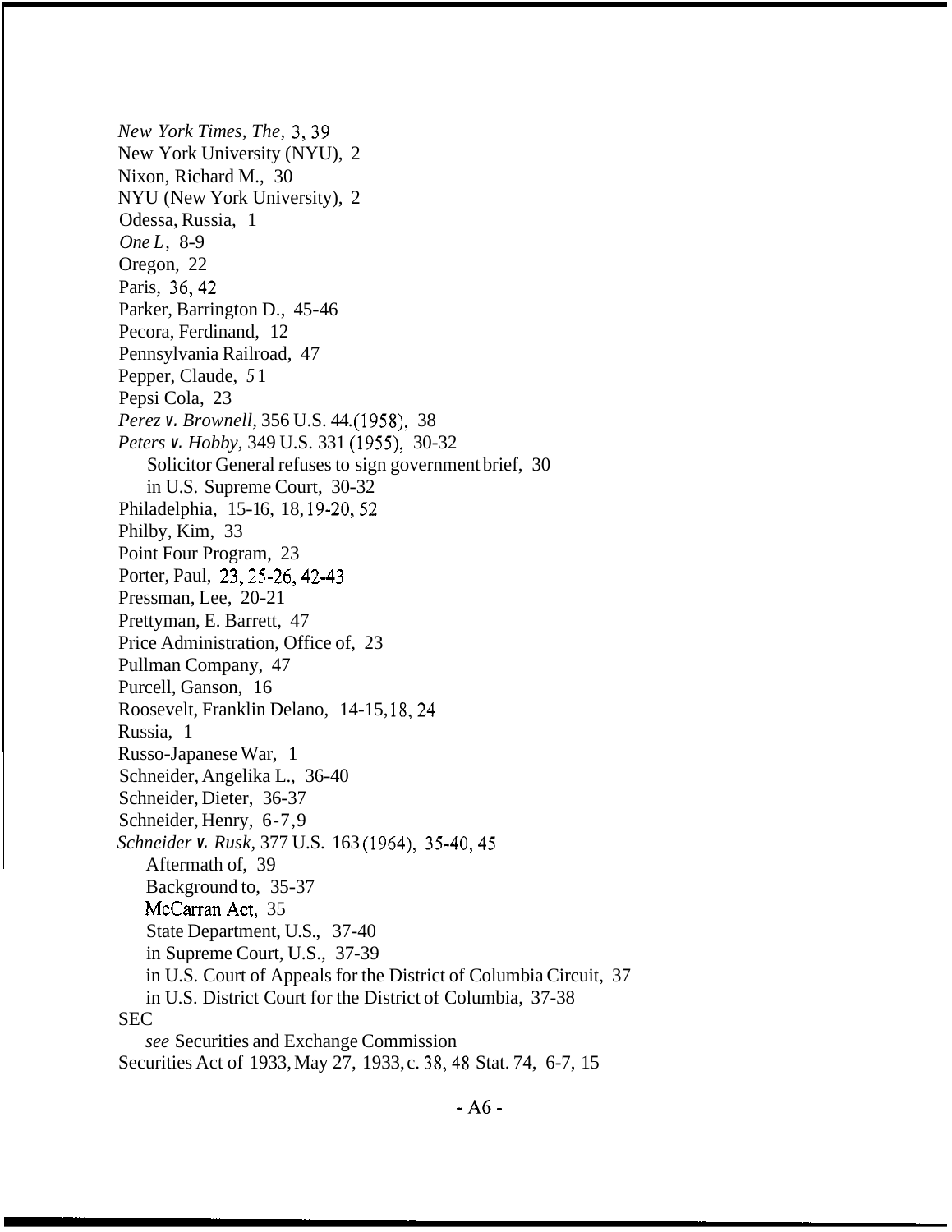"Securities Act of 1933, The," 33 Colum. L. Rev. 1220 (1933), 7 Securities and Exchange Commission (SEC), 11-22, 43-47, 48 Chairmen: Douglas, William O., 16-18,21,29, 38,49 Eicher, Edward C., 16 Frank, Jerome, 16-17 Kennedy, Joseph P., 12-13, 16 Landis, James, 12, 16 Purcell, Ganson, 16 Commissioners: Burns, John J., 12-13 Healy, Robert, 12 Landis, James, 12, 16 Matthews, George, 12 Pecora, Ferdinand, 12 Creation of, 11 Former commissioners, recusal as judges in SEC cases, 16-17 Philadelphia, transferred to, 15 Protective Committee Study, 18 Securities and Exchange Commission Union, 17 Securities Exchange Act of 1934, June 6, 1934, c. 404,48 Stat. 881, 11, 12 Smith College, 36, 39 Sobeloff, Simon, 30 Solicitor General's Office, 38,39-40 State Department, U.S., 37-40 Stavis, Morton, 24 Sullivan & Cromwell, 6-7 Supreme Court, U.S., 16,51 Cases: *Bailey v. Richardson,* 341 U.S. 918 (1951), 25-31,34 *Peters v. Hobby,* 349 U.S. 331 (1955), 30-32 *Schneider v. Rusk,* 377 US. 163 (1964), 35-40,45 *United Federal Workers of America (C.I.O. )v. Mitchell, 56 F. Supp. 621 (D.D.C. 1944), Weisbrod v. Lynn,* 420 U.S. 940 (1975), 50-51 Black, 49 Burger, 30 **Clark,** 38 Douglas, 16-18,21,29, 38,49 Fortas, 18-19, 22-24, 44, 52 Frankfurter, 6-7, 21, 49 *judgment aff*<sup>*d*</sup> by United Public Workers of America (C.I.O.) *v. Mitchell, 330 U.S. 75* (1947), 19-22,34 Justices: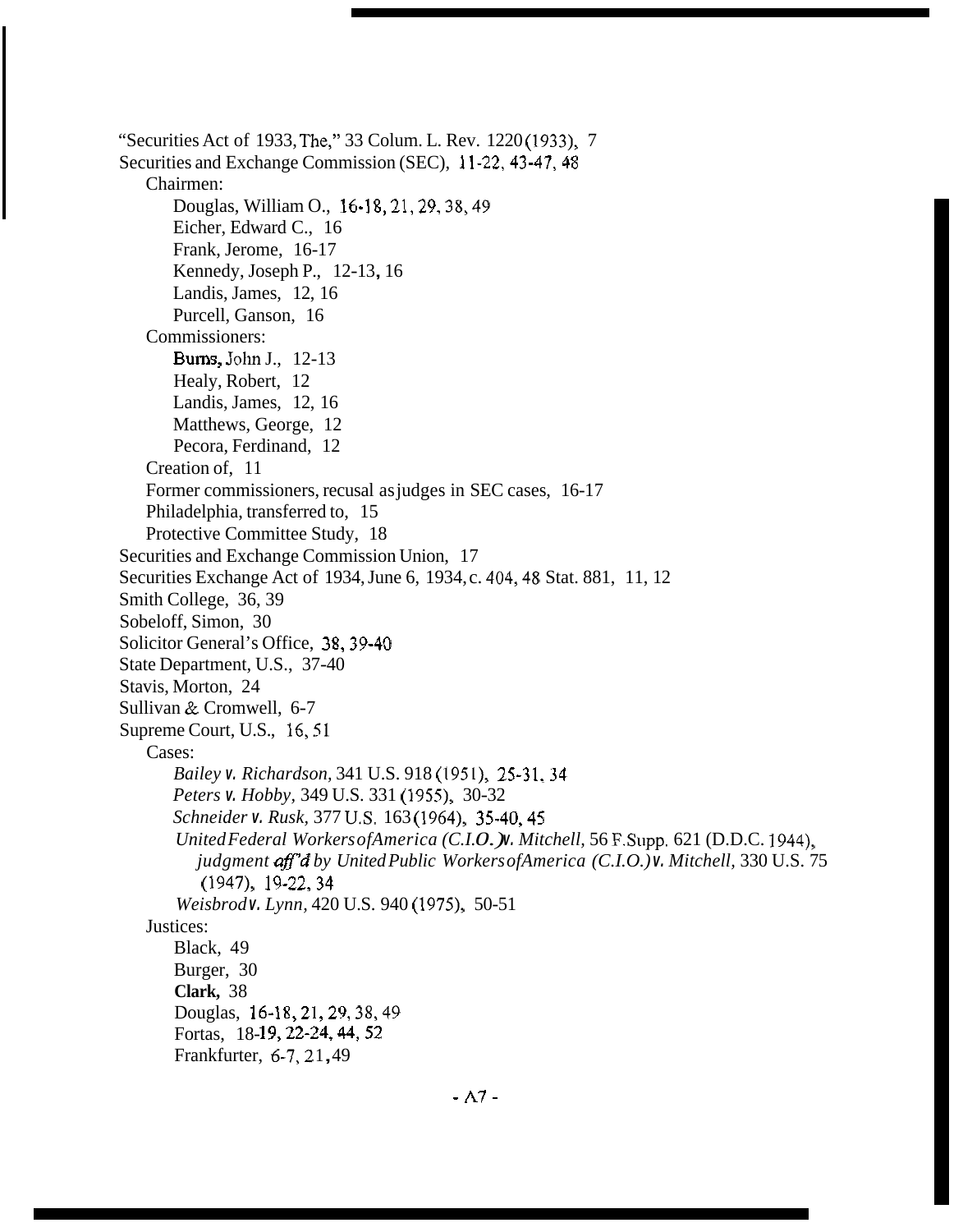Harlan, 38 Hughes, 14 Warren, 30-31,38 Truman, Harry F., 18,24 Turkey, 23 TWA, 9 United Cafeteria Workers, 22 United Federal Workers of America, 19-22 *United Federal Workers ofAmerica (C.I.O.) v. Mitchell,* 56 F.Supp. 621 (D.D.C. 1944), Turow, Scott, 8-9 *judgment aff'd by United Public Workers of America (C.I.O.) v. Mitchell, 330 U.S. 75* CIO General Counsel signs complaint, 20-2 1 Hatch Act, challenge to, 19-21, 34 Supreme Court, U.S., argued in, 21-22 U.S. District Court for the District of Columbia, argued in, 21  $(1947), 19-22, 34$ United Nations, 19 United Public Workers of America *see* United Federal Workers of America U.S. Court of Appeals for the 2nd Circuit, 9, 52 Judges: Frank, Jerome, 16-17 Hand, Augustus, 44 U.S. Court of Appeals for the 10th Circuit, 52 U.S. Court of Appeals for the District of Columbia Circuit, 37,44 Arguments, scheduling of, 42-43 Cases: *Baileyv. Richardson,* 341 U.S. 918 (1951), 25-31, 34 *Friedman v. Schwellenbach,* 159 F.2d 22 (D.C. Cir. 1946), *cert. denied,* 330 U.S. 838 (1947), *cert. denied,* 331 **U.S.** 865 (1947), 24 Judges: Arnold, Thurman, 18-19, 26, 29, 31-32, 47-48, 49, 52 Bazelon, David L., 40 Burger, Warren E., 30 Edgerton, Henry W., 26,28 Fahy, Charles, 38 Groner, Duncan L., 21 Prettyman, E. Barrett, 47 Pro bono cases, assignment of, 40-42